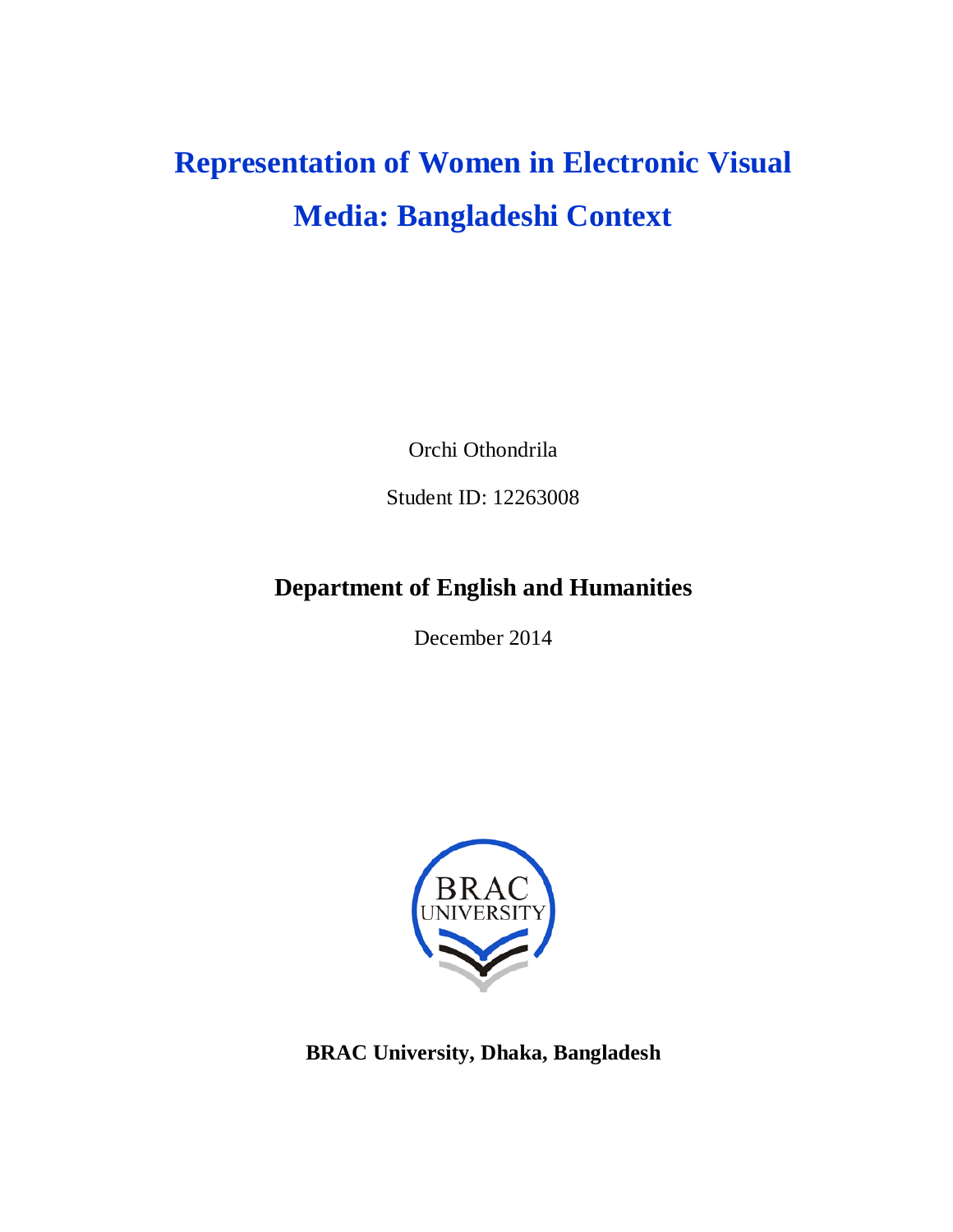# **Representation of Women in Electronic Visual Media: Bangladeshi Context**

A Thesis Submitted to

The Department of English and Humanities

Of

BRAC University

By

Orchi Othondrila

Student ID: 12263008

In Partial Fulfilment of the Requirements

for the Degree of

Masters of Arts in English



December 2014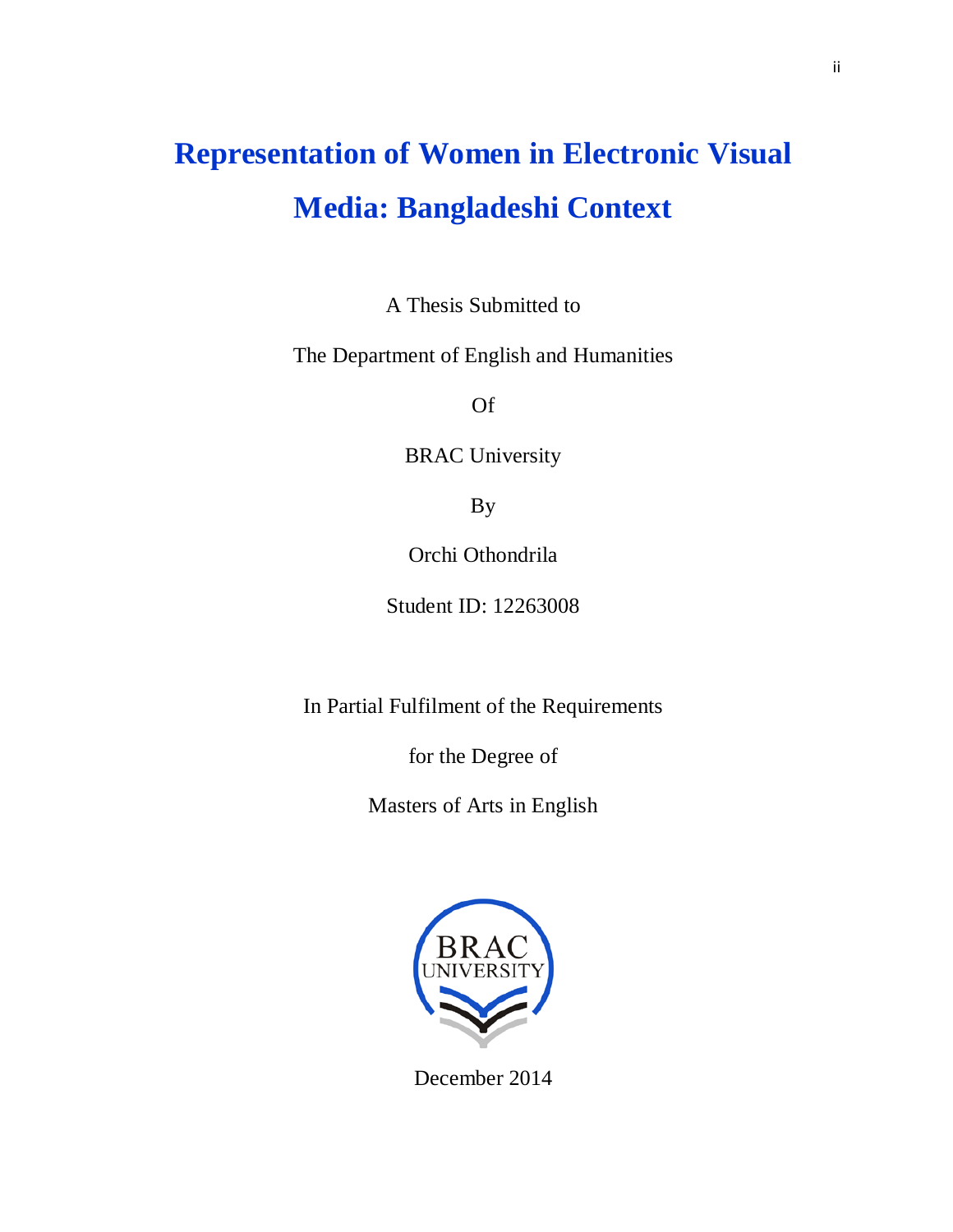### **Acknowledgements**

I am extremely grateful to my supervisor Professor Syed Manzoorul Islam who helped and encouraged me not only for this paper but also for the post-graduation courses. I am thankful to the Chairperson of English and Humanities Department Professor Firdous Azim who has always shown her concern and advised me for my welfare.

Also, it was impossible to complete my masters without support of my parents.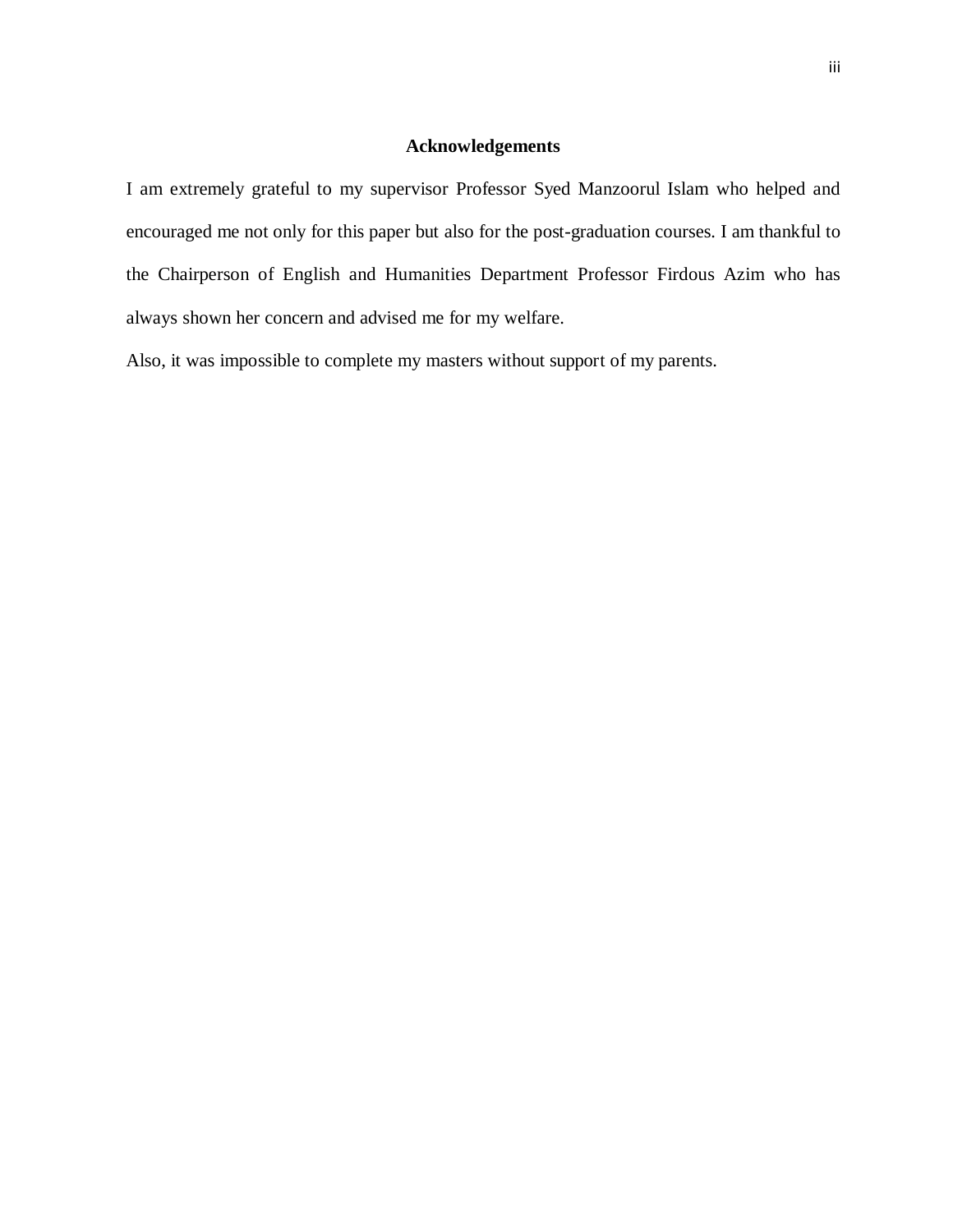### **Table of Contents**

| Abstract           |                                            | V            |
|--------------------|--------------------------------------------|--------------|
| Introduction       |                                            | $\mathbf{1}$ |
|                    | Chapter 1 Women in Cinema                  | 5            |
|                    | Chapter 2 Popular Soap Opera on Television | 10           |
|                    | Chapter 3 Television Advertisement         | 16           |
|                    | Chapter 4 Women on Internet                | 23           |
| Conclusion         |                                            | 31           |
| <b>Works Cited</b> |                                            | 34           |
| Appendices         |                                            | 37           |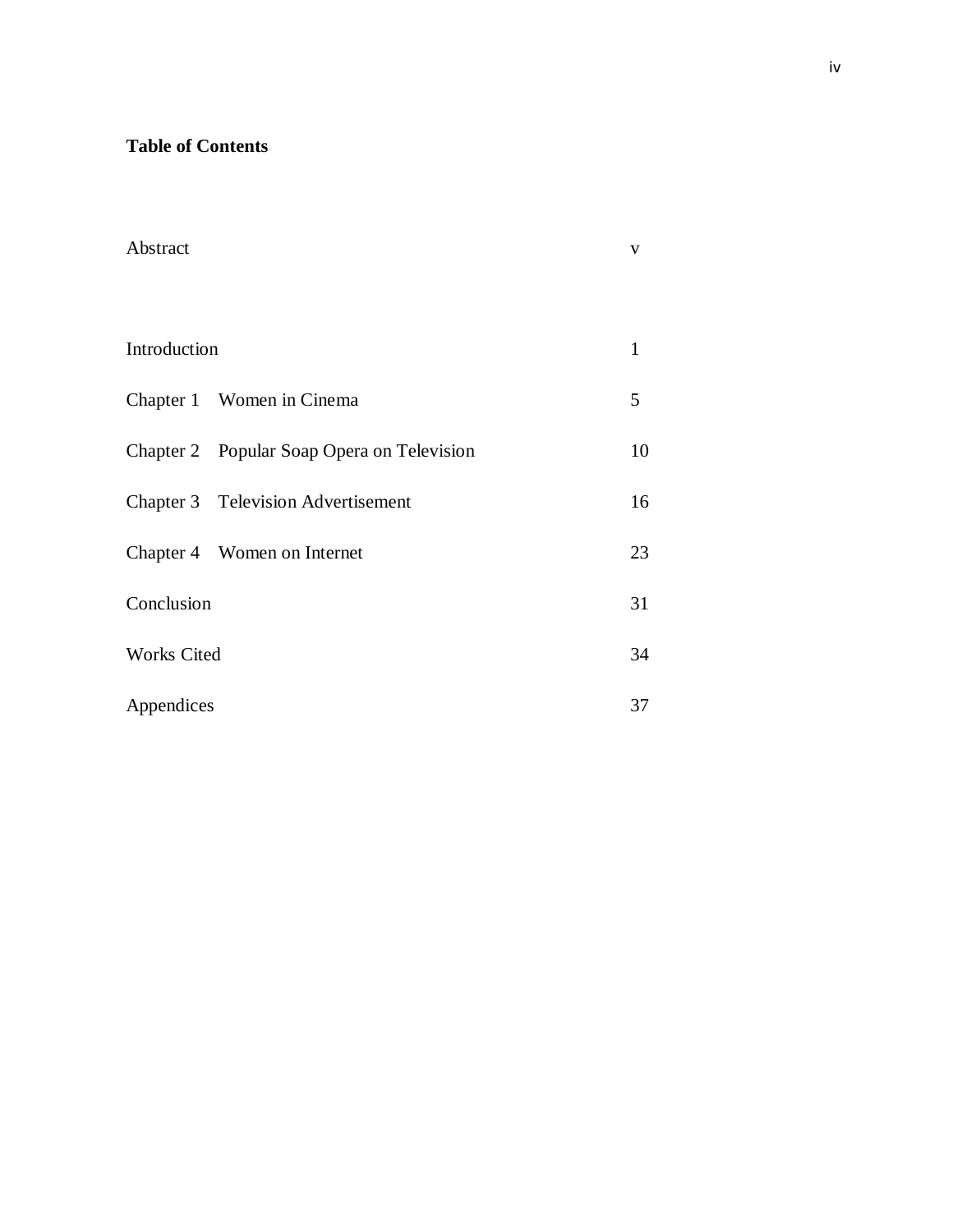#### **Abstract**

Stereotyping based on gender is a very common phenomenon around the world since early days of civilization. Physical difference might be the basic reason of male-female division, but the distinction evolved into an ideological one that established a misogynistic tradition of putting women as nurses for men. Seeing women only in terms of their body also emerged in visual media as the division was already established as form of culture. Bangladesh is not an exception in viewing women in similar ways in the media. Electronic form of popular visual media projected women in a traditional way in which women are represented as objects rather than an individual. Though women are coming out of traditional roles and working equal or more than men but visual media is encouraging women to follow male dominated culture. Women are shown based on their body and traditional gender image in popular media while women are also consuming such representation as fact. This paper aims to look for such representation in the contemporary visual media that do not encourage women in intellectual practice, rather make them agents for men.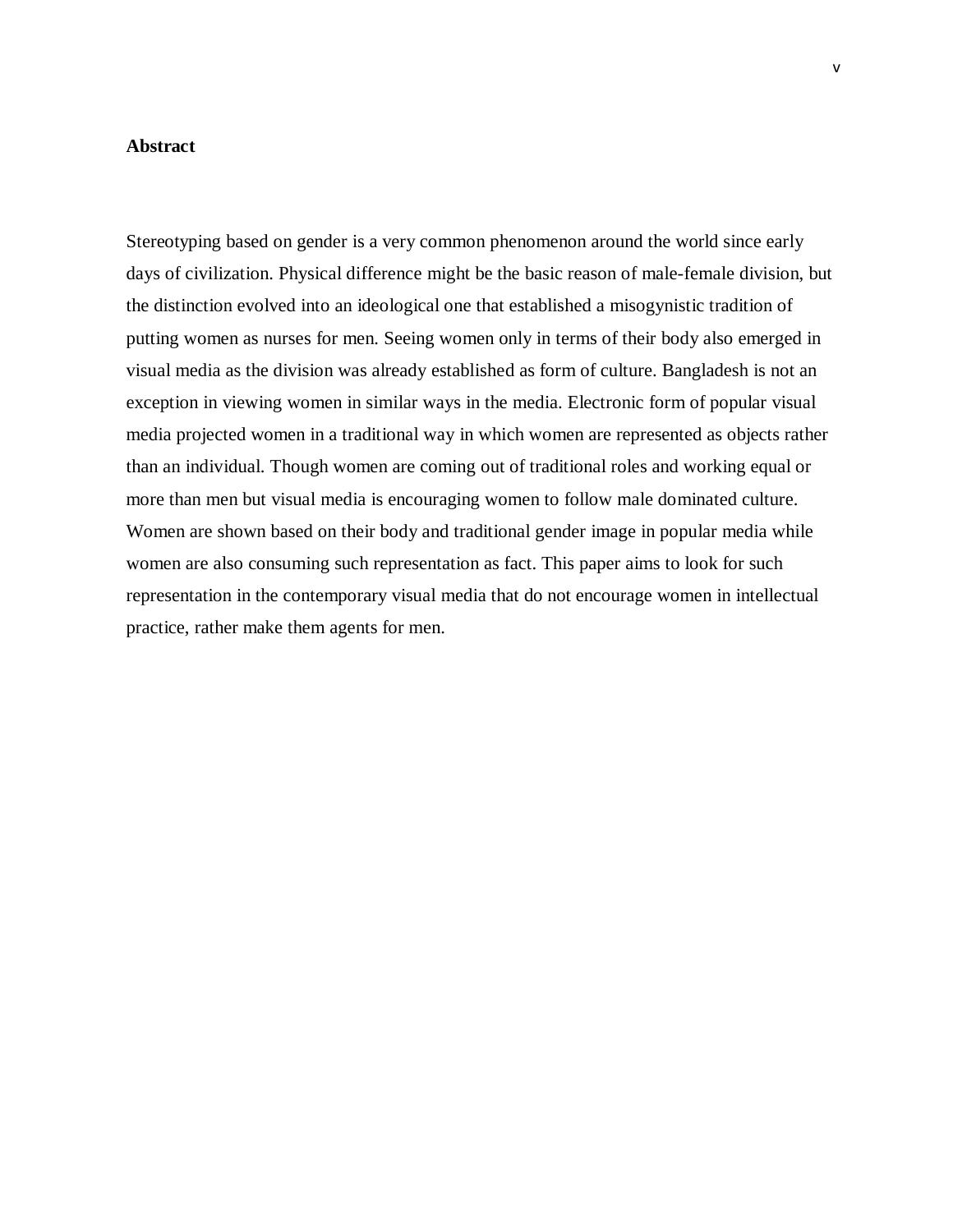#### **Introduction**

Representing women in visual media had been a common practice as visual culture is established based on images and women are often taken as a subject of male gaze. Before considering a contemporary trend of one culture it is important to consider the history because "[h]istory always constitutes the relation between a present and its past" (Berger 11). History of Visual Culture is an ambivalent subject to investigate. It is because watching or seeing something is a very basic sensation of the human mind. Right after opening our eyes as children we start perceiving the world around us. We start recognizing the known faces and culture of the surroundings. We look at the mirror and recognize our face or features. Our heart moves seeing beautiful nature. We trust on something because we see it directly with our eyes. Within that we also see magic that tricks our vision. Before examining the contemporary visual media it is essential to take an account of the emergence of "visual culture". Visual Culture is one significant culture that is "concerned with visual events in which information, meaning, or pleasure is sought by consumer in an interface with visual technology" (Mirzoeff 3). It is not as watching rainbow or nature, it requires consumer deriving meaning based on material output of visuals.

To consider the history of documented visuals it would not be wrong to begin with paintings. It is reasonable to consider cave paintings first which reveal a significant amount of prehistoric art practice from around the world, especially Africa, Europe and Australia. It can be accounted as the earliest practice of portraying the visuals by human being and it is assumed that the purpose of those paintings was mostly religious. History tells us that Egyptians were the first civilization that started depicting an artistic presentation of human form from 3100 BC (Gascoigne, HistoryWorld). Those ancient Egyptian paintings indicate a wealth related to them because those paintings have mostly been recovered from the tomb of the kings, queens or rich people. Later periods of ancient paintings would associate Greek, Chinese, Medieval Europe and Renaissance, Indian arts and much more. The history of visual art and culture is much earlier than literature as the earliest form of literature belongs to  $8<sup>th</sup>$  Century AD whereas the art of painting began long before that. The basic history of painting might be too long and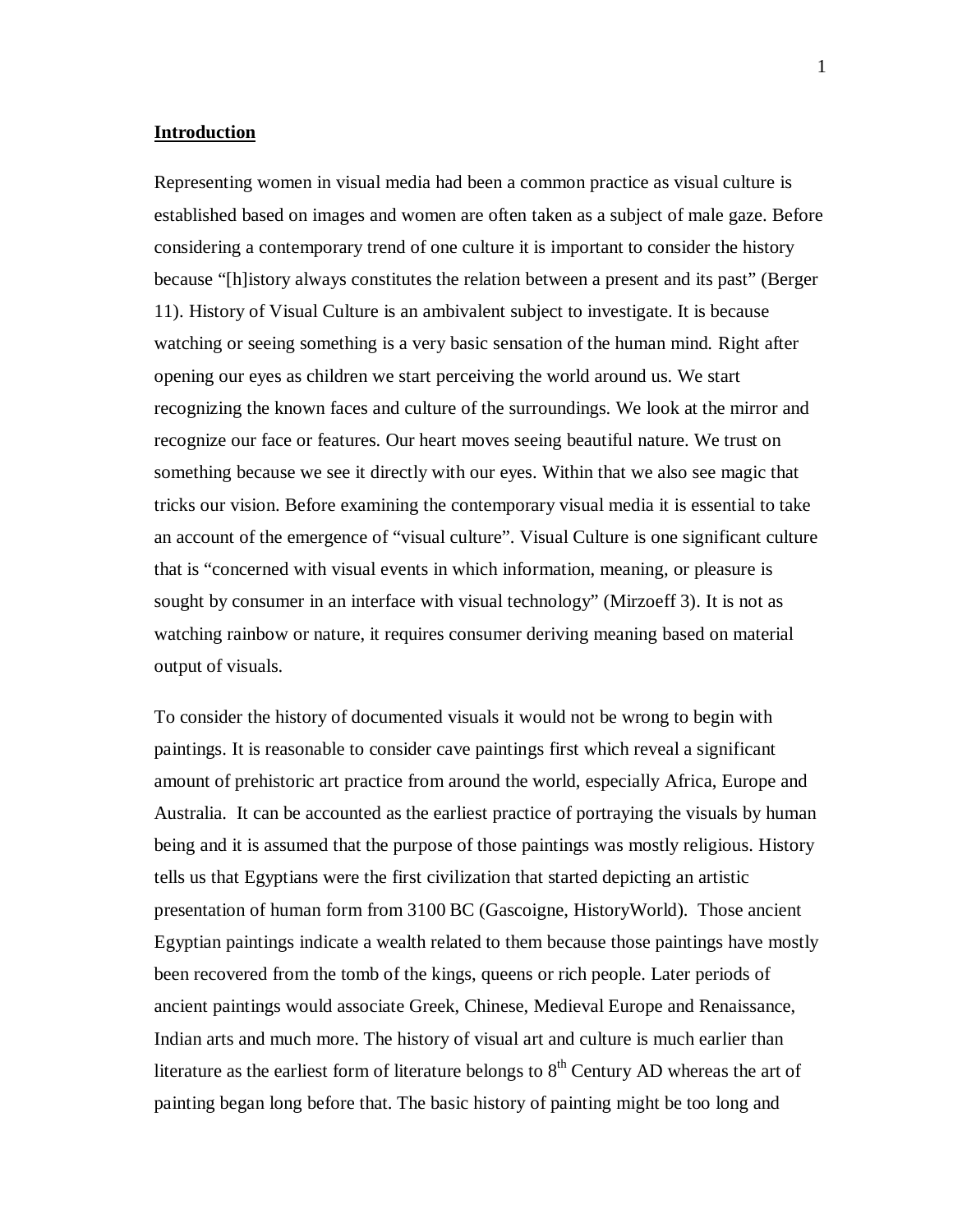uncertain due to diverse cultural ethnography but the initial level can be identified in its relation with religion and power. Creating visuals or owning them was always something that needed capital. Where portrayals are associated with wealth, there is scope of putting ideas of the owners into those visuals.

Visuals have an impact on mind whether it is beautiful or ugly. None would like to experience the horror of watching disturbing images, so automatically attention is driven towards something beautiful that pleases the mind. Probably that is how women came into the picture as a symbol of beauty. Women were or are hidden inside home or the veil because it is considered that their beauty can attract men putting them into vulnerability. Even if we consider stage drama as one of the earliest entertainments or art forms, women were not playing characters before the seventeenth century though theatre emerged Before the Christian Era. Leaving that part when women were absent in the visual arena, this paper aims to find out the presence of women in art and cultural practices and how they are portrayed for men.

It is almost impossible to find out exactly when women became a subject of visuals. Classical art probably presents some earliest forms of women being drawn on canvas for others to see. In those paintings women were just objects for male gaze. As John Berger mentions that "how she appears to others, and ultimately how she appears to men, is of crucial importance for what is normally thought of as the success of her life" (Berger 46). There is almost no presentation of working women or happy women in those arts. In fact there is no record painters who were women before the Renaissance period. It defines that those visuals were created by and for men. It is like the first nude portrait of Adam and Eve in European tradition where Eve is blamed and punished. It indicates an idea that "[i]n relation to the women, the man becomes the agent of God" (Berger 48). So the earliest history of visual culture provides us an idea that women were not portrayed as free agents, rather as politicized objects for the male gaze. Painting nude women is also one significant part of history and culture that also reflects the male interest of looking at a woman's body in stylistic forms. It is definitely a social construction that turns women's body into a fetish object for male gaze. John Berger explores various aspects of this in *Ways of Seeing* and asserts that one paints naked women to enjoy looking at her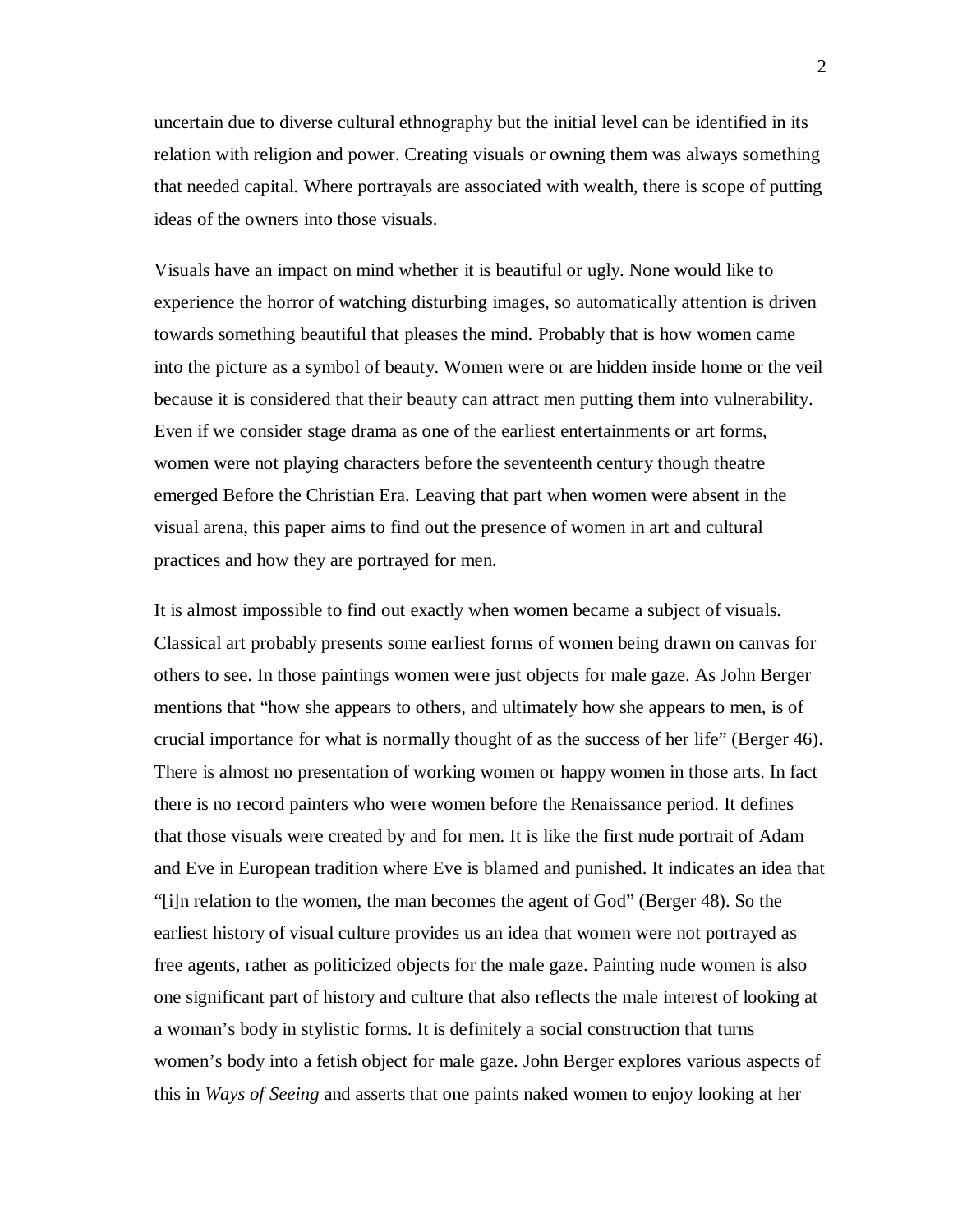body and the only target of those paintings are pleasure of men (51). The history reveals that the male is always at the centre of action who seeks pleasure while women are depicted to please them by just being glamorous and fragile.

The practice of depicting visuals took new shape when "visual media" emerged to show images to people. Media itself basically indicates towards a consumer oriented culture and visual media as a part of it associates something visual for the audience who are consumers. The emergence of mass media or visual media is quite recent phenomenon as it developed along with scientific developments from nineteenth to twentieth century. As mentioned earlier that the concept of "visual culture" itself has developed from the idea that consumers will derive meaning and pleasure from visual events stimulated by technology. The invention of the camera can be said as the first form of visual media that created real images for people and it "changed the way men saw" (Berger 18). Images started traveling across the world breaking the barriers of time and space using this media. As Berger observes that paintings had uniqueness that was destroyed by multiple productions by camera; camera also created multiple meanings for people who see the image.

It was nineteenth century when photojournalism began and images started traveling around along with news stories. The radio might be the first form of mass media, but that was not visual as newspapers or magazines. Later, film and television created a revolution of showing moving image or videos to the people. Film and television fit with the first and appropriate place for visual media which is a twentieth century innovation. Moving pictures started shaping minds of people by showing what was inaccessible before. Initially it was all black and white but gradually colour took over. Now it is all colourful screens that engage, influence, and shape daily life of people around the world.

In this chapter it is shown that when the appearance of women in visual media is the subject of study, some idealistic representations are found from history that encourage women to be something else to please men. As Laura Mulvey puts that "women are simultaneously looked at and displayed, with their appearance coded for strong visual and erotic impact so that they can be said to connote to-be-looked-at-ness" (Mirzoeff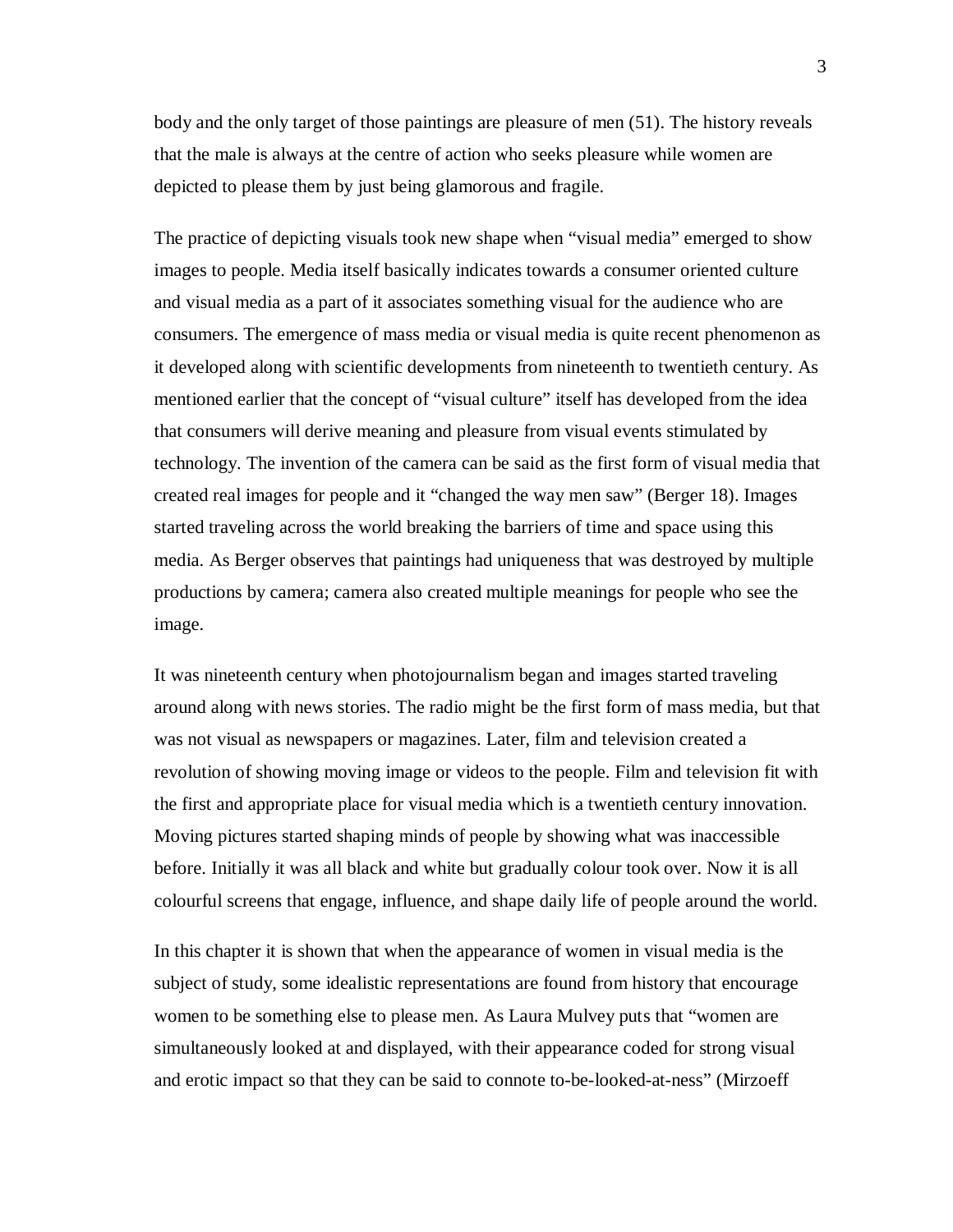165). The sexualized image emphasizes the body and external getup of women without putting any value on their talent or intelligence. Other avatars of women are mothers and homemakers that also stress on the fact that taking care of home and children is the real motto of women, and their intellect or creativity is nothing desirable. From nude paintings to contemporary visual culture, we see the same expression of making women as men want to see. Thus the portrayal becomes just a representation reflecting male psyche.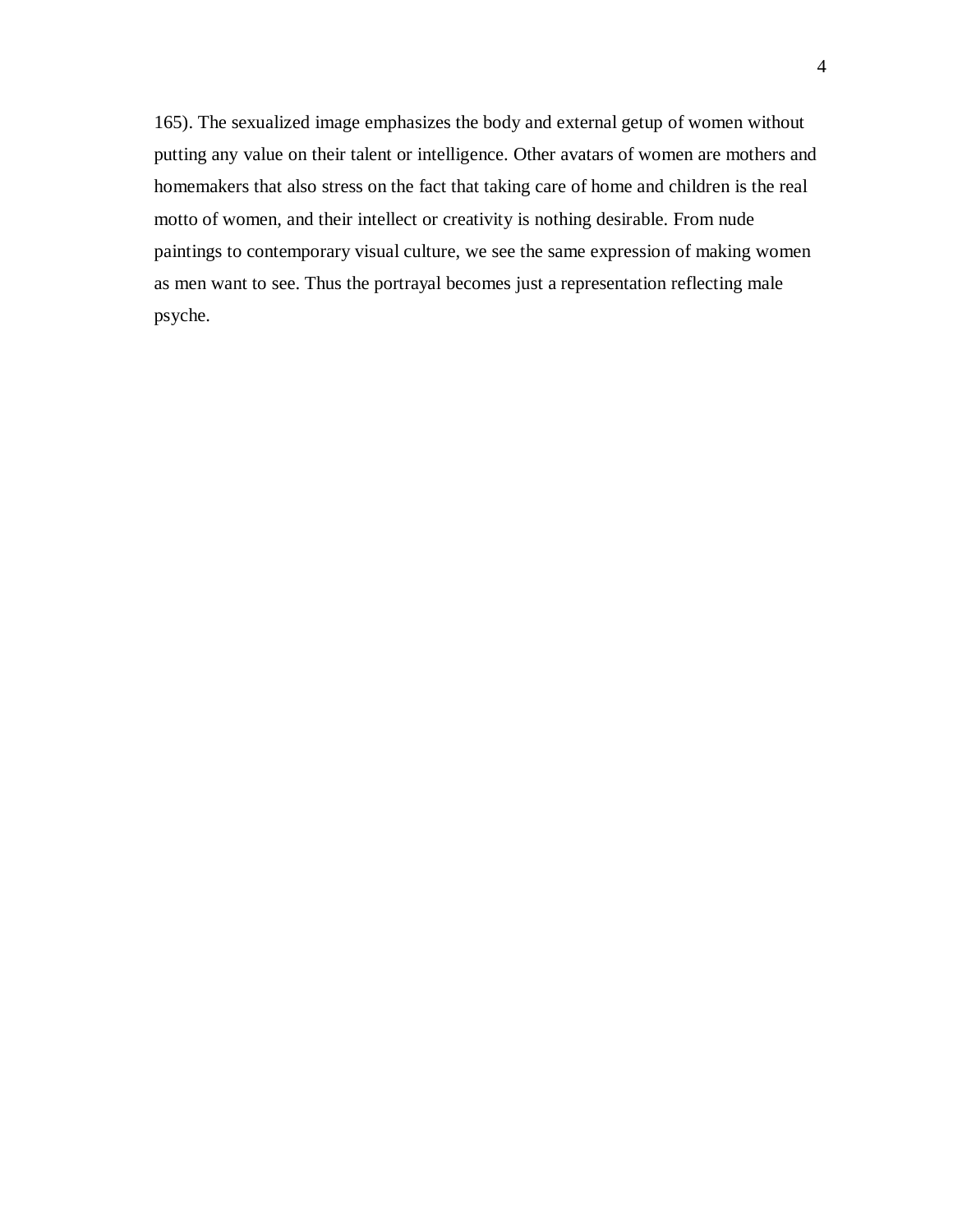#### **Chapter 1**

#### **Women in Cinema**

Cinema is considered to be a reflection of life, culture and societies. Machines such as zoetrope, kinetoscope and bioscope were used to form the earliest motion pictures during late nineteenth century. Modern form of lengthy cinema for mass viewing basically started in twentieth century along with expansion of technological advancement. Cinema basically is produced to entertain or give pleasure as Laura Mulvey terms 'scopophilia' which is a pleasure of looking and pleasure of being looked at (835). "The first, scopophilic, arises from pleasure in using another person as an object of sexual stimulation through sight" and the "second, developed through narcissism and the constitution of the ego, comes from identification with the image seen" (Mulvey 836-7).

To consider the Bangladeshi context there was no films produced from Bangladesh area (East Pakistan of that time) before 1956 *Mukh o Mukhosh* and Indian films were consumed by the Eastern Bengali Muslim audience (Yasmin 175). We have an independent film industry in Bangladesh, yet dominance of Indian films has not reduced much till now. Whether Indian or Bangladeshi mainstream films it is always based on a central hero while female characters are there as objects to complement hero's actions. Bangladeshi cinemas were an admired form of entertainment before 1990s and after that the tendency of imitation (from Indian cinema) began that resulted only vulgarity targeted for men from prom particular class who seek sexual content from cinema. "In a world ordered by sexual imbalance, pleasure in looking has been split between active/male and passive/female" which is always reflected in mainstream cinema. (Mulvey 837)

Hollywood or Western cinemas are called to be modern while according to a study of 2013 reveals that only "13% of the top 100 films featured equal numbers of major female and male characters, or more major female characters than male characters." (Lausen 1) On the other hand in "Indian mainstream cinema we continue to see a patriarchal version of female sexuality." (Datta 74) If the entire world cinema takes women as inferior object then it is not surprising that Bangladeshi film would do the same.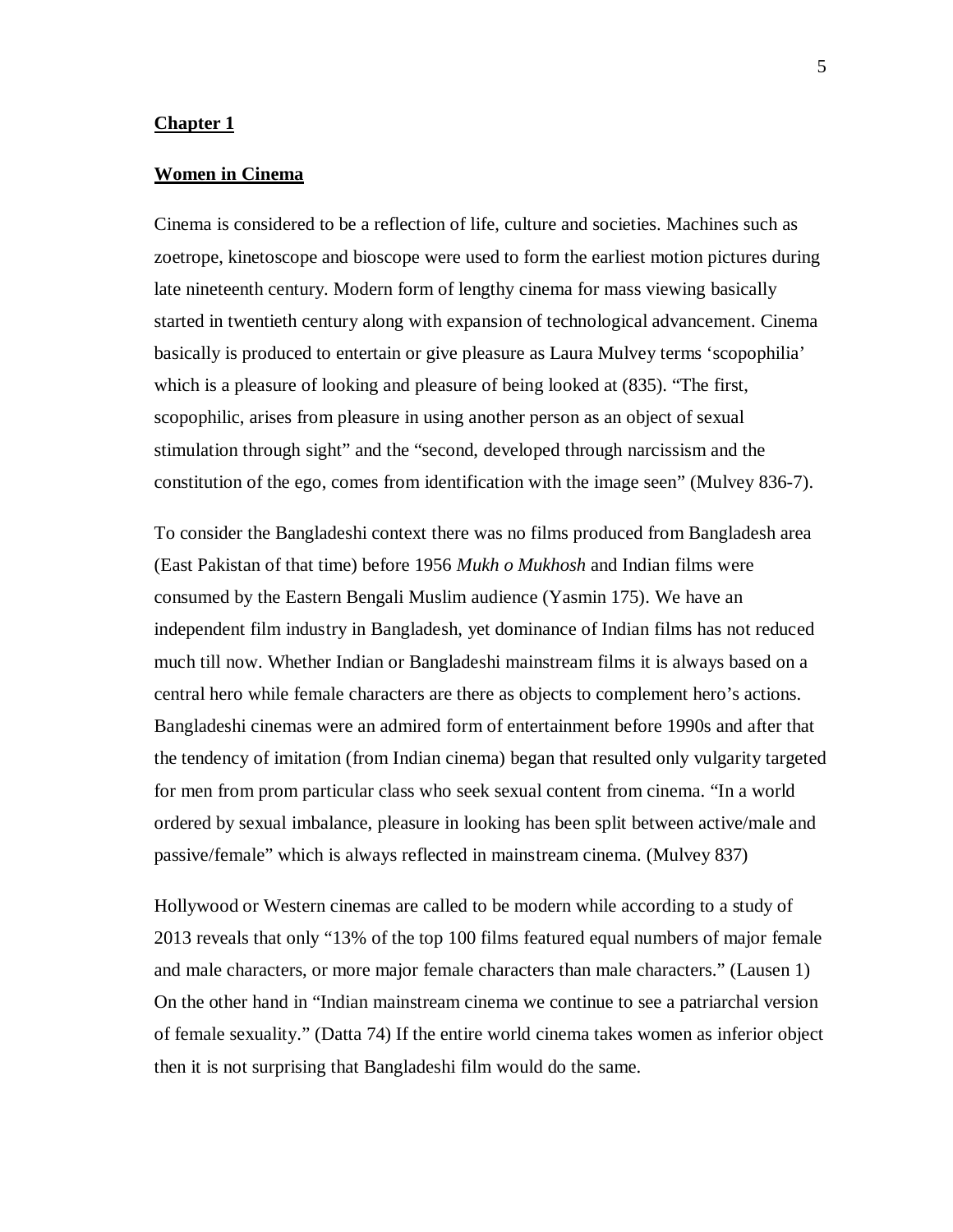From contemporary Bangladeshi perspective we find few heroes, who almost created their own genre for the audience, such as cinemas of Shakib Khan, Ananta Jalil, Late Manna, Riyaz, Ferdous while we don't see such genre of actresses. It is the same for Indian films such as Dev and Jeet (Indian Bengali film actors), or Bollywood heroes like Shahrukh Khan, Hritik Rowshan, Salman Khan or many more who leads the movie and the actresses are their just to make a pairs with them. It is also the same for Hollywood such as people do not watch movie only for Julia Roberts or Angelina Jolie (though they are the most popular actresses) as they watch movies of Leonardo Dicaprio, Brad Pitt, Jim Carrey, Tom Hanks, Johnny Depp, Tom Cruise or Robert Pattinson.

#### **Shakib Khan's Movie**

In contemporary context Shakib Khan is the most popular commercial hero of Bangladeshi cinema. To consider movies of Shakib Khan, many of the titles speak a lot, such as *Hero: the Superstar*, *King Khan*, *Number One Shakib Khan*, *My Name is Khan*, *Dhakar King* (King of Dhaka), *My Name is Sultan*, *Boss Number One*, *Top Hero*, *Tiger Number One*, *Amar Praner Swami* (My Soul Husband), *Swamir Sangsar* (Husband's family), *Adorer Jamai* (Beloved Husband), *Daring Lover*, *Rajotto* (Kingdom), Don Number One, Premik Number One (Lover Number One), *Pitar Ashon* (Father's Position), etc. These titles suggest that the stories are solely depended on the hero who is the centre of the actions. Here *Hero the Superstar* (Shakib Khan Produced 2014 film) is commented to be a mixed copy of Telegu film *Rebel* and *Nayak*. Only five minutes forty seconds promo of the movie gives idea how the film stands. It is filled with violent actions and unrealistic strength of the hero while women (Bobby and Apu Bishwash) only appear (wearing revealing clothes) in romantic songs with the hero. In one of the song actress dances around Shakib Khan singing "Touch Me, love me, kiss me" ("Bangla New"). *My Name is Khan* (2013) movie trailer describes Shakib Khan saying "he is angry, danger, desperate, but sometimes he is evergreen romantic lover boy" ("My name"). Again the hero is involved in fighting and heroin (Apu Bishwash) is there dancing with him in the songs. But the heroin is shown to have a villain or vamp mother and they (women) are not shown to have any sense of dignity. They are loudly associated with dialogues like "this was your biggest mistake" or "shut up." Plus, in both cases the Hero fights with multiple male villains and dances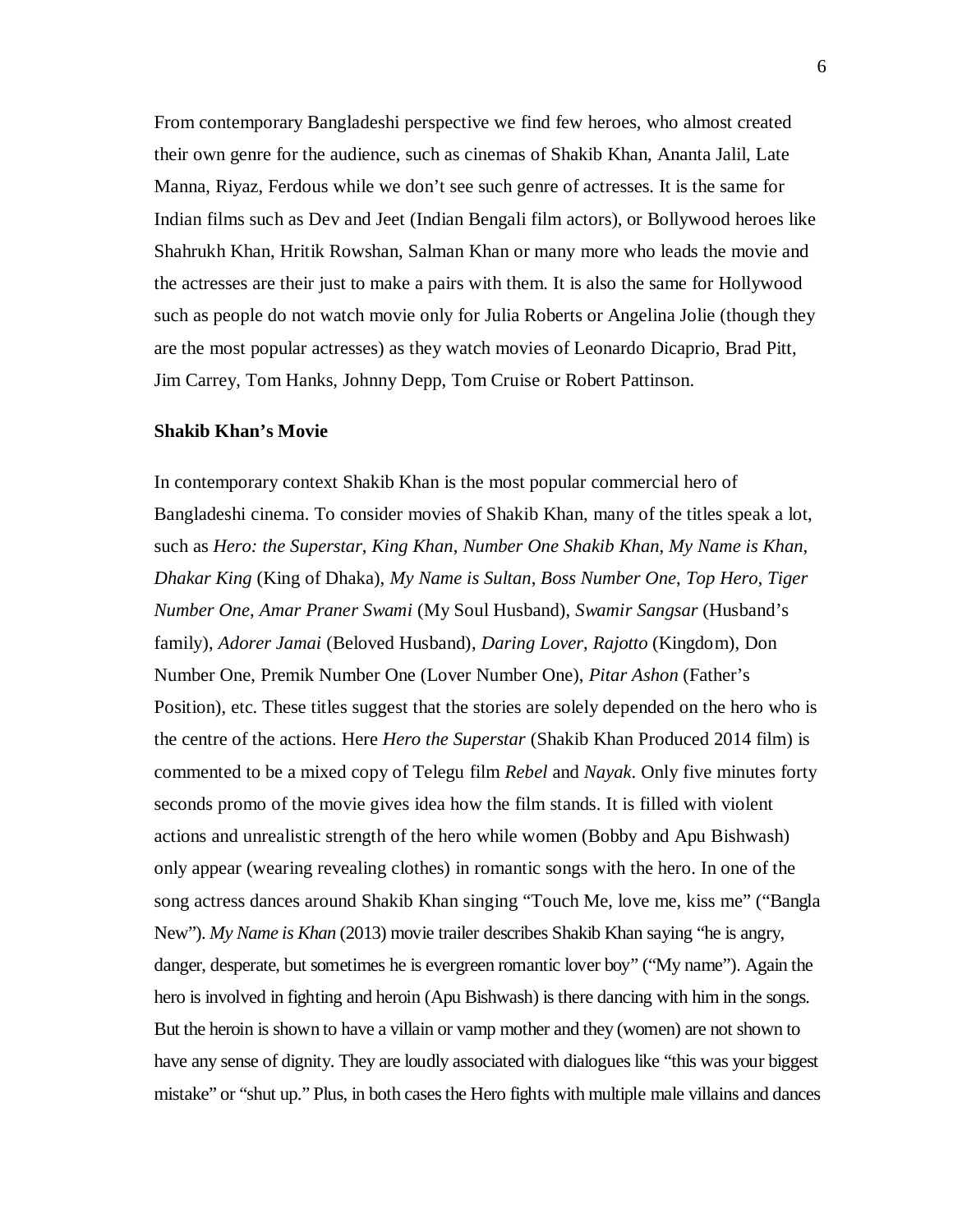with multiple seductive women. Apart from trailer now his one of Shakib Khan's recent popular film *Rajotto* (directed by Iftekhar Chowdhury)of 2010 is going to be discussed. Shomrat (Shakib Khan) is the hero who is shown to be a gangster who falls is love with Rihanna (Bobby). Rihanna appears 40 minutes after starting the movie who opensthe door at night wearing extreme make up. She is shown in modeling pose with multiple shot to exhibit that Shomrat has fallen in love. The story continues with the raising action of Rihanna's younger sister being raped and finally Samrat taking revenge on the villains by being the undercover CID Officer. "Bobby's glamorous presence on screen are strong points of the movie, as are its item songs considering the cinema going crowd of Bangladesh" and "the movie Rajotto is very similar to the Indian movie 'Wanted', starring Salman Khan." (Islam) Interestingly Rihanna or Bobby is mentioned to do internship in medical profession while she is shown to be in her workplace only once when she needs to hear a villain's conversation. Other than that she shows no ability as a doctor when her sister wassuffering and her father wanted to hide the truth by not taking her into hospital. After Shomrat takes the sister to hospital the family brings her home without treatment while the neighbors start denouncing the family. It encourages on the fact that a rape victim should be hidden fearing the society's scorn. Moreover, Rihanna calls Samrat for help mentioning that her father's pressure got high, although in the scene the father wasshowing a chest pain on the left side. It is a bit funny that her father dies within some time having a heart attack while the doctor daughter only mentions his high blood pressure calling the hero without trying to cure it or calling an ambulance. This is a misrepresentation of doctors who are women because she has been shown to be just a dumb girl, not any medical professional. Ultimately in all the situations Rihanna isthe gorgeous, helpless victim while Samrat is her rescuer. This movie is also associates songsthat represent women asseductive sexual object.

#### **Ananta Jalil's Movie**

However, another popular actor of Bangladesh is MA Jalil Ananta AKA Ananta Jalil who is Superman, James Bond, Batman, Ironman, Robinhood all alone combined on screen. His big budget films brought change in Bangladeshi cinema industry but his films are always based on his own unrealistic fantasies. We can again see the fighting hero along with dancing women in the trailer of his 2012 popular movie *Most welcome*. Hero there fights(sometimes wearing Indian Superhero Krish mask) with evil while heroin Barsha and Indian actress Sneha Ullal is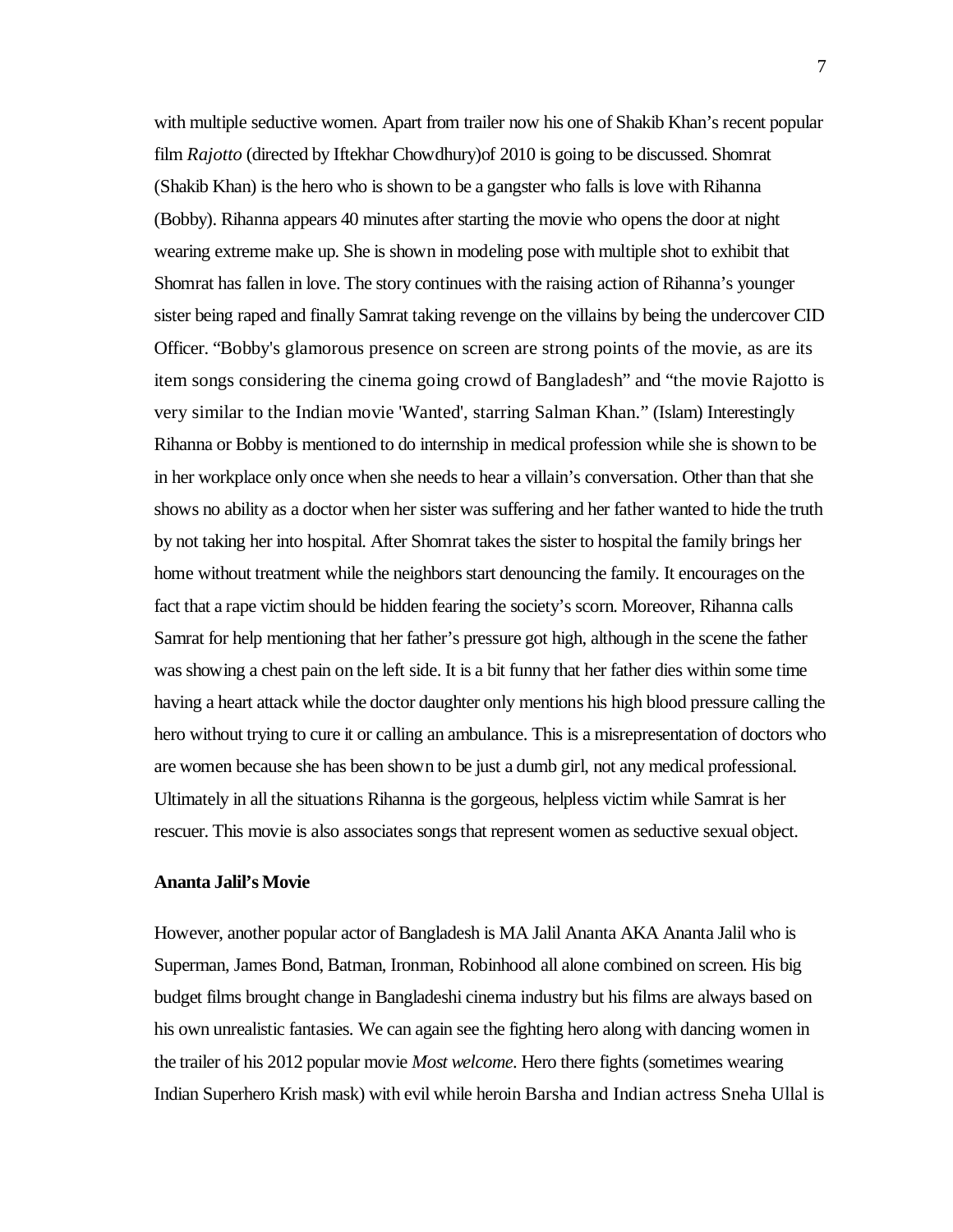shown to express romantic feelings for him. The songs are filled with women but there is no other man than the hero himself. Even the hero is shown to slap the heroin (Barsha) within five minutes 26 second trailer. ("Most Welcome") The sequel of this popular film *Most Welcome 2* trailer starts with a tile "superstar action hero Ananta" and for the heroin it is "glamorous Borsha" who's first dialogue is "Aryan (hero) has become crazy seeing my moon-like shining face." ("Most Welcome 2") In all trailers it is hero involved in serious action while heroin is there for romance and abduction (by villains) so that hero finds reason to show physical power to rescue the heroin. To put one specific example of misrepresenting women let us examine his popular movie *Nishartho Bhalobasha: What Is Love* 2013. The story is about great hero and businessman, who patronizes, helps, saves, forgives and selflessly loves Meghla (Borsha), a village girl who is aspires to be supermodel. Meghla seems to need Ananta at first but entangles herself with other men with bad intentions. She gets drunk in the bar, dances with the bartenders, insults her family and the hero, becomes enticed by fame and money while Ananta gives her flat, car, luxuries, even entire property (worth of 10000000000 taka) to Meghla. She has aspiration to be a model but the presentation is so negative that audience would hate such woman who constantly cheats the hero. Ananta on the other hand gets all the sympathy/pity for saving and forgiving her again and again. Again Borsha in character of Meghla is simply used as a glamorousselfish loser in front of the superhero Ananta. Overall, in all the movies of Ananta Jalil, he cannot overcome from his own superiority complex that makesthe heroin absolutely powerless.

#### **Dev's Movie**

Somehow Bengali movies of India are also a popular entertainment form for mass Bangladeshis. Now let ustalk about Tollywood actor Dev who is also involved in Indian politics. He is so popular that a 13-year-old girl in Dhaka attempted suicide on 15 Oct, 2014 thinking "she would never meet Dev" and hoped "that media stories about her suicide would let Dev know about her." (Shaon) In Dev's one of the popular movie *Challenge 2* (2012), is about Abhi (Dev) who is a police officer. The story revolves around Abhi's actions relating to her father's accident, as well as pretending to be a politician around his father who wanted his son to be a politician. He falls in love with Pooja (Pooja Bose) in Malaysia who is his boss's daughter and a fashion designer. It is shown that Pooja came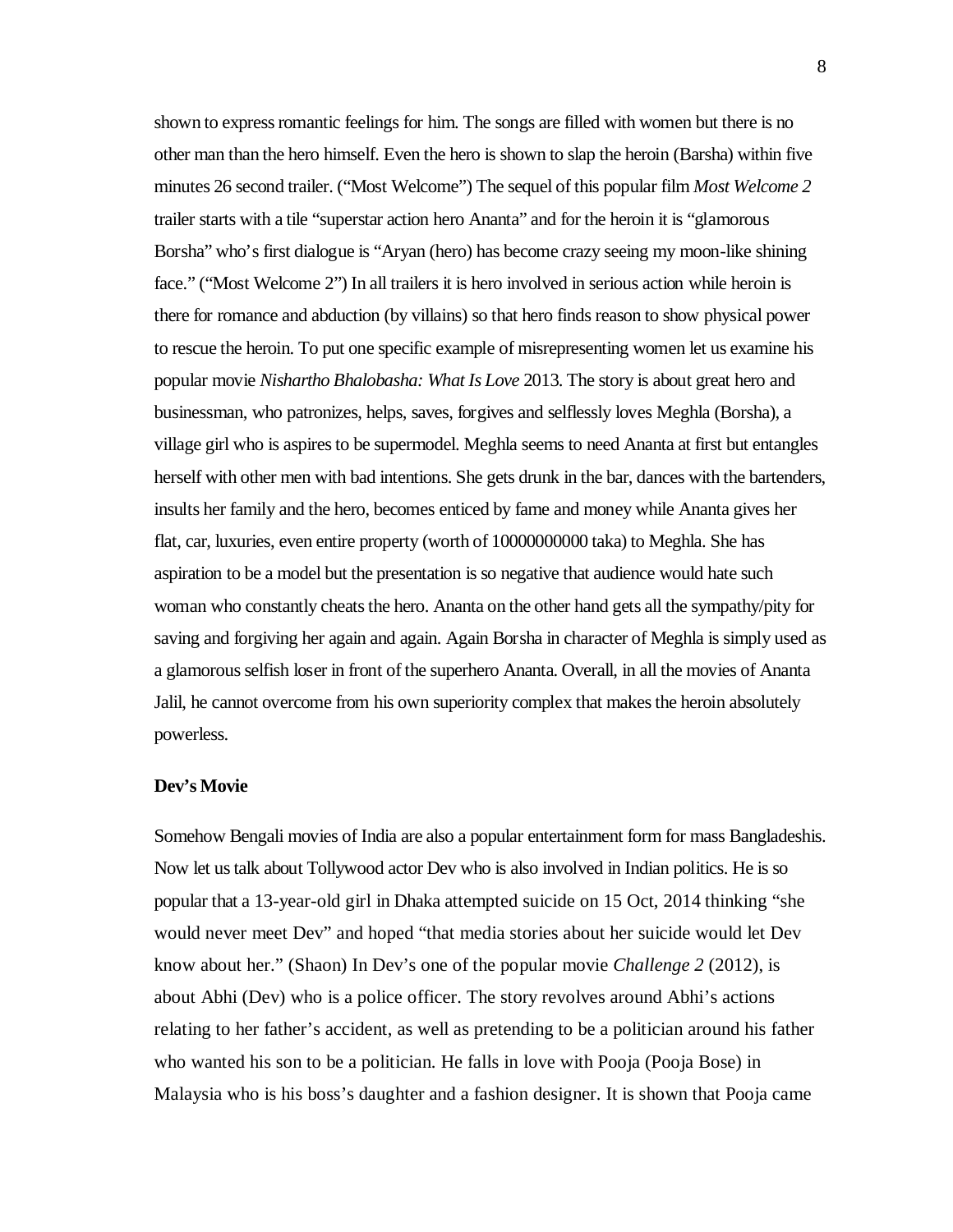to Malaysia by lying to her father to be a fashion designer. But apart from falling in love with Abhi and getting married to him, Pooja does not seem to have any importance in the film. Abhi follows Pooja when he first sees her and Pooja comes to shout at Abhi in her second scene while one of his friends defines her as "maal" (goods). In the name of quarrelling Abhi speaks badly with her indicating her shopping is done with black money and she does some bad business. Later she is not shown to do any work; rather Abhi gets impressed seeing her praying in temple. In Pooja we get to see the less-dressed sexy version of a woman that can lure men's eyes, but later shown in typical Salwar Kamiz or Indian get-up that can fit for an untainted wife image. This is an example of women being extremely underrepresented through entire film and actions. Pooja's character does not even get more than 15 minutes duration while the movie is more than two hours long. Pooja or the heroin here is only getting value in terms of marriage sexuality and or complementing the hero.

In all the cases women are absent as independent human being. It is either glamour that lures male eyes or they are a fragile idol for marriage. It is as Laura Mulvey says that "the visual pleasure of cinema became a suspect category open by definition only to men" and women are "systematically excluded" from mainstream discourses. (Mirzoeff 166) Popular cinemas deliberately make women passive enough to enforce men's sense of authority, and make them an object of male gaze.

In a Bangladeshi research of ASA University on 100 young people it was seen that "only 20% people think that cinema hall's environment is gender friendly" and "majority 82% think that our cinema does not reflect the real Bangladesh at all... especially our cinema industry is compared with the distort image of Indian film industry" (Yasmin 178). So the films are mainly made here keeping the hall-going audience who are mostly men. In such a condition it is mistake to consider our popular mainstream cinema to be actually meaningful.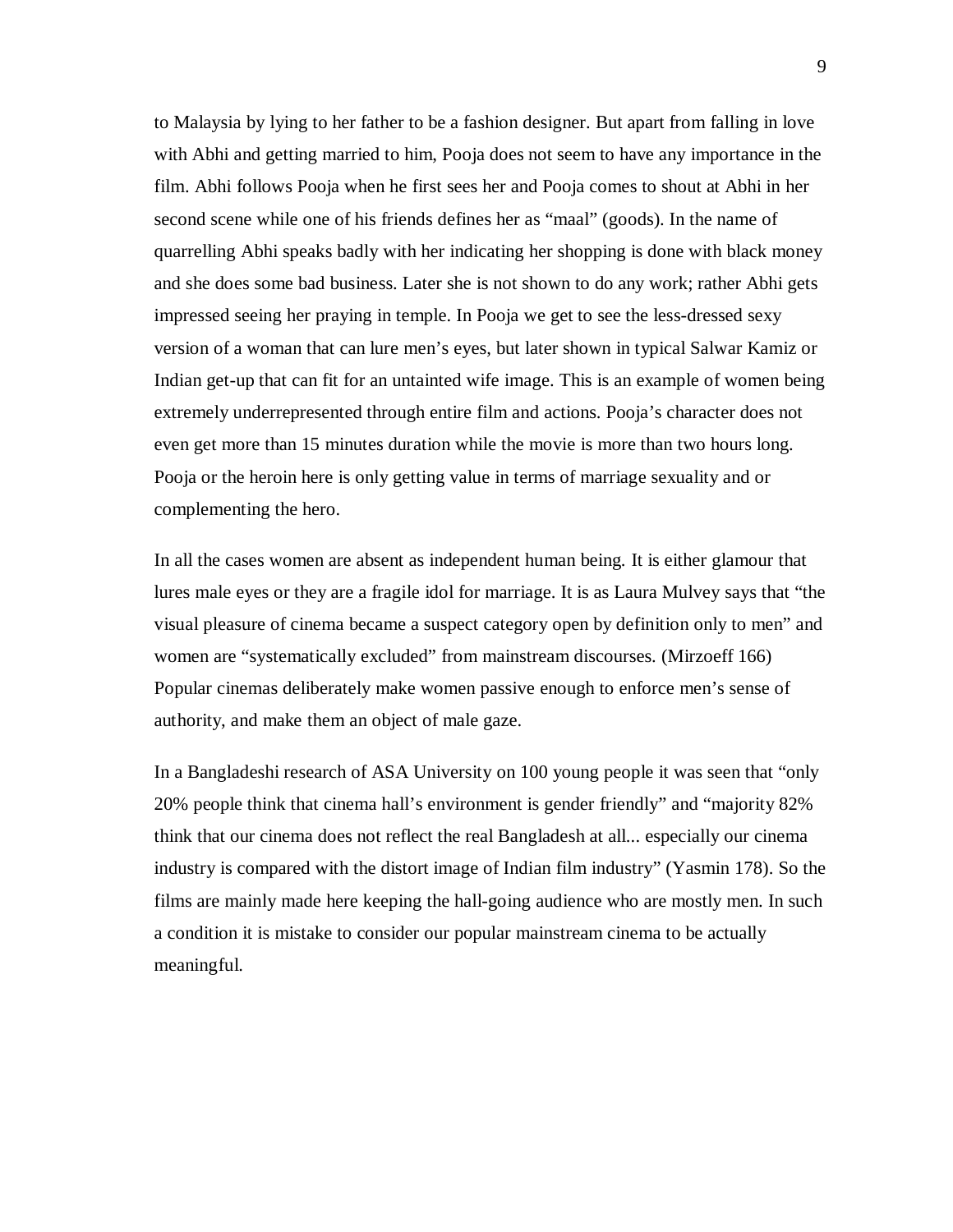#### **Chapter 2**

#### **Popular Soap Opera on Television**

Television is one of the "mass-cultural media which employ techniques of technological reproduction" (Connor 182). It can be taken as the most popular visual medium that provides multiple types of spectacle inside home. Though internet and smartphone technology took spectacles beyond the standby television, yet television is the easiest accessible visual for almost every class and age. From news to entertainment, serious debates to advertisement, television occupies minds of people. And television is a popular media or a consumer reality that produces ideology using visuals that impacts on society.

Television engages, psychologically connects people with the visuals and evokes real emotion by what is shown on the TV. Soap operas would take priority in general television entertainment as these "are one of the most popular genres on television and as a cultural produce, this format is extremely popular among the masses." (Ahmed, A. 1) How much television can effect/affect people in real life? One Bangladeshi drama serial from 1990s named *Kothao Keu Nei* by Humayun Ahmed was one of the most popular TV serials of Bangladesh. The central character "Baker Bhai" was unfairly sentenced to death in the final episode that resulted strong public reaction like processions and mourning around the country. People plead to change the plot so that "Baker Bhai" doesn't die, and followed funeral in places when he died in the final episode. The writer himself expressed great surprise seeing such public reaction for a fictional character. ("BBC Bangla"). Fictional characters from television create an aura for the audience that influences people in real life. Regarding the drama the writer Humayun Ahmed told that the drama had two versions (Baker Bhai dying or keeping alive) where he liked the one where hero is kept alive, but Bangladesh Television decided to air the tragic one for final transmission (See the interview part in appendix 1). It proves that the television wants to evoke strong feeling among people to sell their show.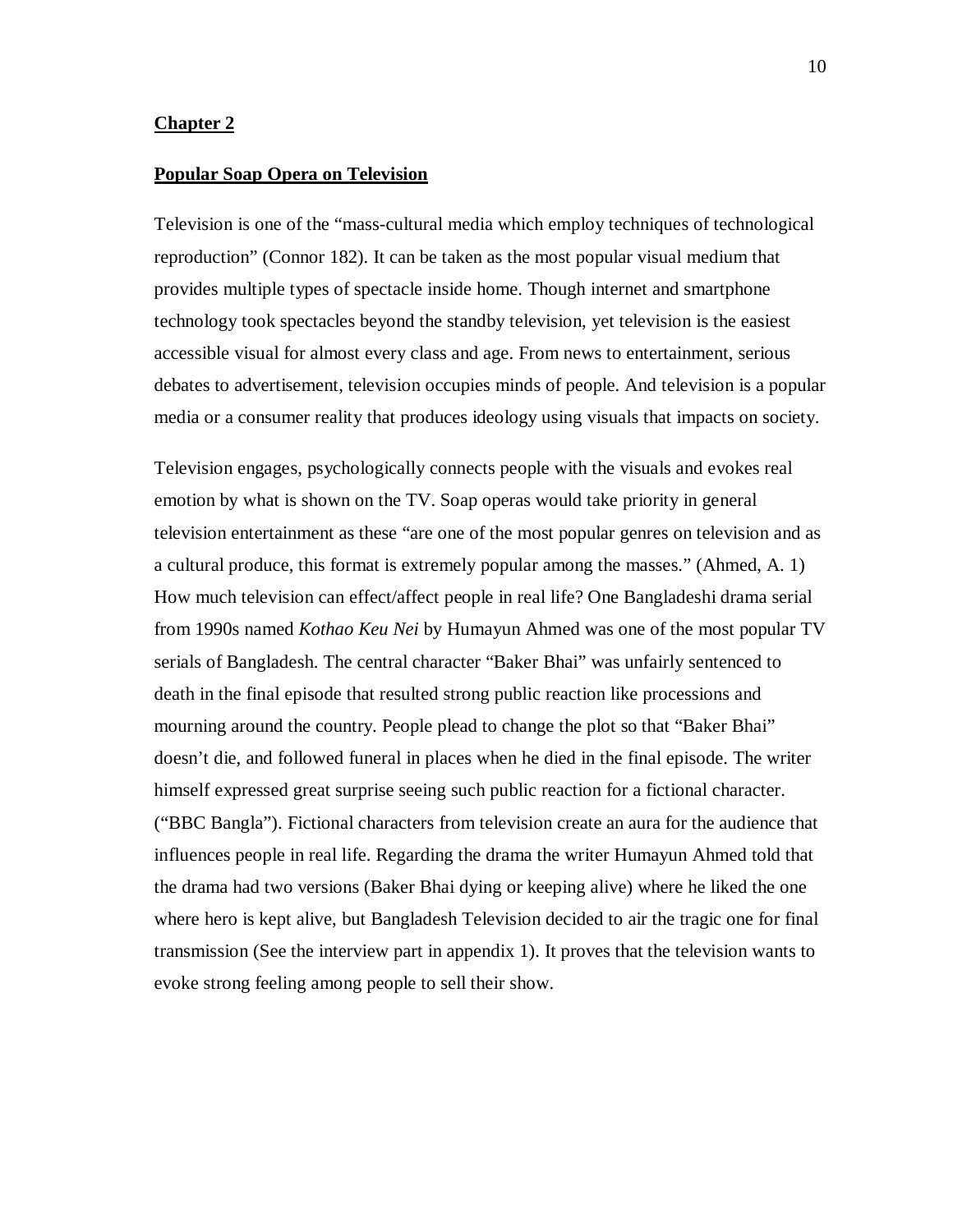In recent times (July to August 2014) Bangladesh "resulted in at least three deaths and one divorce" for "Pakhi" dress that was popular around originated from an Indian Bengali serial *Bojhe Na Shey Bojhey* Na (Feroze, "Pakhi' dress, three deaths, and a divorce" *Dhaka Tribune*). "Pakhi" is the heroin of the serial and before Eid festival there was a huge hype to buy an expensive dress as "Pakhi" wears in the drama. Television could promote the consumer culture so strongly that those girls preferred to commit suicide rather than not having that dress. It is as Towheed Feroze puts it that the "suicides would not have happened if the victims were not obsessed with the dress to the point where without it, life seemed meaningless" and those "young girls took their lives because they were the helpless victims of this whirlpool of conflicting cultural practices". In one news bite of RTV on cultural domination of Indian serial a woman was saying "I like the make-up get-up of Indian serials and we women try to follow that get up" (26 Oct 2014). These incidents show how television or the consumer reality obsesses people in real life. *Bojey na Shey Bojhey Na* is the remake of popular star plus hindi serial *Is Pyar ko Kya Naam Doo* and 'Pakhi' (Madhumita Sarkar) in the serial represents a small town poor blabbering girl who is silly, romantic, humorous and helpless in situations. She needs to work in office but she mostly makes silly mistakes which makes her revolved around the rich dashing hero Aranya (Yash Dasgupta). 'Pakhi' is loud and talkative in unnecessary misunderstandings but patient or silent in serious accusations or bad-words. She is shown as a working girl but she lacks the ability to follow proper office decorum. In fact there is no element in her character that makes her strong or independent. She has dreams and societal pressure for marriage which is always shown as the most important event of life for woman. Her character does not encourage girls to have education, intellect or career-dreams, rather emphasizes on being silent on the taunting, attracting men for marriage through silly acts and hoping a fairy-tale life like Cinderella. These features manipulated the young girls so much that without getting dressed like 'Pakhi', they find their life valueless.

Once upon a time television only associated national or local channel while part of globalization provided multiple satellite channels for television viewers. For Bangladesh it was only Bangladesh Television that produced programmes for people. People of Bangladesh knew about those programmes well because it was only one channel to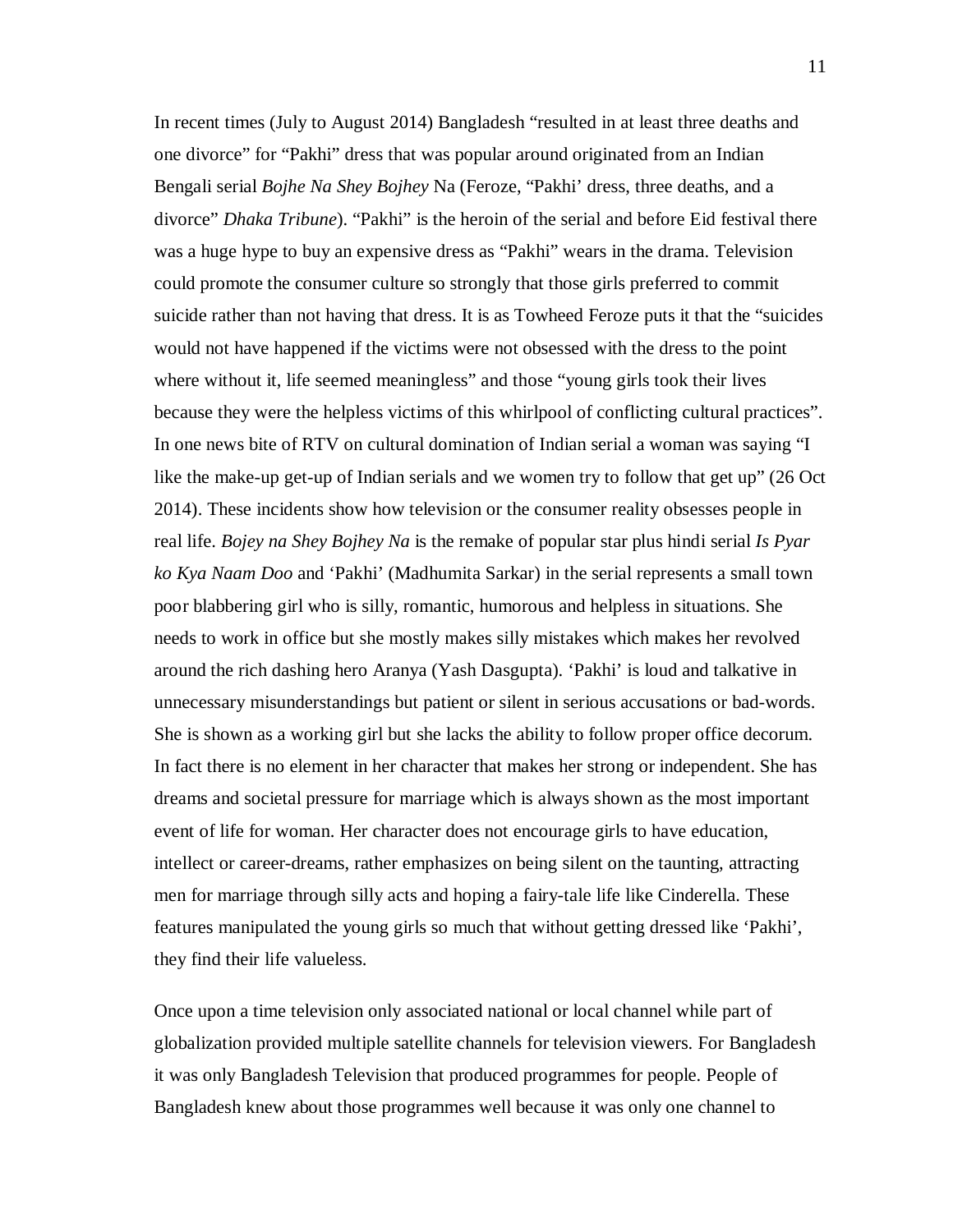produce everything. Along with globalization multiple channels emerged that provided different cultural taste for people. It was an option for people to select from their interest such as news, dramas, sports, documentaries, movies, geography, music, etc. But gradually priority for Bangladeshi audience became Indian channels as it provided a semi-similar yet spectacular visual culture.

Bangladesh also produces drama serials but cannot grab that significant amount of audience because of less amount of quality production, irregularity, interruptions by ads or news, and lack of the addictive features that Indian ones provide.

Mega-serial or soap-opera in Bangladesh started in 1999 with a serial called *Joyar-Vata* by Abdullah Al Mamun which completed 100 episodes, but did not gain much popularity (Shamim, *Kaler Kantho*). To call daily-soaps only three names became a bit familiar for Bangladeshi audience during 2007-2008, *Mohanogor*, *Gulshan Avenue*, and *Doll's House*. *Gulshan Avenue* was more known than the other two and Nima Rahman, the maker of the drama confessed that this was an effort to mimic the Indian daily-soap to attract the audience (Shamim). *Gulshan Avenue* is the one such serial of Bangladesh that was less realistic than others and used almost similar level of representation as Indian ones. As it is described in the "TV Watch section of the Daily Star weekly magazine, "[d]rugs and extra-marital affairs among the younger generation, superstitions of the old, and typical in-law backstabbing are the basic themes of this serial" where women characters are almost always inside home either as caregiver, problem solver of home crisis, victim of taunting, or as conspirator that emphasizes on good and evil women patterns. Among three daughters in laws, eldest is held unlucky as a family member dies on the day of her wedding; second one is insecure of her status, so wants to break the family. The youngest daughter in law in threatened for divorce if she does not apologize to her husband's lover while the family blames her for being unable to keep a hold on her husband. *Gulshan Avenue* simply puts women in such inferior position where they have no world outside of family.

Despite of having the Indian-drama-like features as striking lighting, relationship crisis, conspiracies, sound effect, characters wearing heavy makeup and ornaments, *Gulshan*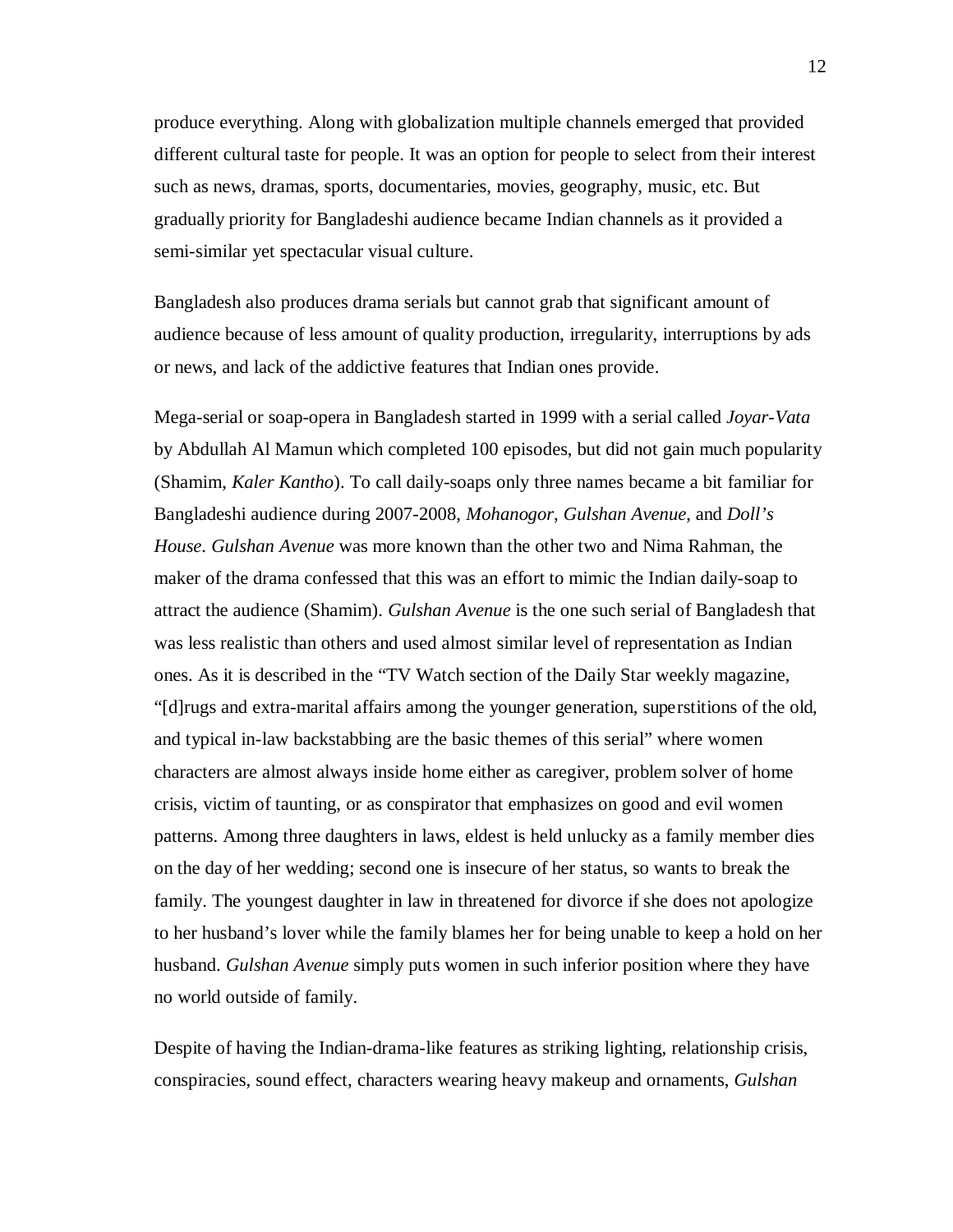*Avenue* could not achieve the popularity as daily-soaps from Indian Star Jalsha (bengali) or Star Plus (hindi) channel.

In later times, mega serials like *Ekannoborti*, *Sporsher Baire*, *Ronger Manush*, and *Sixty-Nine* gained some level of popularity, but we cannot deny that these are only four regular long serials audience got in years while Indian ones provide uncountable amount of options for viewers to see. *Ekannoborti* (written by Anisul Haque, directed by Mostofa Sarwar Faruqi) is probably the most popular soap opera from Bangladeshi context and it also represents the narrative "from a very patriarchal point of view normalizing a maleidentified value system and male-centered way of life." (Begum 190) It is a realistically exhibited contrasting story of two brothers who wish for a wife who would keep their families happy where two daughters in laws Sheuli (Api Karim) and Bushra (Farhana Mithu) appears. Bushra belongs from city and she is short-tempered, loud, manipulative, unkind and dominating character who wants to leave the joint family while Sheuli is a small town pretty, caring, polite and an obedient girl who takes care of everything and everyone. Such projection instantly creates the typical binary of ideal versus evil. The writer and the director "have created potent images of the new women: loud and impatient, but ultimately powerless, the image that media is trying to project." (Begum 191) *Ekannoborti* is a well made realistic drama which gained most popularity in Bangladesh, yet we did not or do not find much people to talk about the story, episodes or characters even half as Indian serials. Bangladeshi drama as a genre also makes representation of women that does not encourage for career or intellect, rather encourages to be submissive, compromising and caring mother-figure overall. Bangladeshi drama serials generally do less amount of stereotypical representation of women, but the productions fail to persuade mass audience to make it a popular culture.

Indian drama serials are now very popular among women and to some extend men around the world, especially in neighbor countries like Bangladesh, Pakistan, Nepal and Sri-Lanka. What do they contain that creates some addiction and obsession to watch them? A little bit reflection of culture, domestic or marital life crisis, humor, flavor of romanticism and a whole lot of ideal versus evil women patterns. There are at least two serials going on each our starting from evening to night that is repeated (sometimes  $2/3$ )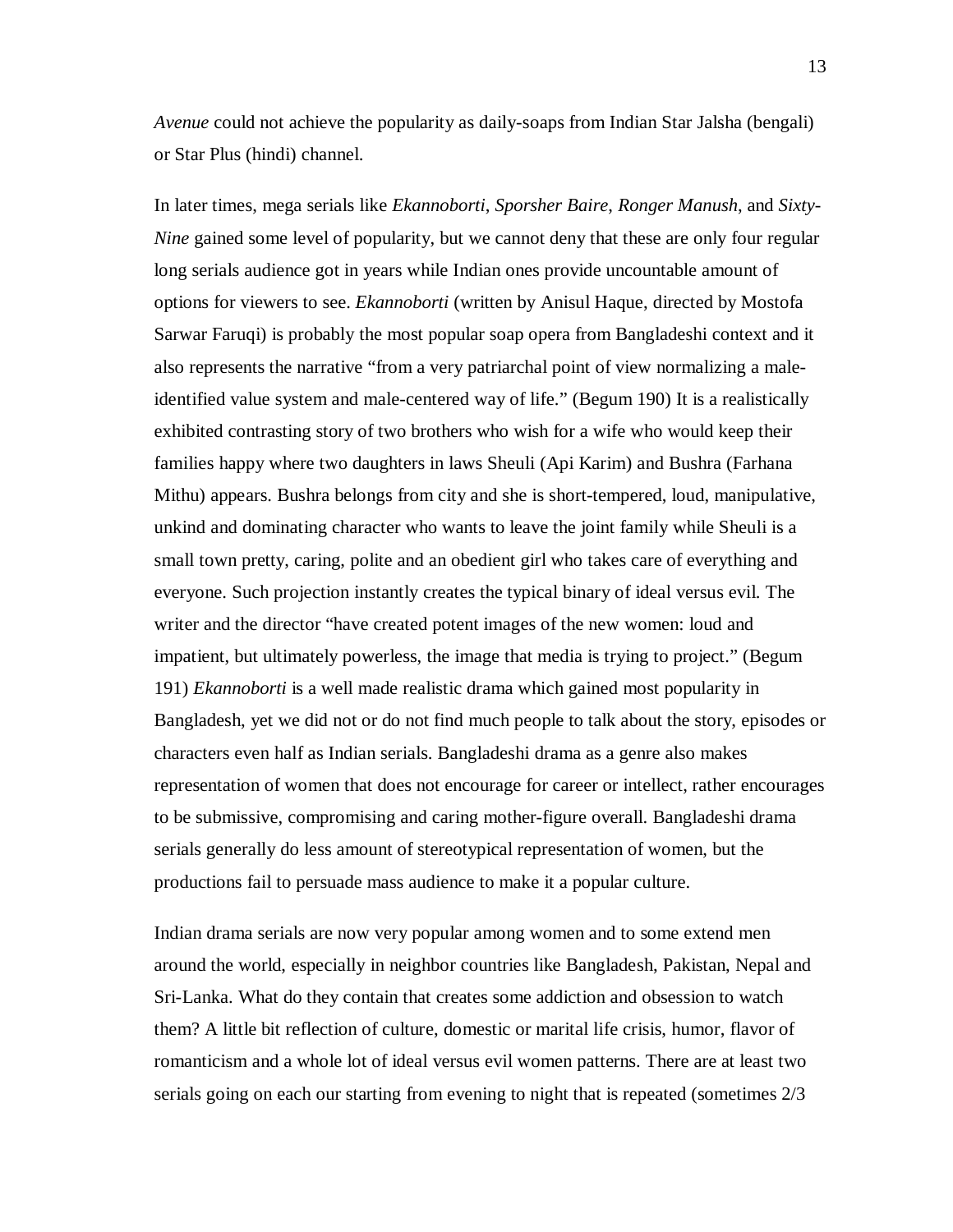times) in day time without any long break. They are rarely as realistic as Bangladeshi serials, but somehow they use techniques that can mesmerize the audience. They educate the audience how women should live and please men. Primarily, "[t]he 1950s was a decade that placed an enormous amount of cultural capital in the ability to form a family and to live out a set of highly structured gender roles" using television after World War II (Spigel 340). Gradually this tendency of forming gender roles using television became more important in the name of family values and in this way women are being systematically brainwashed since decades. "The very notion of femininity itself is in part constructed through and by mass media images as they are produced by the "culture industries"." (Spigel 340) To reach more audience, producers sprinkle a bit of salt and pepper to the conventional femininity, but rarely encourages women to think outside of home and family. One Indian serial named *Jassi Jaissi Koi Nahin* (There is no one like Jassi) gained a lot popularity during 2003-2007 which was the Indian version of Colombian serial Yo soy Betty, la fea (Ugly Betty). It was a serial where Jassi (Mona Singh) was introduced as an ugly looking intelligent girl who is efficient in work. She was raised to be smart and educated who does not care about her looks. She constantly received criticisms from workplace for not being beautiful. But that story could not go beyond falling in love with her handsome boss Arman (Apurva Agnihotri) and ending up being a beautiful or gorgeous ramp model. Ultimately Jassi became the object who can be termed as glamorous or sexy but not that intelligent girl anymore. Even though the serial starts with breaking the typical notion of a woman by giving Jassi a status of intelligent daughter, but ultimately her success was to be the beautiful wife of Arman.

Although the narratives of the serials are women's, but it is associated with pleasing men's ideals. It is as writer and educator Diana M. Meehan finds that "on TV, 'good' women are presented as submissive, sensitive and domesticated; 'bad' women are rebellious, independent and selfish. The 'dream-girl' stereotype is gentle, demure, sensitive, submissive, non-competitive, sweet-natured and dependent" while the "male hero tends to be physically strong, aggressive, and assertive, takes the initiative, is independent, competitive and ambitious." (Ahmed, A. 2) It is a form of representation because it is not taken into accounts for a woman that from "being a meek, docile, subservient housewife, she has grown and evolved into a strong individual." (Ahmed, A.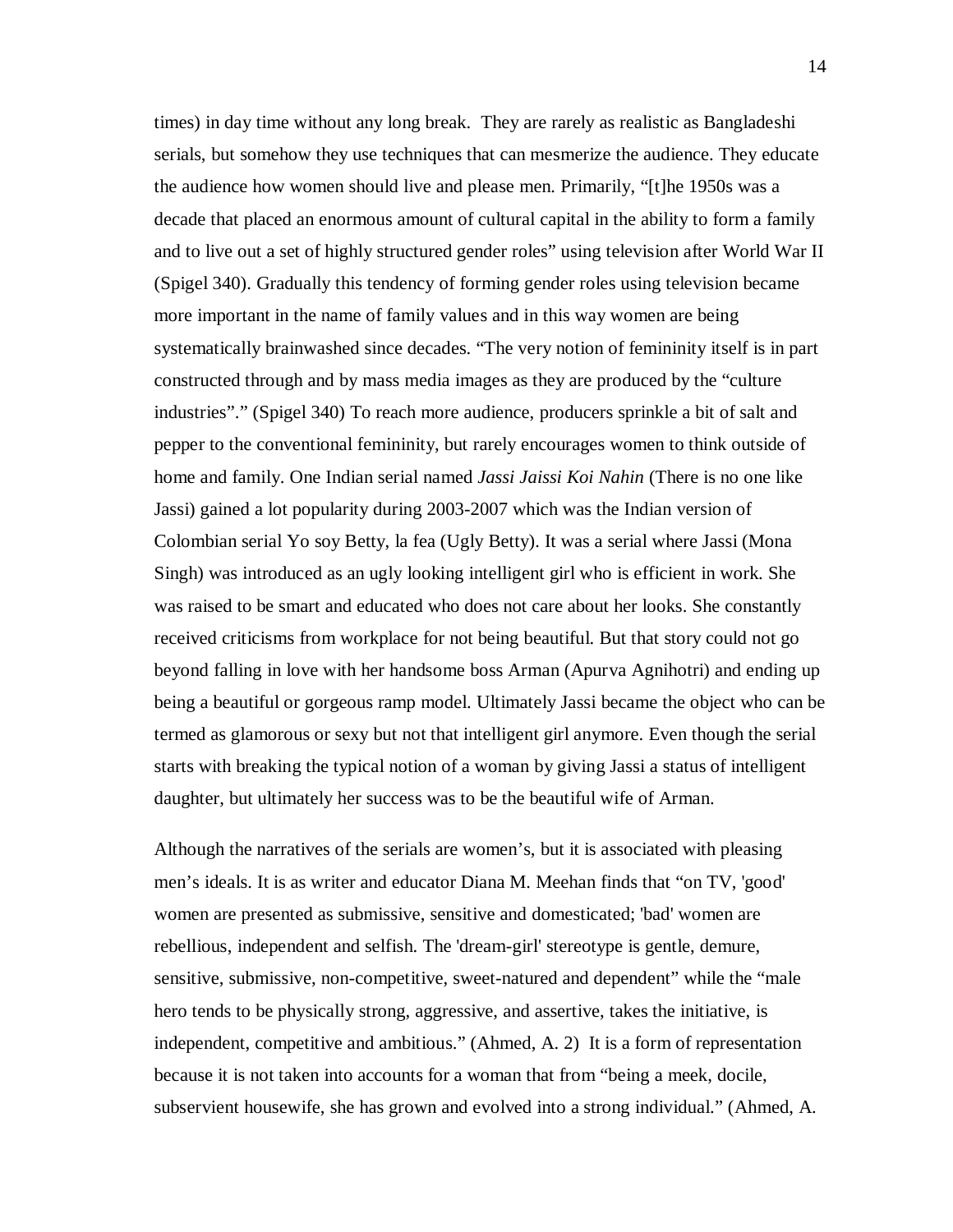1) Overall, almost all sorts of popular soap operas make narratives of women from a male perception.

Women are presented in multiple ways in television screen. The main feature is beauty, glamour and femininity without which screen is incomplete. To talk about their voice, we see in most cases either they have no voice or they are loud or quarrelsome. We see in Bangladesh television news that a woman (mostly) in corner box explaining the news in sign language for deaf people, women in general seems to be the same repeating the content without own voice. India or Bangladesh has a conservative cultural practice which might be reflected in the dramas but we cannot say western world is modern more than eastern world for creating such representations. In western world "[r]epresentations of television continually presented women with a notion of spectatorship that was inextricably intertwined with their useful labor at home". (Spigel 341) So we can say that women are not taken as a free agent rather they are depicted from men's perceptions from around the world.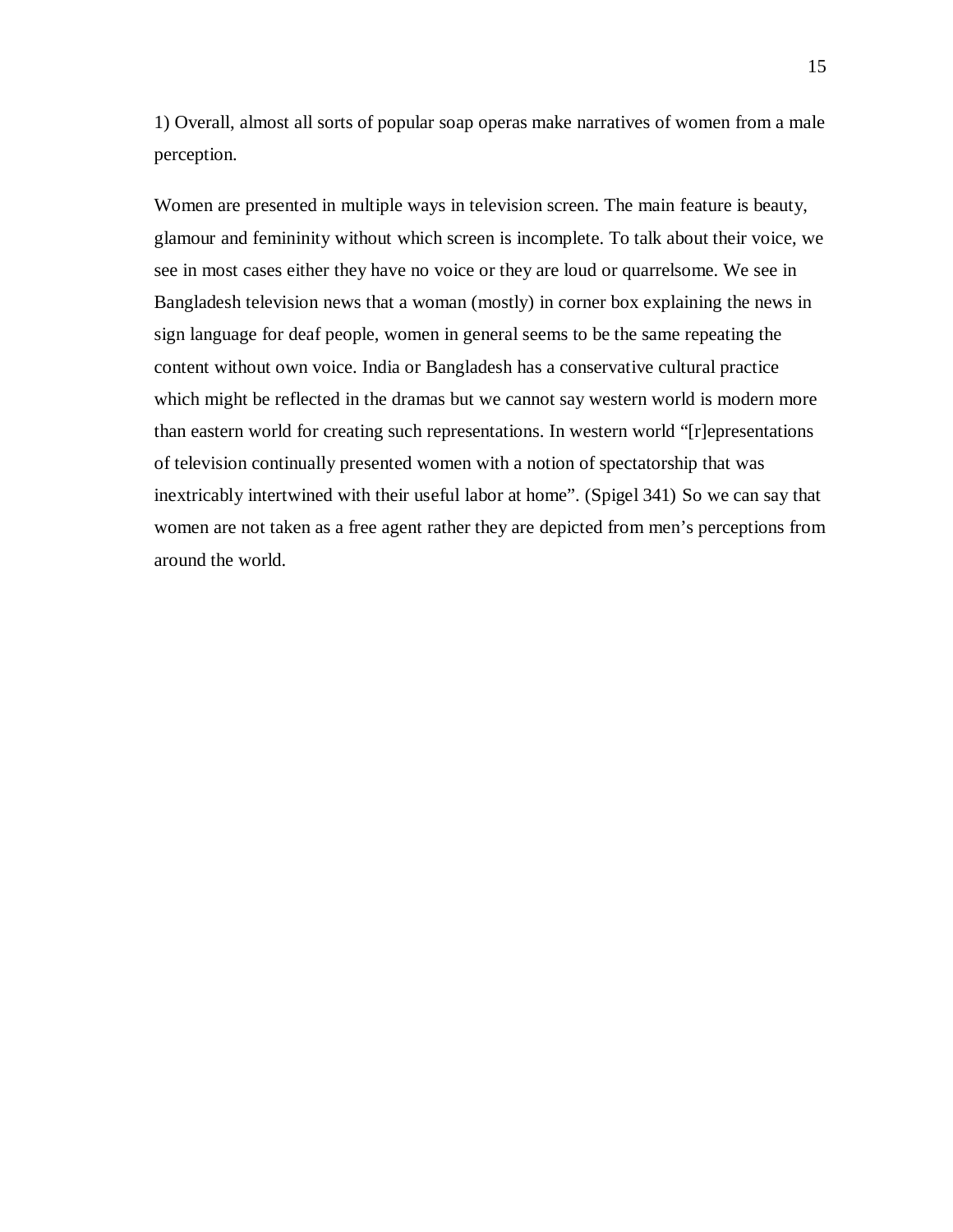#### **Chapter 3**

#### **Television Advertisement**

Television ads are prime subject where women are portrayed based on sex appeal or gender roles. "The false world of the advertisement constructs a reality through the equalization of the objects of nature, the body, race/ethnicity, gender, sexuality" and presents the ideology of advertisers in a believable way. (Barnum 106) In Bangladeshi advertisement women are used in a way that complements male ego by keeping the patriarchal mindset intact. Apart from unnecessary use of female body we get to see avatars of mothers and homemakers. In Bangladeshi television ads we see male making decisions if it is about property or builders, technological involvement while it is all women if it is for decision making inside home such as food products, home appliances or cleaning products and cosmetics products. We see patterns that are provoked in TV ads which R. T. Schaefer explains:

- 1. Women are underrepresented, which suggest that men are of cultural standard and women are insignificant.
- 2. Men and women are portrayed in ways that reflect and perpetuate stereotypical views of gender.
- 3. Depiction of male-female relationships emphasize traditional sex roles and normalize violence against women. (Haque 90)

Bangladeshi advertisements reflect the same things because women mostly are there as smart, or quarrelsome, or foolish housewives and they are not shown to make decisions of external world outside of home. According to a survey on television ads (2002) it was found that 91.89 percent ads (397 ads) shows women "with no occupation" while in real life a survey of 1998 found that 54.4 percent Bangladeshi women are involved in agriculture. (M. Ahmed 170) Bangladesh's economy is now absolutely dependant on garments industry where women are the core worker, but we rarely see ads showing garments workers. To consider the contemporary context "for female, there is a decrease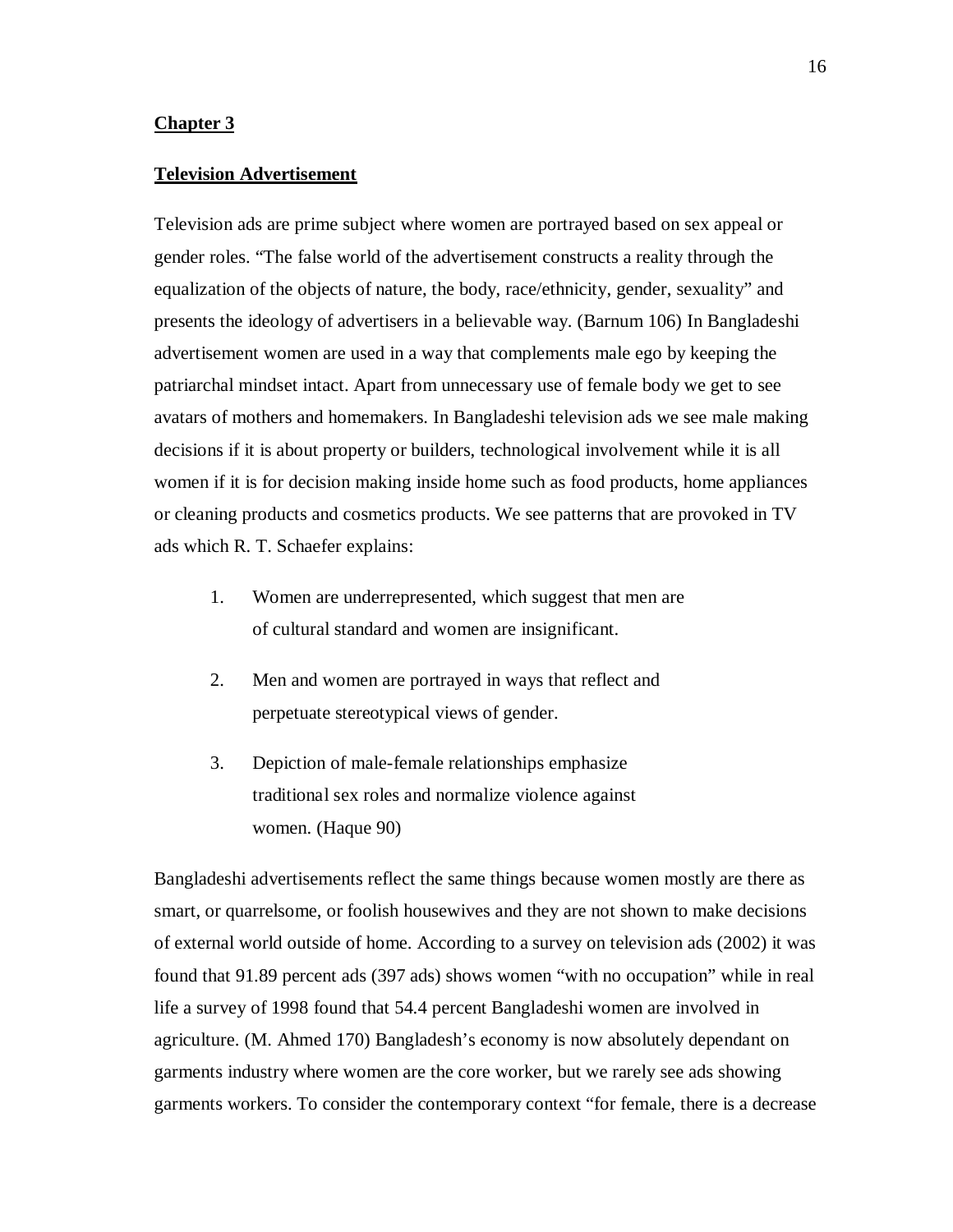in household work during 2001 to 2010 (2.10 percent)" while "there is an enormous increase in the percentage of female in agricultural sector (30.26 percent) followed by transport and communication sector (13.33 percent), industrial sector (11.85 percent) and business sector (6.67 percent) during the same period." (Rahman 6) Yet advertisers create a traditional portrayal assuming that "women were housewives and that their interests necessarily revolved around cleaning, cooking, child rearing, and, less explicitly, love making. (Spigel 341)

#### **Women as Cleaners**

To examine ads of soaps, detergents and toilet cleaners, it seems cleaning is a core struggle of women's life. They are experts if they can do this task efficiently while we do not get to see men struggling with such household cleaning issue. Whether it is Indian or Bangladeshi ads, household cleaning task is shown to be done by women. For instance in Fast Wash Detergent ad it is shown that the housewife likes to send her husband to office with clean clothes and the washing powder helps her to keep them clean (appendix 2.1). In Tibet detergent ad actress Api Karim describes how the powder is three times more powerful for cleaning clothes (appendix 2.2). Another Tibet 570 Washing soap shows that a housewife happily says that her mother and grandmother used to use this soap for cleaning which indicates that cleaning has a family value and she has inherited cleaning task from family (appendix 2.4). In one ad of Surf Excel it was shown that a child says "even if my clothes get dirty, my mother won't scold me, because there is 20 taka reduction in Surf Excel 500 gram" which points out the child evaluates money more than her mother's physical labor to clean the clothes (appendix 2.3). Another ad of Surf Excel children bring dirty cloths and one happy mother explains to another worried mother that one spoon of this powder works better than three spoons of ordinary powder. Then the mother who was also worried about price of the powder throws her three packets of ordinary powder and happily takes Surf Excel (appendix 2.6). In these ads women are shown like a happy washing machine that just needs to find a right detergent to clean. Only one Indian ad (dubbed in Bengali) Salman Khan is shown to clean the clothes, but he actually teaches the neighbors (women) how his wife says that the fragrance indicates that the clothes are clean or not (appendix 2.5). On the other hand, Harpic toilet cleaner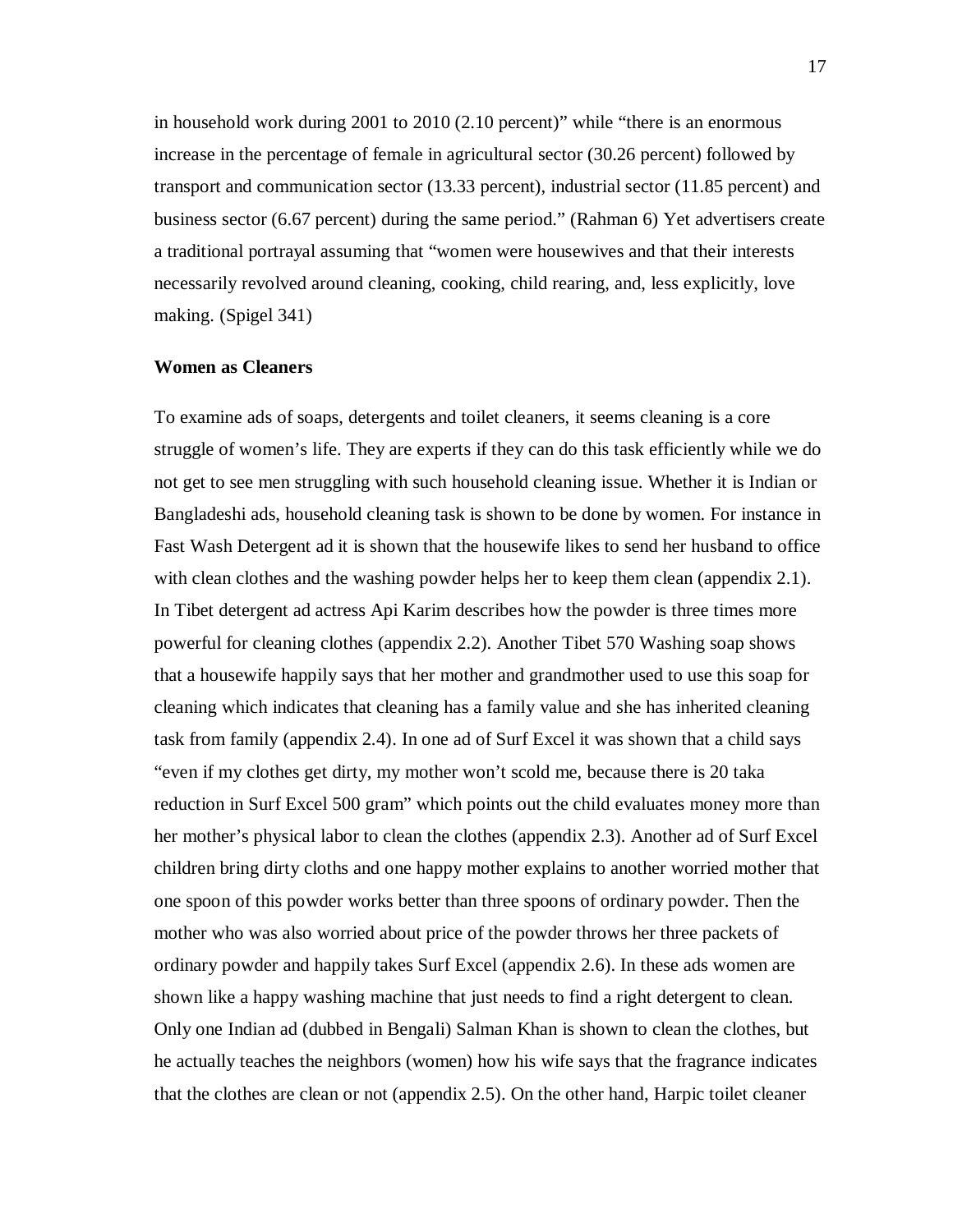ads mostly show man or man voice suggesting woman that she needs Harpic to clean her toilets (appendix 2.7). In all the cases domestic cleanings are only women's headache and these tasks are not shown to be done men. "The women have been imposed with this responsibility which marks the male dominance and patriarchal belief in our society." (Haque 123)

#### **Women Cook and Serve (at home)**

To have a look on food related product we can see that the housewife or woman is always responsible for cooking. In one ad of Fresh salt actress Bipasha Hayat is shown to draw painting on canvas, then the jingle starts mentioning "বিপাশা, অভিনয়ে পূর্ণতা জাতীয় পুর�াের" (Bipasha, fulfillment in acting through National Award). Then her son arrives and she says "আমার পূর্ণতা মাতৃত্বে" (My fulfillment is in motherhood). After that she is shown to cook and dialogue comes "রান্নায় পূর্ণতা অবশ্যই ফ্রেশ লবণে" (Fulfillment in cooking with Fresh salt) (appendix 2.8). In the entire ad Bipasha Hayat is shown inside home. Despite of being actress and painter her completeness came from motherhood and she is the one responsible for cooking at home. One ad of Radhuni spice powder it is shown that a mother comes to shop along with her young son and takes one ordinary powder The male shopkeeper stops her imagining possible health risks and gives packet of Radhuni saying you do not have to see a doctor if you take Radhuni (appendix 2.9). Definitely the mother will be cooking and the shopkeeper needed to decide which spice will be better for her son's health. In these ads fatherhood or father's role is not important when it comes to cooking or taking care of children. In Radhuni Fish Curry Masala ad a wife is shown to serve her husband food which he silently eats. When she tries to serve more then her another transparent avatar appears and says "না েদেব না। রা�া যতই খারাপ েহাক ও বলেব কখনও? েবচারা, �িতিদন কত ক� কের খায়" (don't serve. will he ever utter about worse cooking? Poor him, everyday he eats with such difficulty). When she breaks into tears then a male voice appears and suggests her Radhuni Fish Curry Masala after which she happily serves food and husband happily eats (appendix 2.10). Here difficulty of husband's eating is emphasized while cooking task of the wife is undermined. Shuresh Mustard Oil ad also shows that the woman cooking pickles and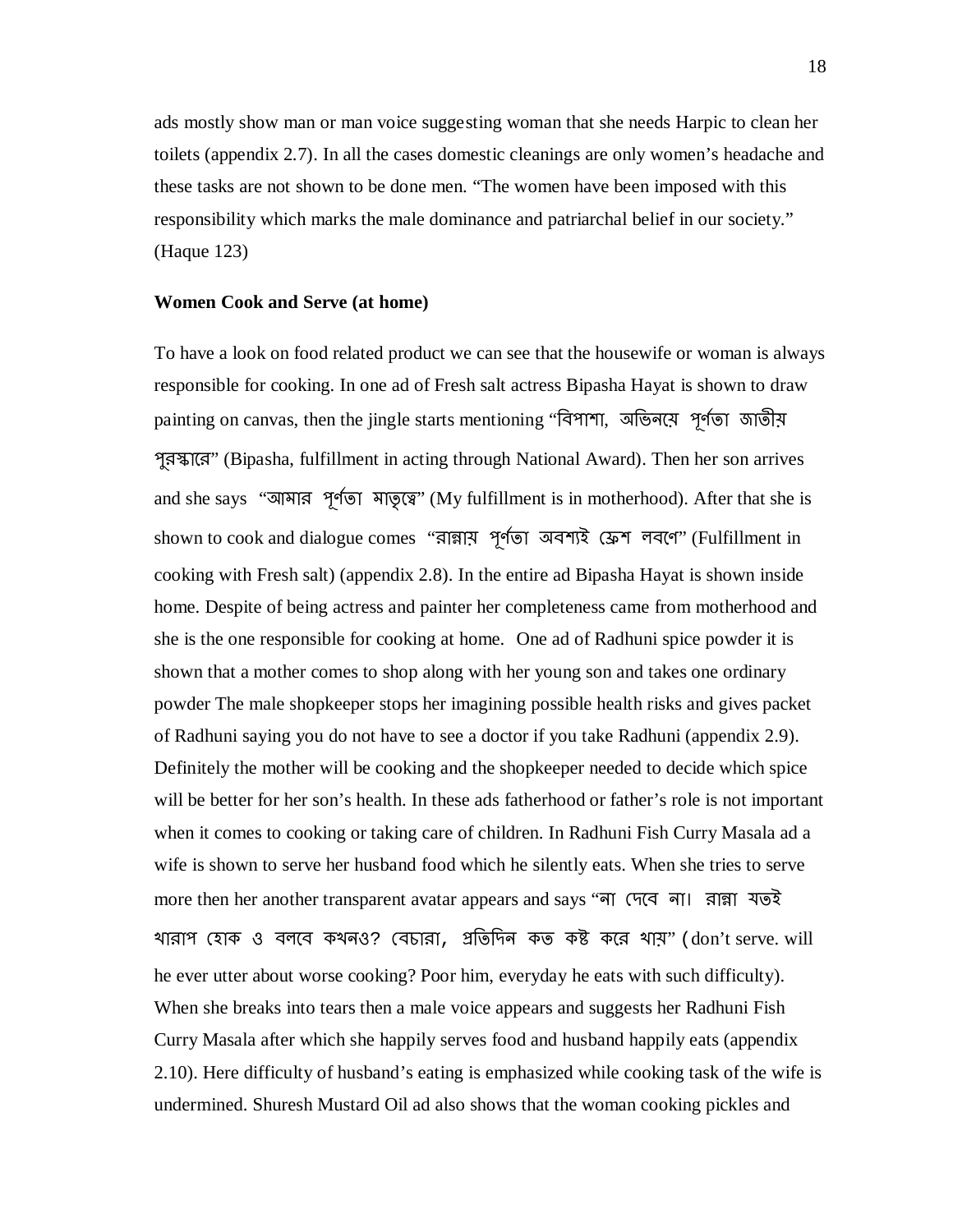serving her family vary happily. Woman cooking in home is so established by gender roles that it is never shown that a man can or might cook at his own home. One ad of 'Dano milk' shows that a mother is not satisfied with son getting 100 out of 100 marks in exam and says "you have to get more marks next time" and the little son corrects her saying how he can get more than 100 (appendix 2.11). The ad mentions that a mother's satisfaction is never enough while this mother is shown to be less intelligent than her primary school going son. This ad also shows a similar aged daughter coming with the son, but she has no interaction or dialogue as her brother. This mother is concerned about feeding milk to her son and expects high from him neglecting her daughter. In this ad a small boy is the hero while his housewife mother is shown to be foolish and bias, and his sister receives no attention at all. Such ads can be justified as reflection of cultural or social practice, but it might also indicate that such portrayal encourages following the patriarchal ideology which imposes such gender dividing practice.

#### **External Beauty and Sex Appeal**

Moreover, another form of representation is showing women in terms of their external look and sexuality. As in 2004 Kaberi Gayen "analyses more than four hundred ads and shows that an overwhelming majority of the ads want the women to be fair skinned (thus pretty), thin, tall, obedient" while the "intellect and education of young women are devalued" and any "kind of independence of the mind is seriously discouraged." (Begum 8) Since the beginning of visual ad the portrayal had been the same which has not changed. It is more vivid in ads of cosmetics which enforces on beauty and glamour as core importance of women's life. Such as Fruity chapstick add contains 4 women posing in a flirty manner. These women are shown to unnecessary dancing, winking, kissing in the air and showing sex appeals (appendix 2.12). An ad of lip-balm does not need to have pretty women flirting around but it has. Similarly women's glamour is unnecessarily used in Tibbat Lip-Gel, Walton TV and Marcel TV ads where women are shown only in terms of physical appearance.

Within cosmetics "Fair & Lovely" cream has probably produced most demeaning types of ads. Such as there was an old Indian ad of this product that shows that a father asks for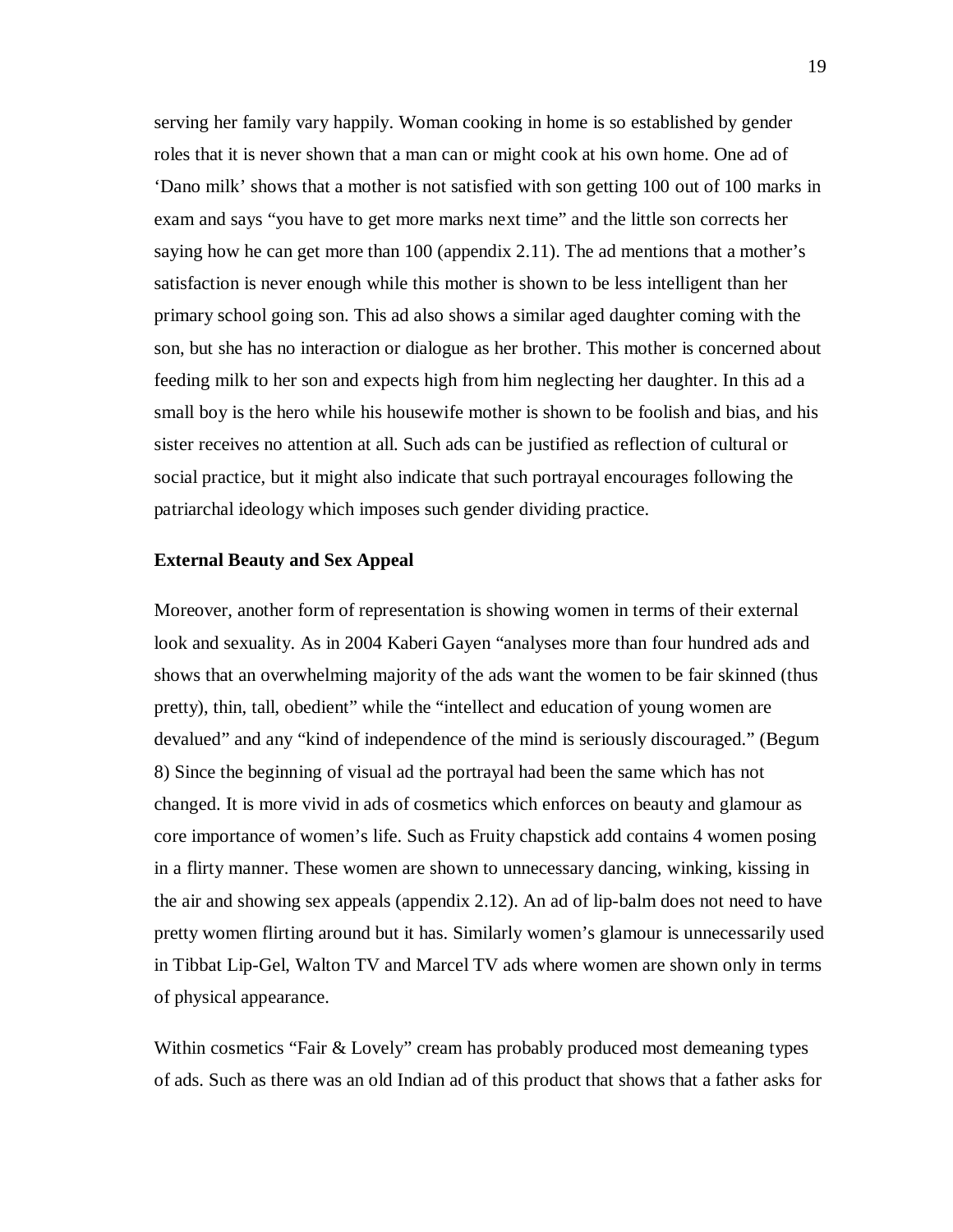coffee while mother taunts him for wasting daughters earning. The father then regrets for not having a son when the broken daughter uses the fairness cream and makes parents proud by being an air hostess (appendix 2.13). So, having an occupation did not bring that pride which glamour did. In a 2013 ad the model (Fariya) is shown to match colour of dress, shoes and she proudly says that in University everyone calls her "Miss Matching" when her friend points out that her hand and face colour does not match. Then the male voice suggests her to use "Fair and Lovely Body Fairness Milk" and her hand becomes white as her face, after which she happily reappears as "Miss Matching" (appendix 2.14). Another foreign ad (dubbed in Bengali) of "Ponds White Beauty Face Wash" is is shown that the lady attracts man's attention after having a fair white skin (appendix 2.15). All the fairness product ads establish that skin colour is the most important feature of one's life and people should turn themselves 'white' using their products because beauty is incomplete without a fair colour. Similarly Lux sandal wood soap ad shows model Mehzabin glowing and ornamenting herself. There it is mentioned "বাহ কি মহনীয় সুবাস, আর সোনার চেয়ে উজ্জ্বল ত্বক" (Wow what an amazing fragrance and s $\rm kin$ 

brighter than gold). After that everyone fascinatingly looks at her when she walks into a party and a man turns off the light while she keeps glowing (appendix 2.16). Women are shown in a way that they need to be noticed by men and to achieve men's attention they need to look brighter, Another Bangladeshi ad of "Smart Spot-Out Cream" a women receives message from her boyfriend "Forget me" because she has spots in her face. When she calls him and mentions that even the moon has spots, the man denies it and leaves her. Then the cream appears as savior which removes her spots and brings back the man (appendix 2.17). This ad suggests that a man can easily leave woman if she has spots on her face and to hold the man she needs to have a spotless look. Within all these ads one exception might be the new ad of "Meril Splash Beauty Soap" that suggests that beauty cannot be defined by a bright skin colour. This ad shows that a the society wants to make a girl's skin colour white from childhood while women of dark skin tone can also look beautiful and tells the audience to think fresh (appendix 2.18). Definitely this ad is an exception which may not persuade the audience to buy the product more than the whiteness ones. Though this ad is different, yet it needed to show the model (Tisha) under splash of water and exhibit only women who use bathing soaps.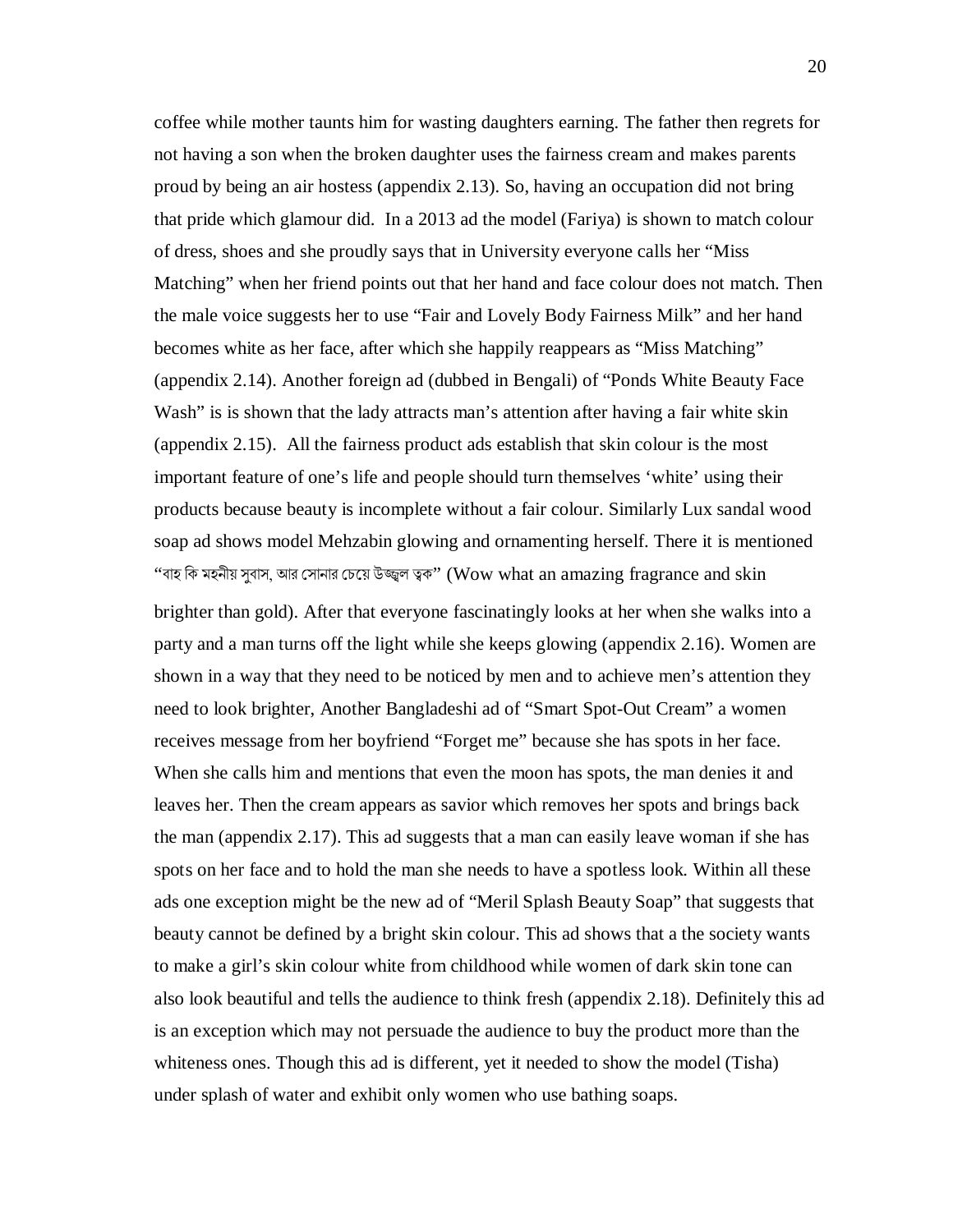#### **Women as Rude and Quarrelsome: Telecom ads**

There are more images of women in telecom advertisements that mostly depict young women as shallow beings. Such as in one Banglalink ad a is shown to be stuck in island for eight years and he returns home somehow expecting that her wife will break into tears seeing him. But when the wife opens the door and sees her dead husband coming home alive, she starts terribly shouting that why he came after so long time. She says with anger "আমরা কি খাই না খাই কোন খোঁজখবর নাই" (did not keep any trace on what we eat) and throws a bag towards him saying "যাও বাজার িনেয় আস" (go bring some groceries) (appendix 2.19). The wife here cares only on the fact that she had to struggle for food or shopping due to her husband's absence and she is shown to be very loud and cruel in her expression. Another ad of Grameen phone shows a girl going through a secluded village path and looks back feeling someone is following. After some time she catches her father who was following him. She goes near her father and yells "আবারও আসছ তুমি? আমি কি একা একা কলেজ জাইতে পারি না? আমারে কি তুমি বড় হইতে দিবা না? পাইস কি তুমি?'' (You came again?  $\operatorname{Can}$ 't  $\operatorname{I}$  go to college alone? Won't you let me grow up? What did you get?) The poor old father softly replies "বাপ হইলে বুঝতি রে মা, মন তো মানে না" (You could understand if you were a father, cannot console my mind). The girl then understands and goes the rest of the way with father. Then the concept of Grameen phone appears so that father can contact his daughter anytime without fearing. But in last sentence the daughter again shouts in phone saying "আব্বা তুমি আবার ফোন করস? পৌঁছাইসি তো!" (Father you called me again? I have reached already!) (Appendix 2.20) In this ad the daughter did not need to shout on her father for being concern of her security. This gives a wrong impression that college-going girls misbehave with elders in the name of independence. Another Robi company's voice clarity ad it is shown that a husband is laughing reading comics when whife startles him by shouting "এই তুমি এখনো বসে আছো? বাজারে যাও" (You are still sitting? Go to market). The husband leaves home with a pale face while the wife orders to bring a big duck from balcony. The husband mistakenly listens bamboo as in bengali Haash (duck) and Baash (bamboo) sounds similar. When the husband brings bamboo then the wife bursts info flames as she asked for duck (haash) not bamboo (baash) (appendix 2.21). The husband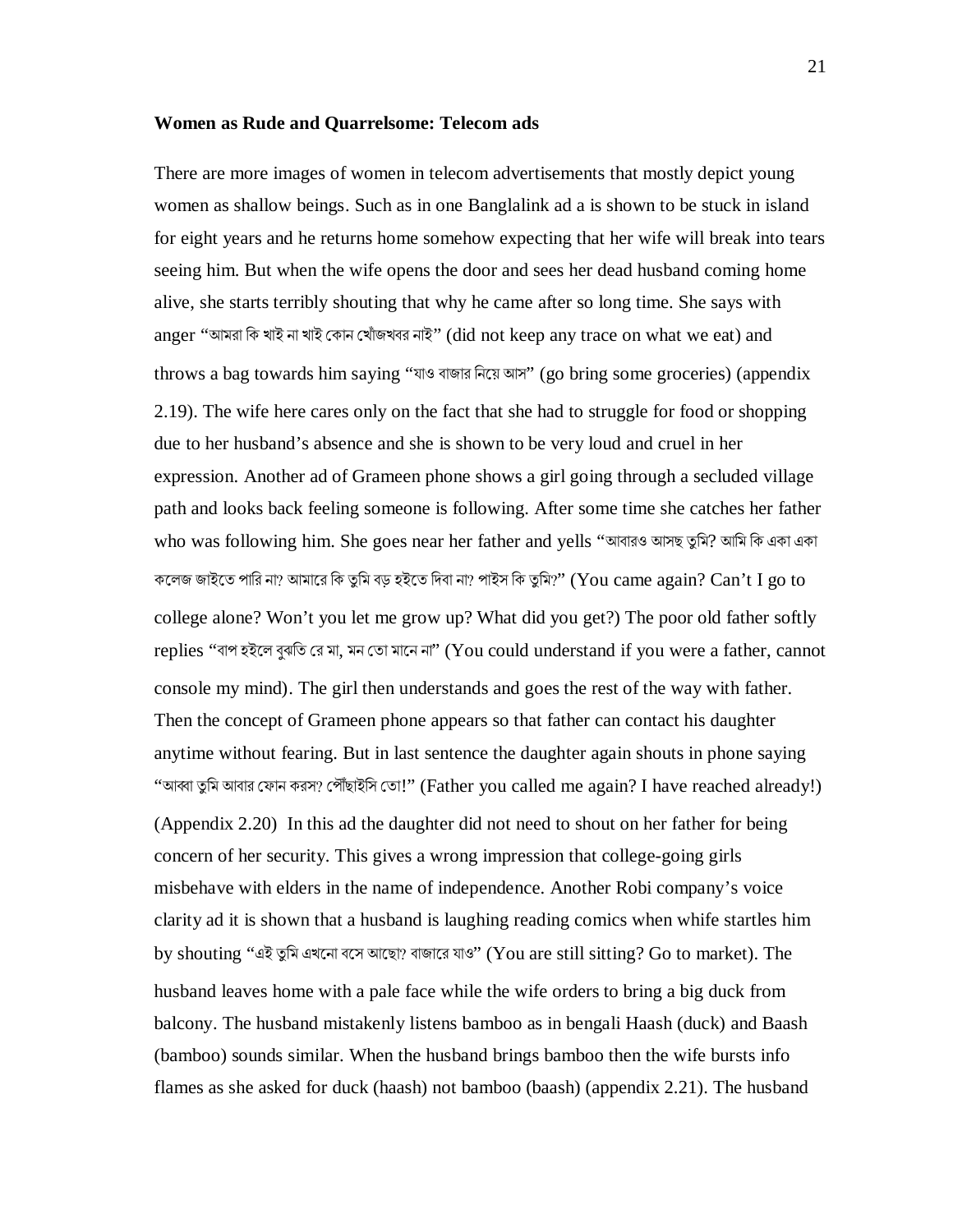here is shown in a way that he gains all the sympathy while the wife rudely dominates and screams at him. In all these cases women are represented as a loud quarrelsome being who are rude towards men. In these three ads the dialogues or reasons for disappointment are valid or logical, but the way of presenting makes an opposite impression which does not make any compassion for these women.

Media "tend to show stereotypical and gender biased programs portraying women negatively which degrade the status of women to some context." (Haque 12) In Bangladeshi ads young women are shown in terms of their body or sexuality and other cases their role as mothers or housewives. As Mustaq Ahmed analyses from hundreds of television ads that women are shown as homemakers, wives, mothers, caregivers, without occupations, male dependant, beauty agent, foolish, cosmetics-lovers, weak, obedient to male, shy, and querulous. (168) These categorization might be part of many women's life, but emphasizing on only these aspects creates the politics that eliminates women as active human being.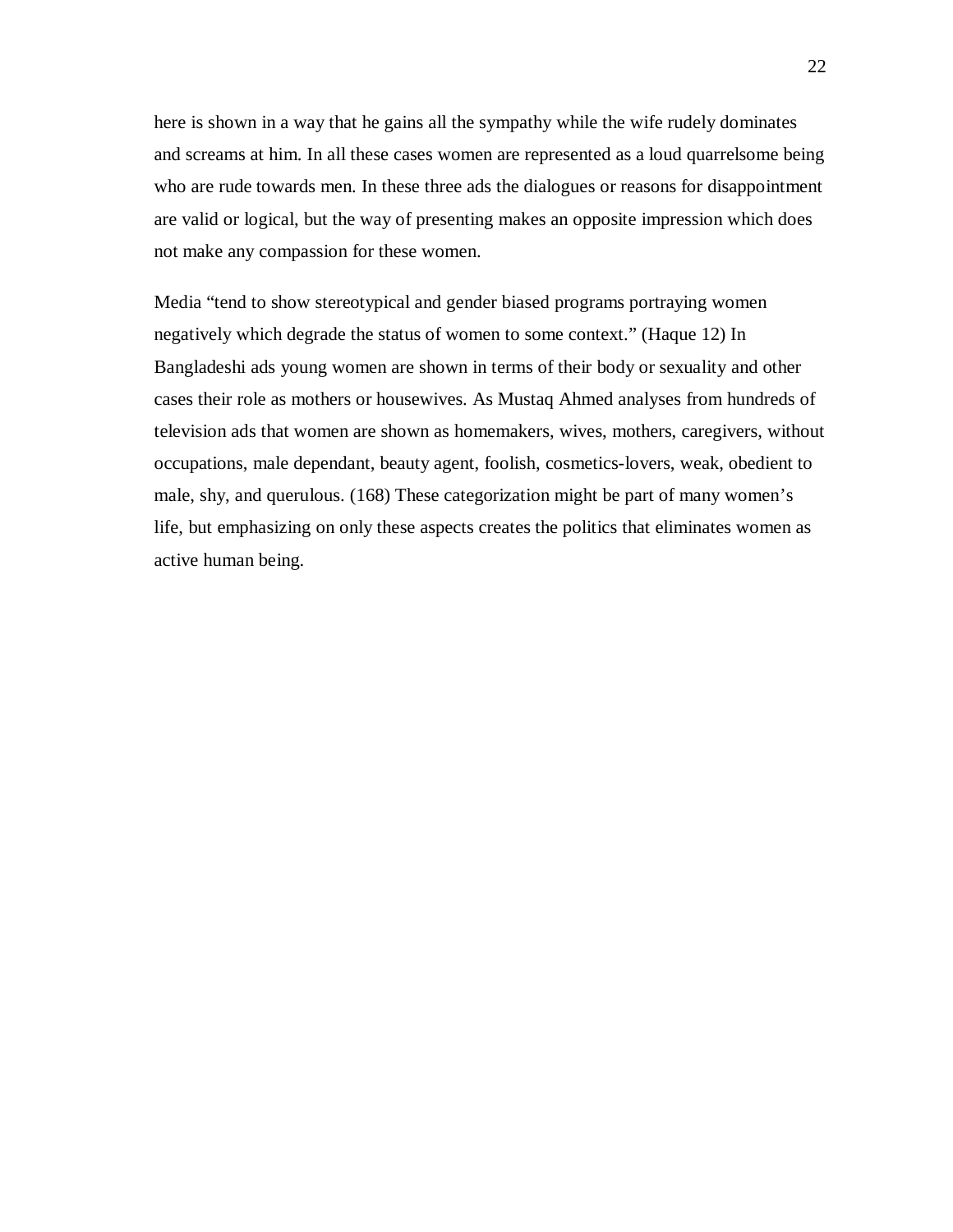#### **Chapter 4**

#### **Women on Internet**

Internet is the latest form of screen based media that captured the world in one device for people. In Bangladesh it emerged during 1990s and became popular everyday. Bangladesh has also become a part of global virtual world where there is no boundary for anything. For film or television there is censor board that eliminates objectionable content which is not applicable in a cyber space. Also the cyber practice cannot be limited into geographical boundary; it is almost a similar global trend for any country. This new media is also biased with misogynistic content as these are contribution of mass people and their conditioned ideology. In the cyber space "[g]irls and women frequently experience objectification, meaning they are valued predominantly in terms of their physical and sexual attractiveness." (Vries 1483) This medium contains all seeing eyes of men which can explore women's body as form of pleasure. Representation of women in virtual media is threefold, one is generated by men depicting based on their desire, the second is consumerism's viewpoint that designs contents or spectacles to feed audiences, and the third is women self-objectifying themselves to exhibit their external beauty. Whatever the way is, result is always the same that women are viewed in terms of external beauty. Here I am going to analyse the social media, online news and games where the objectifying tendency is visible.

#### **Social Media**

Social media can be taken as the most popular form of exploring internet where one can share visual content such as photos or videos that create objectifying experience. The new hype of 'selfie' appeared just to show self image by self clicking and self uploading in social media. In Bangladesh there was a time when calling 'hot' or 'sexy' was taken as an offence. But following the global trend now "women are definitely more into producing 'stunning' and 'sexy' selfies of themselves" and the "forward-facing camera on smartphones has led to millions of women objectifying themselves, for their own and others' pleasure, on a minute-by-minute basis." (Barnett) Women produce their body image to attract the gaze while the main audiences of their physical appearance are men.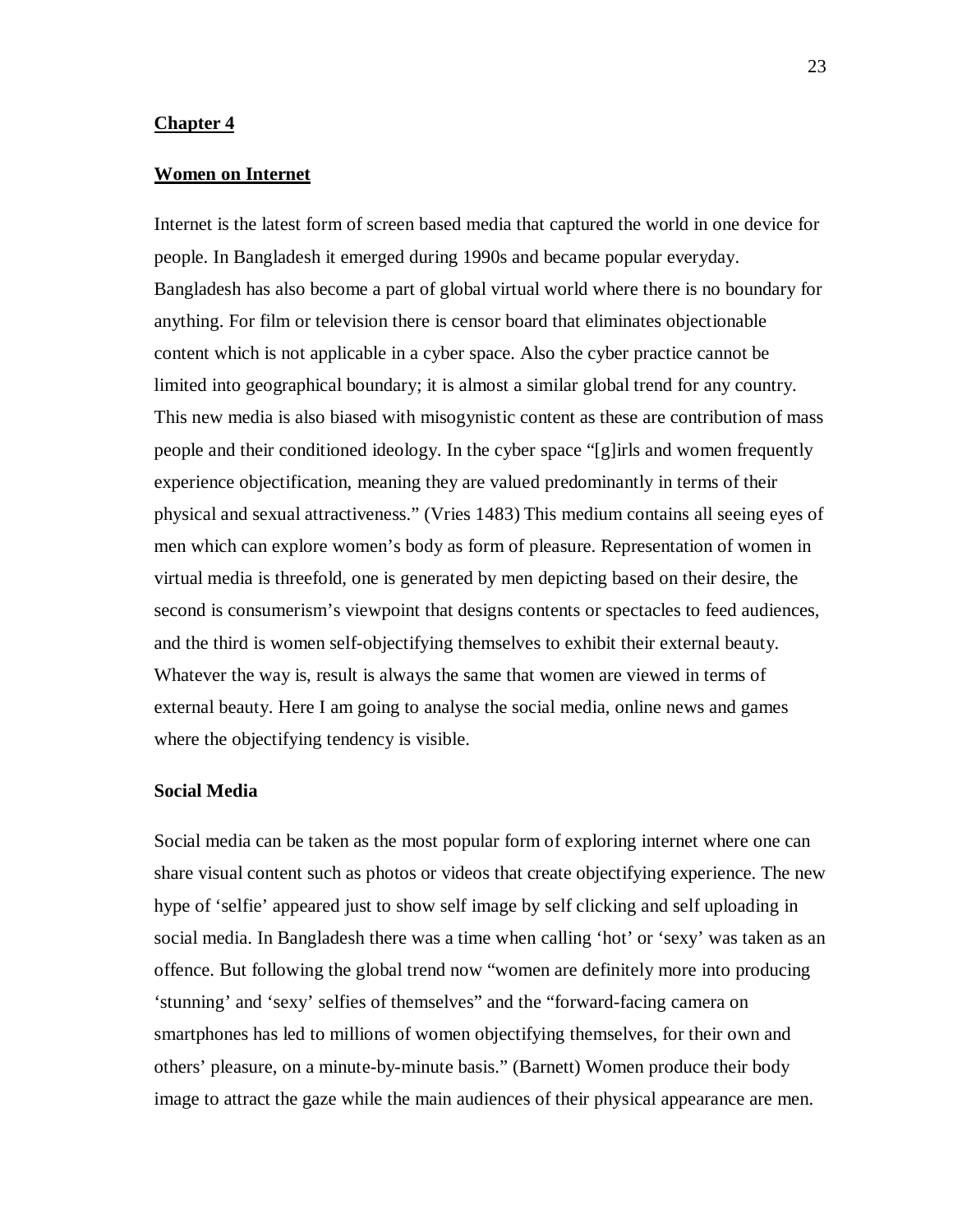Besides this men also like to become the photographers of gorgeous women or take intimate photographs with women so that they can brag in a cyber world for being able to be friendly with such beauty. Men also encounter objectifying experience in social networking sites but "girls are evaluated more strongly on the basis of their physical appearance than boys." (Vries 1484) The western world in this case encourages more on skin exposure in terms of revealing the entire body which is a little bit different in Eastern world. Beauty and gaze also matters in Bangladesh or India, but nudity is highly criticized in public debate. Yet the objectifying inclination is never less where women voluntarily pitch in to be seen as physically attractive. In fact women who willingly wears 'hijab' (head-scarf) like to show their photographs in a way that can be fashionable or attractive to others. "Every 'like', share and comment feeds the need to share more and more images of themselves looking 'perfect' and 'hot'" while women are not realizing that these images have nothing to do with their inner potential. (Barnett) When "girls and women portray themselves online, (...) they expect that their body and looks will be assessed and commented upon," and they "expect to be evaluated based on their appearance when they portray themselves to an online audience." (Vries 1484-5)Where women are portrayed in mainstream media in terms of physicality is harmful, but women themselves generating their physical images as objects are more threatening for their inner development. It also demoralizes others of the same sex because "for every girl managing to perfect their look in a selfie, there are 10 others just silently looking at these albums of styled perfection feeling worse and worse about themselves." (Barnett) Sometimes the images used in social networking sites contribute to a way of finding partners or marital proposal. Here again emphasis is given to a woman's external look as first impression and finding a partner becomes more important than having a career. For women the effort to look good is much more than effort on education or working skill development. Besides self objectification in a psychological level, there is always risk of privacy violation where one can easily copy and use those images which the provider cannot control. Overall, sharing self images might seem innocent or trendy in a primary level, but this practice is penetrating for male gaze where women are voluntarily contributing to be judged in terms of physical beauty.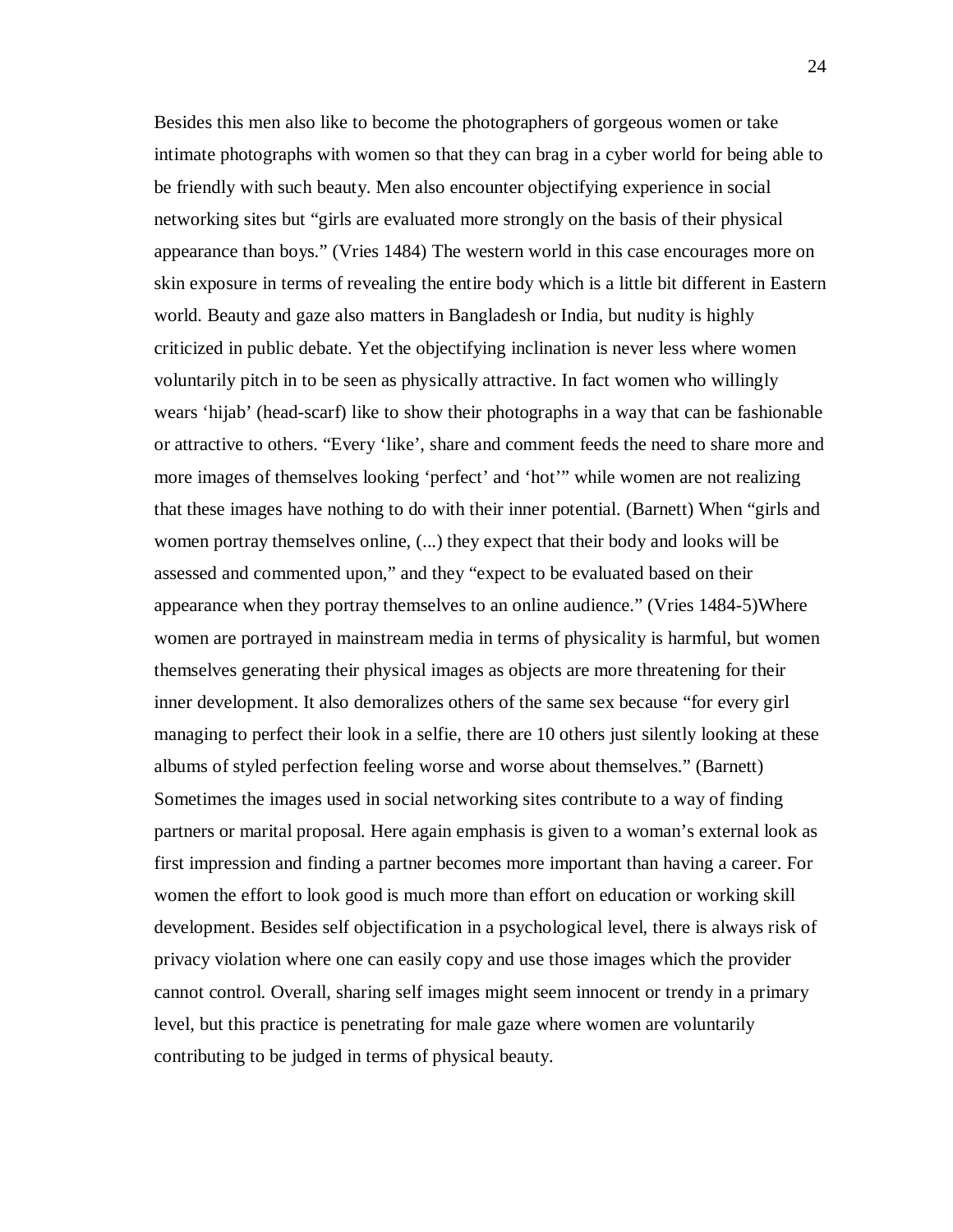#### **Online News Sites**

News is always popular among people while as medium online news is getting priority for providing latest news the soonest. In Bangladesh there are plenty of online news portals nowadays to feed different sorts of content among internet users. Apart from political news those sites provide contents that show women from male perspective just to achieve more clicks. For instance popular news portal bdmail24.net gives news of a father physically abusing his daughter being drunk uses the photo below.



This photo shows a girl in a sexually arousing expression while the headline is "মদ্যপ অবস্থায় যুবতী মেয়ের সাথে অশ্লীলতায় বাবা" (drunken father involved in vulgarity with young daughter). The story inside tells that the girl from India complained and filed a case against her father after which police arrested him. The victimized girl did not receive justice from her mother or family after the incident. But the visual content attached does not relate with the news at all. Such photo and headline does not give any impression that a girl is being a serious victim here and the image includes the girl in such expression unnecessarily.

This phenomenon is not rare to show women's image in a way that could attract the gaze. Such as there was a news in a site called Jononeta.com saying "চিত্র নায়িকা পপি'র সাথে সেক্স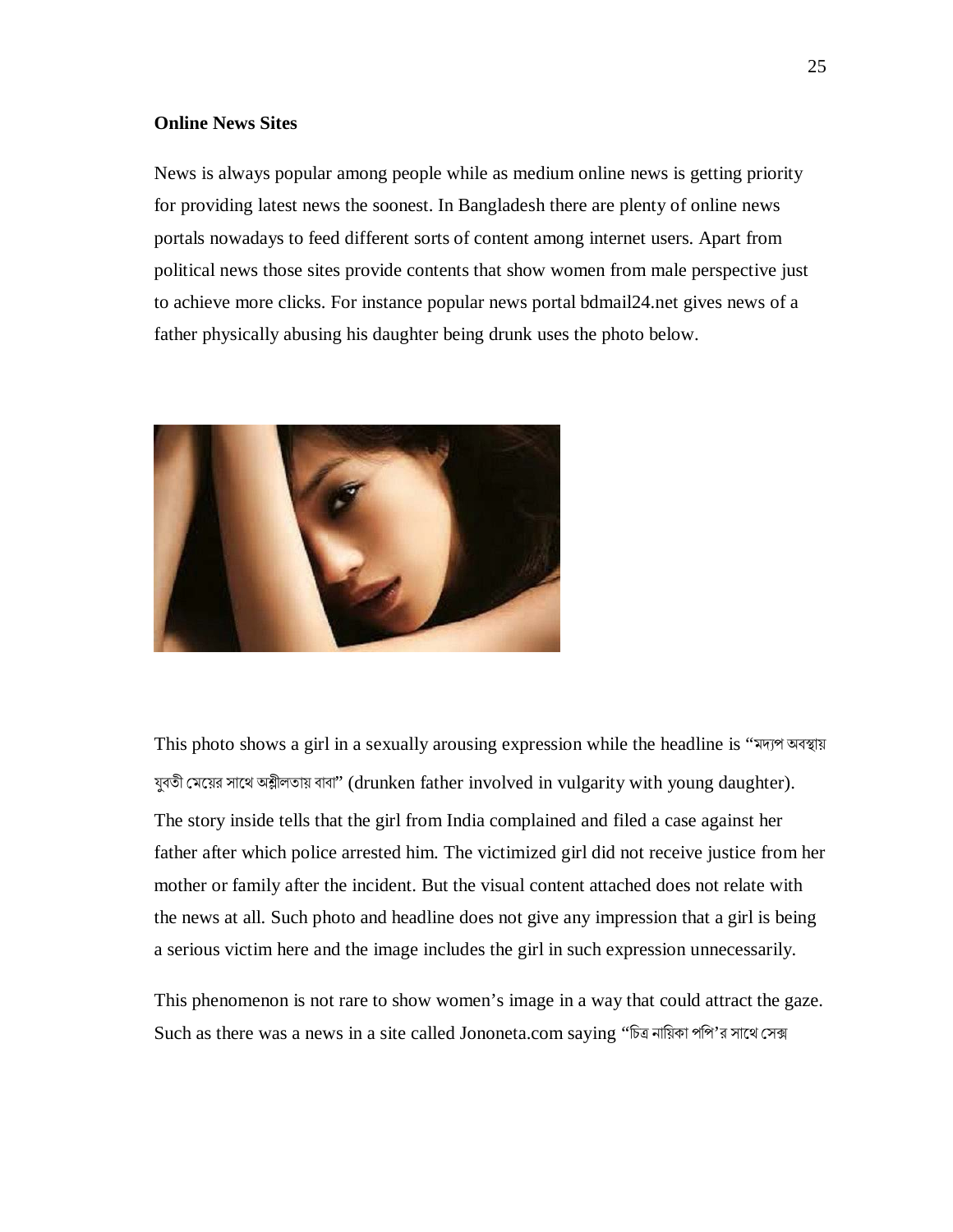স্ক্যান্ডালের খবরে ফেঁসে যাচ্ছেন দেশের এক শীর্ষ নেতা" (Top Leader of the country being trapped on the news of a sex scandal with cine-actress Popi). The news used the images given below.



The self proclaimed investigative report talks about Bangladesh Nationalist Party's worker Abdul Awal Mintu's reckless life. Within twelve paragraph of negative representation only one paragraph says about actress Popi but her photos are shown in such a way that could only please male gaze in a sexual manner.

Another example would be Indian actress Pretty Zinta filing a case against his former boyfriend complaining on molestation. In the online version of ittefaq.com uses a photo of Pretty Zinta that is given below.

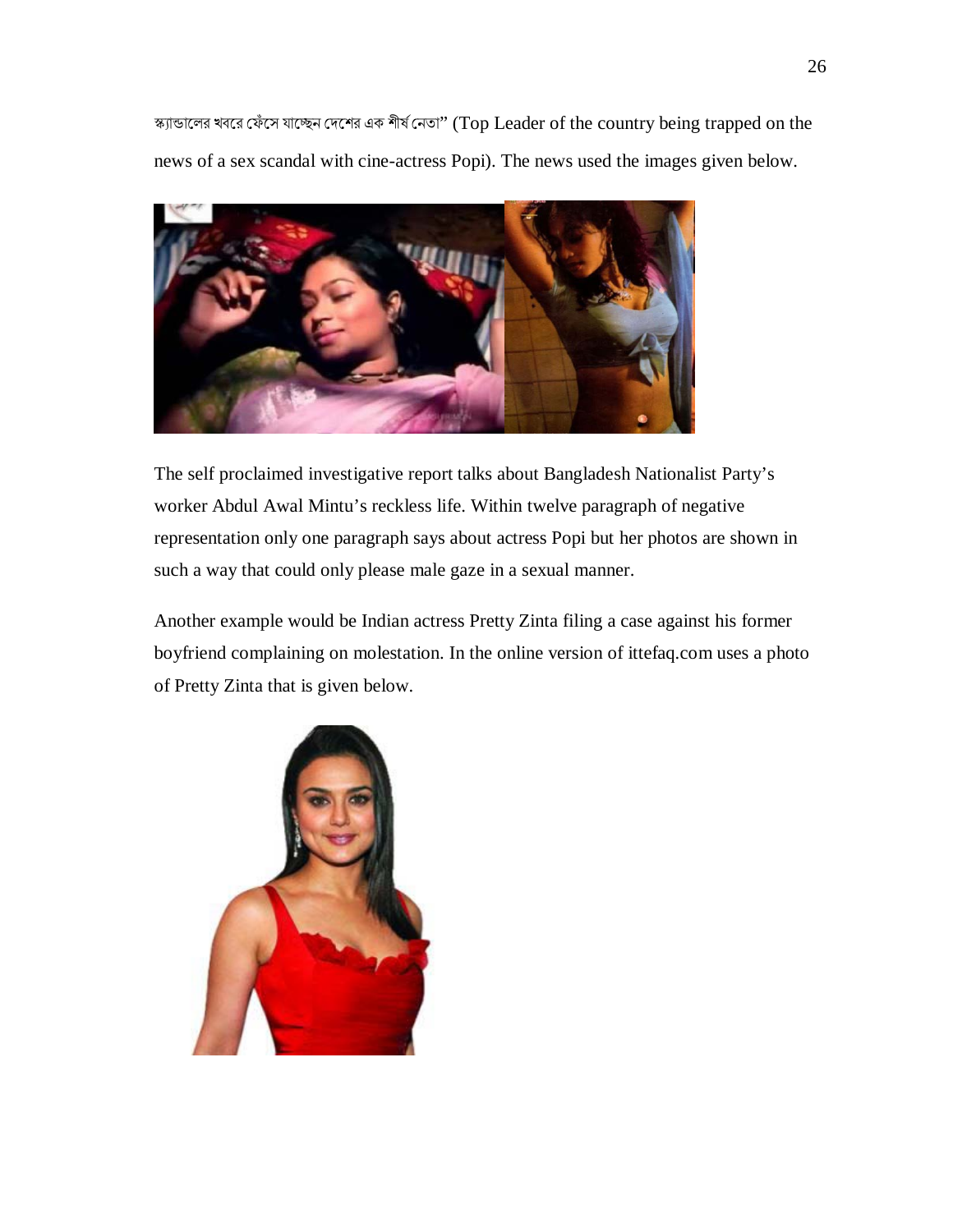Here Pretty Zinta is shown in a bit revealing cloth that was not necessary for the news. This photo tries to show Pretty Zinta in a sexy way that masks the fact that she might be a victim of molestation. The entertainment segment of any news site use these type of photos where actresses are shown in a way that serves for male gaze.

Bangladeshi such online sites are also popular for suggesting how to look gorgeous or beautiful, what should women do to get men's attention, what should they do please men and many dos or don'ts for women that only lead to men's satisfaction.

#### **Online Games**

Online games are popular forms of entertainment that engages people from young to adults. There are unisex games that are played online but the simulation games are mostly based on sex or gender roles that divide men and women. Such games escape the grasp of stereotypical representation of women. The games which are popularly known as 'Girls' Games' try to concentrate either on household chores or beautification. It seems like girls are only able to do these kinds of activities. For instance, have a look on the images (taken from google image) which promote those games that are considered as girls' games.

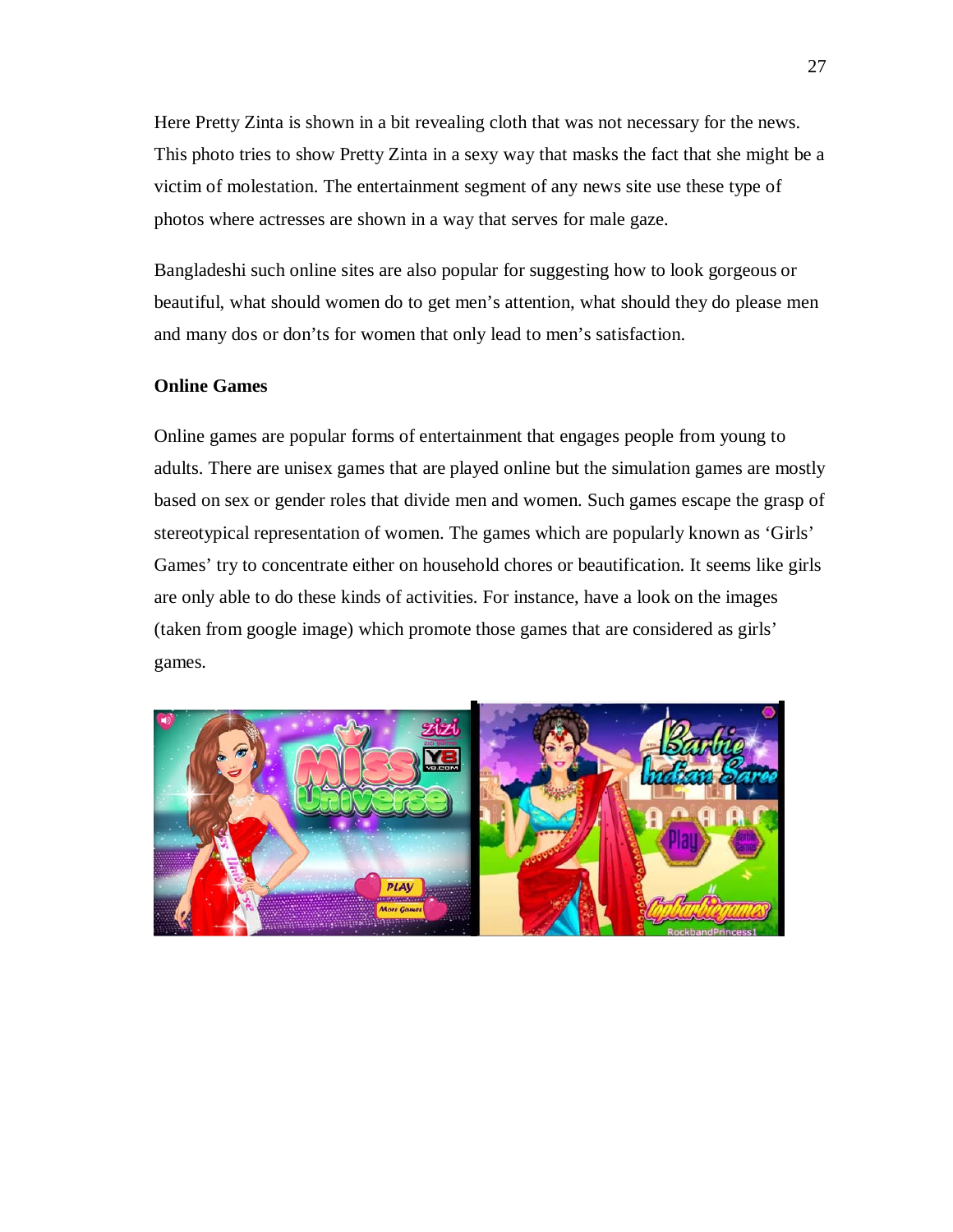

If we focus on the names of the games, we will get a clear idea about the tasks under these games. "For female video game characters, the norm is for characters to be depicted as sex objects who wear skimpy clothing, conform to an idealized body type, and are visions of beauty." (Dill 859) Some names go like this- 'Miss Universe', 'Barbie Indian Saree', 'Wedding Time'. These are completely based on the beautification of a female character. These games define women just as a body that needs to be decorated and showed. There are some other games like 'Naughty Babysitter 2' which based on babysitting. There are some other games as well in which the player has to do all the household chores within a given time. "Of the three major stereotypical portrayals of women studied here (sexualized, scantily clad, and vision of beauty), over 80% of female video game characters were depicted in at least one of these ways, and over a quarter were depicted with all three stereotypes." (Dill 859) These games create clichéd view of women among children that impact over their attitude towards the gender views that influence to see women in terms of beauty and physicality.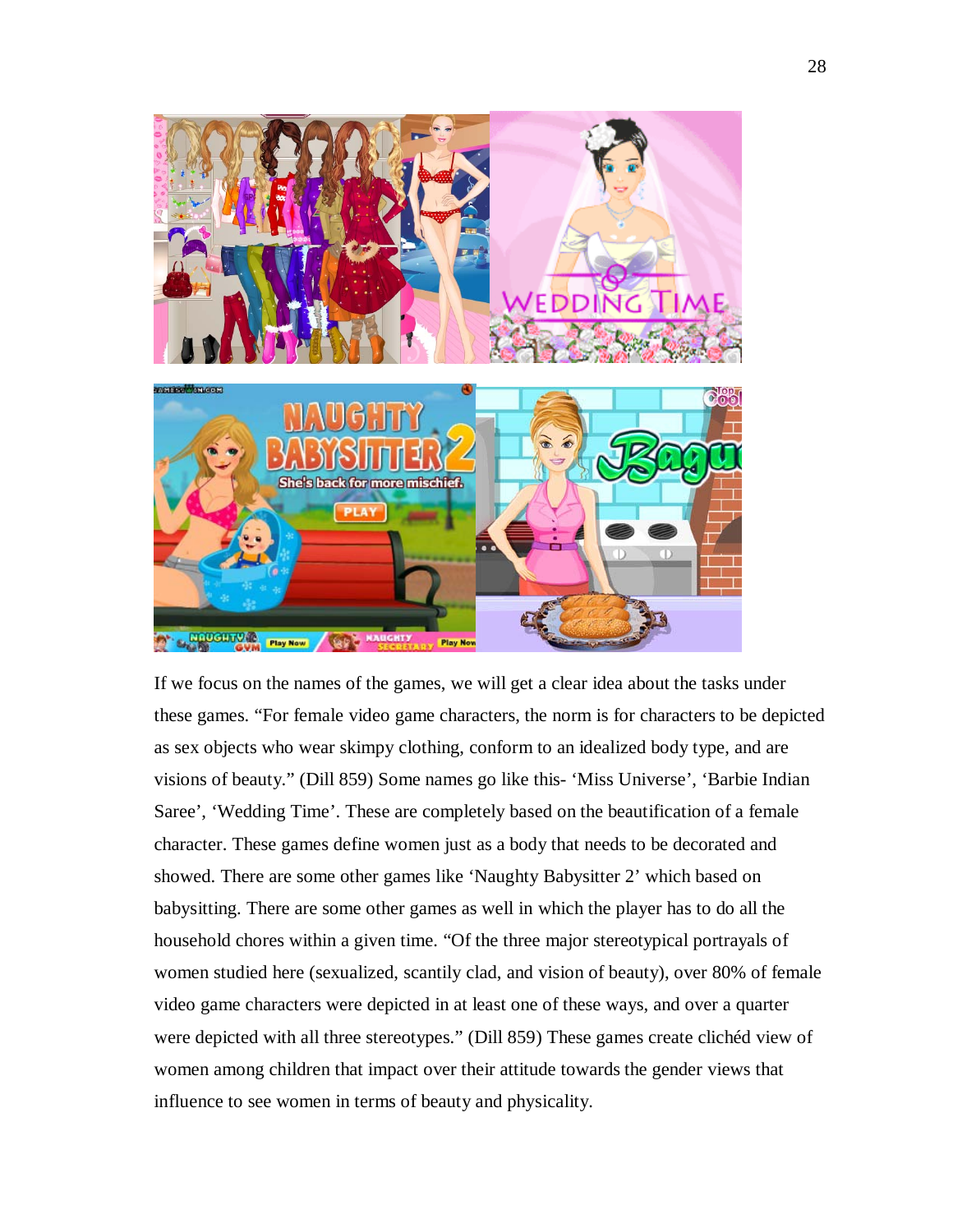On the contrary, the games which are popularly known as 'Boys' Games' represent men as superior and savior. Both "male and female video game characters are portrayed in stereotypical ways" while boys' games emphasize on masculine traits. (Dill 859) In some games the male character is given task to rescue the heroine of those games from the grasp of some creatures or some goon. 'The House of the Dead' is that kind of game where 'Sophie', the beloved of the hero is captured by a bat like creature and he shows his courage to rescue her. Opposed to the girls' games, "schemas for male video game characters would focus on aggression and not sexualization or physical attractiveness." (Dill 855) From contemporary context there are plenty of games that are categorized as boys' games and some of the images (taken from google image) are shown below.

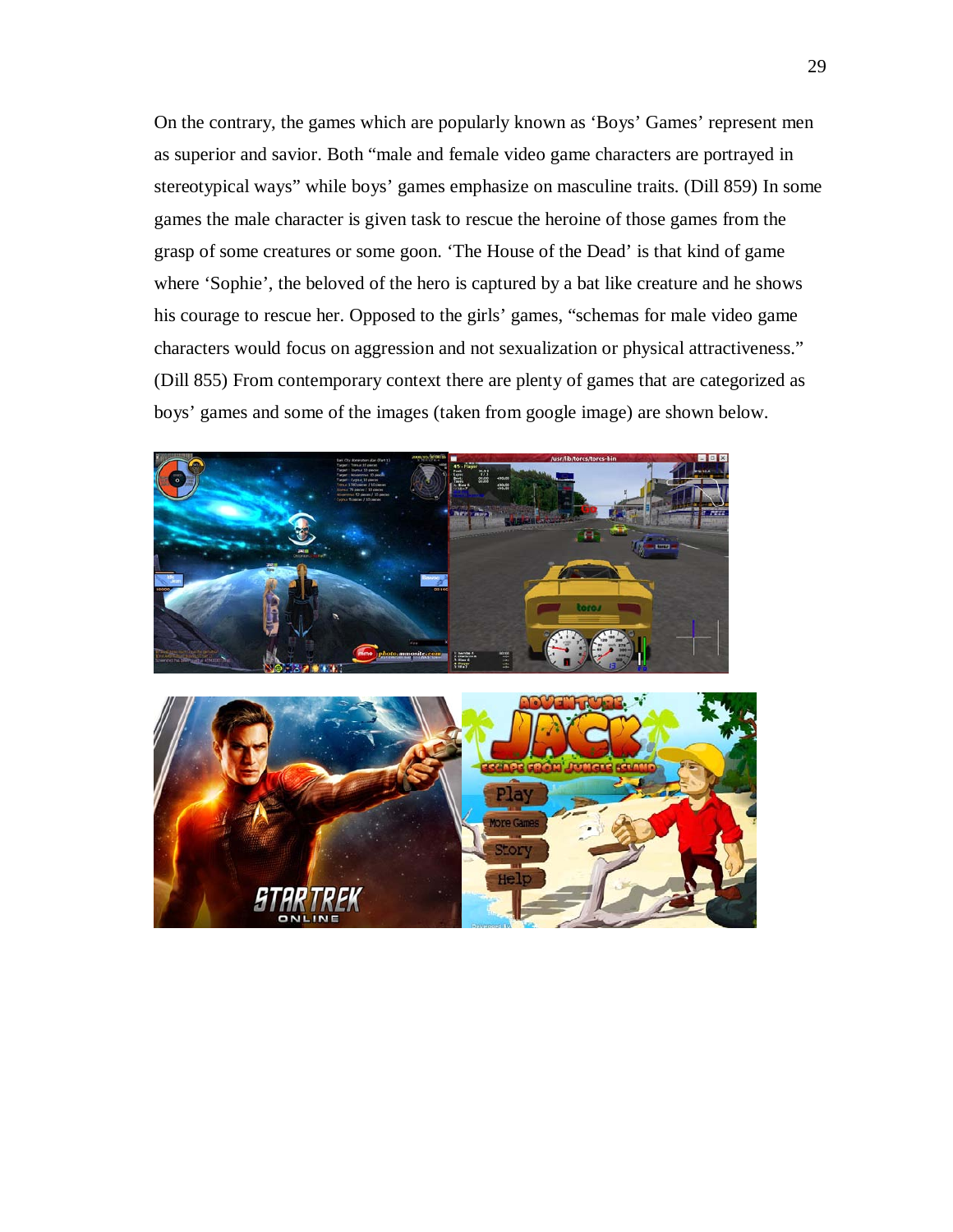

These games indicate that role of a male is to fight the world, drive on street, play in the field and have adventure. In some games the gamer has to fight battles to save or rescue his country. We all know about the famous television series 'Star Trek'. Because of its popularity it was later turned into a game which is available online as well. The gamer has to choose a male character to fight the 'Aliens'. Even all the racing games adopt the male characters to be selected by the gamers. In the game "Adventure Jack: Escape from Jungle Island" Jack falls in an island after his private plane crash and he tries to escape and survive as the game progresses. It seems like all the adventurous works are assigned to the men folk. They are mighty and only they can take risks. If we look at the sports games we will see the same. Cricket and football are the most popular games of the world. Football and cricket both are played by men and women. But we get the biggest football and cricket games, online or offline, only for men. In these games we get only the male teams and not the female teams. Though, world cups are arranged for both men and women, games are only developed based on the male teams of cricket and football. This is also a striking feature of these games to notice. They are not merely amusing, stereotypical as well.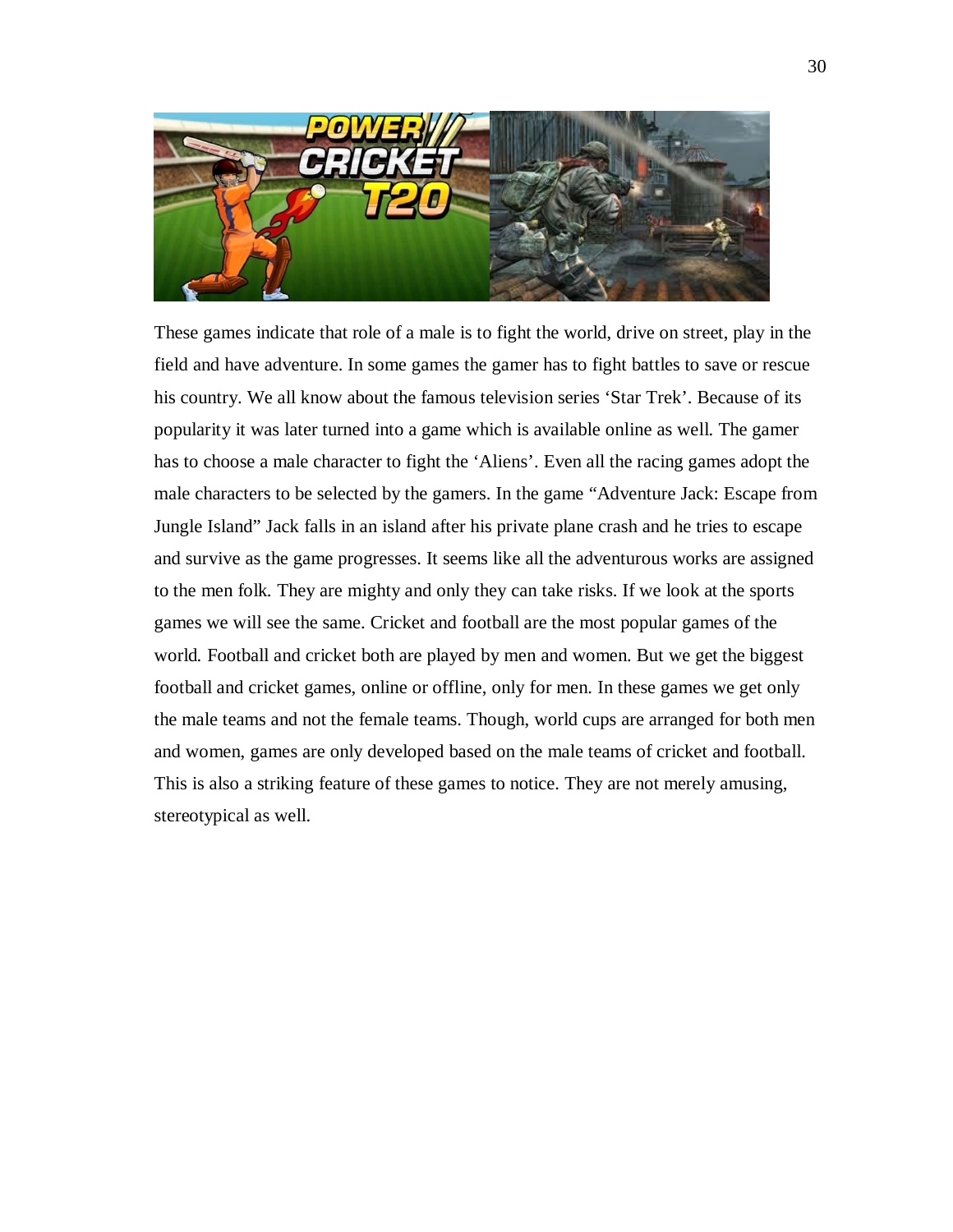#### **Conclusion**

Media depiction of women has conditioned women to take themselves in one particular way which is basically the male view of seeing women. Research has "shown that exposure to media images of ideal beauty causes college men to find average-looking "real" women less attractive" which encourages girls to become more eye-catching to get men's attention. (Dill 852) By these practices women learns to give priority to their looks to get a perfect mate. Though visual media has broken the boundary of time and space by making all sorts of images available in public domain, but the politics of manipulation through content is injecting misogynistic ideas that damages mind for long run. The "portrayal of both men and women on television is largely traditional and stereotypical" that "serves to promote a polarization of gender roles" as masculine and feminine. (A. Ahmed 2). If it is about external factor, it is women's body and beauty that becomes important while the internal factor is the role inside home. As a human being girls are not being nurtured to exercise intelligence or free will. All the portrayals put women out of economic engagement so that the money-making world remains only in the hands of men.

Television serials are manipulating women by creating urges to follow the trend of the characters' outlook and lifestyle that are not natural or healthy. The flood of television serials (especially leading Indian ones) "are influencing the cultural sphere of Bangladesh" by systematically feeding "obscenity, nudity, arousal of sexual instincts, or premarital sexual relations." (Islam 20) In the name of entertainment, the serials are creating an addiction among people, especially women, as the stories revolve around the crisis of women. "As people very carefully follow these serials, they get mentally affected by what they see every single night" and their "behaviors became more complaining, critical and impatient." (Islam 22) In most of the Bangladeshi "plays it is the man who is creative, the woman either functions as his inspiration so he can become truly accomplished in his area, or she prevents him from pursuing what he truly wants – the woman is really there in the story to accentuate his creativity." (Begum 45) As a result of such complex projection women are learning to engage themselves as the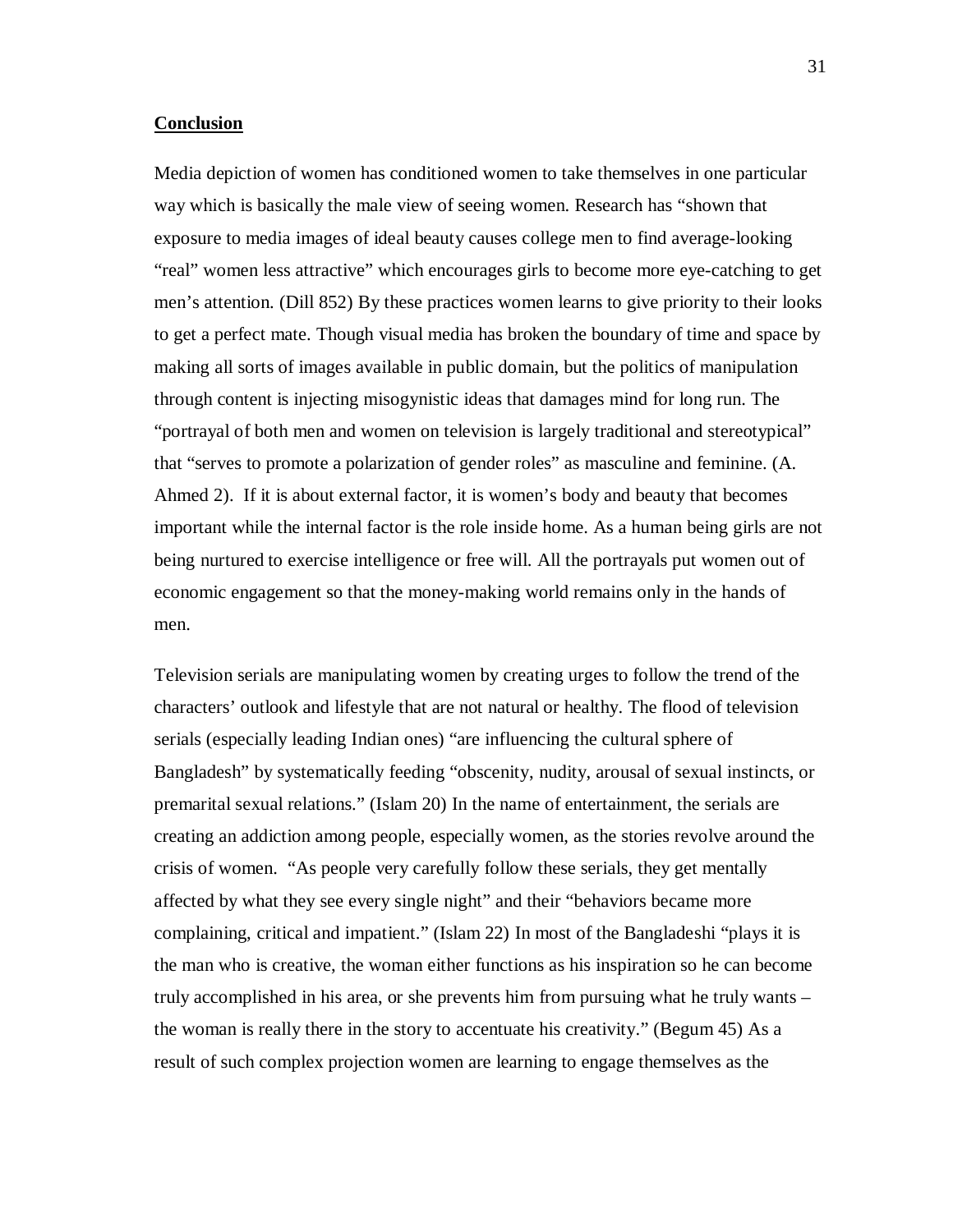television dictates, forgetting the fact that they have their own free will, brain and strength.

Similarly in cinema the portrayal of women is gorgeous but pitiable so that it satisfies male pride. Watching such Bangladeshi cinemas enforce the idea that women are only there to complement the chivalrous men and a heroin is just a symbol of beauty who is dependant on her hero. In some cases "movies (both Hindi and Bengali) may be blamed for propagating eve teasing" as many "movies depict scenes of teasing, showing this behaviour as a way to win a woman's heart" while others "show this as a behaviour for men indulged in some fun, at a woman's expense of course. (Kabir) So it can be said that cinemas provoke sexual harassment in real life. "A lewd stare, a sly whistle, a well-timed clap, an unwarranted bump, a seemingly causal touch, a lingering look at a vulnerable time, the humming of suggestive song, passing downright uncouth comments, cheap gestures, display of indecent snaps or videos, giving "unwelcome call" or "missed call", sending indecent texts" are called eve teasing in real life while such gestures are quite common in popular Bangla cinemas. (Kabir) By polluting men's mind such popular cinemas are putting women's lives in risk in the patriarchal society of Bangladesh. As a result women find it better to be dominated by husband rather than being insecure in the harassing world. Women are not merely objects to satisfy male ego as the cinemas depict and such portrayals take women only a step backwards not forward.

Bangladeshi advertisements on the other hand focus more on domestication of women's role inside home though objectification is there as well. Findings in "research suggest that stereotyping of women as a domestic being is present in Bangladeshi television commercials" and therefore "Bangladeshi people have a notion to think that a good wife is supposed to fulfill her responsibilities towards her family" while " men exercise power over women only by virtue of being a man." (Haque 103,104) Such family responsibilities make no earning and it is not even encouraged for women to have their own income without being dependant on men. According to most ads women are not present in business, office, court, administration and their role is not associated with economic condition. "Sometimes viewers cannot distinguish between reality and makebelief, from advertisements" that misleads people to act on the notions advertisers depict.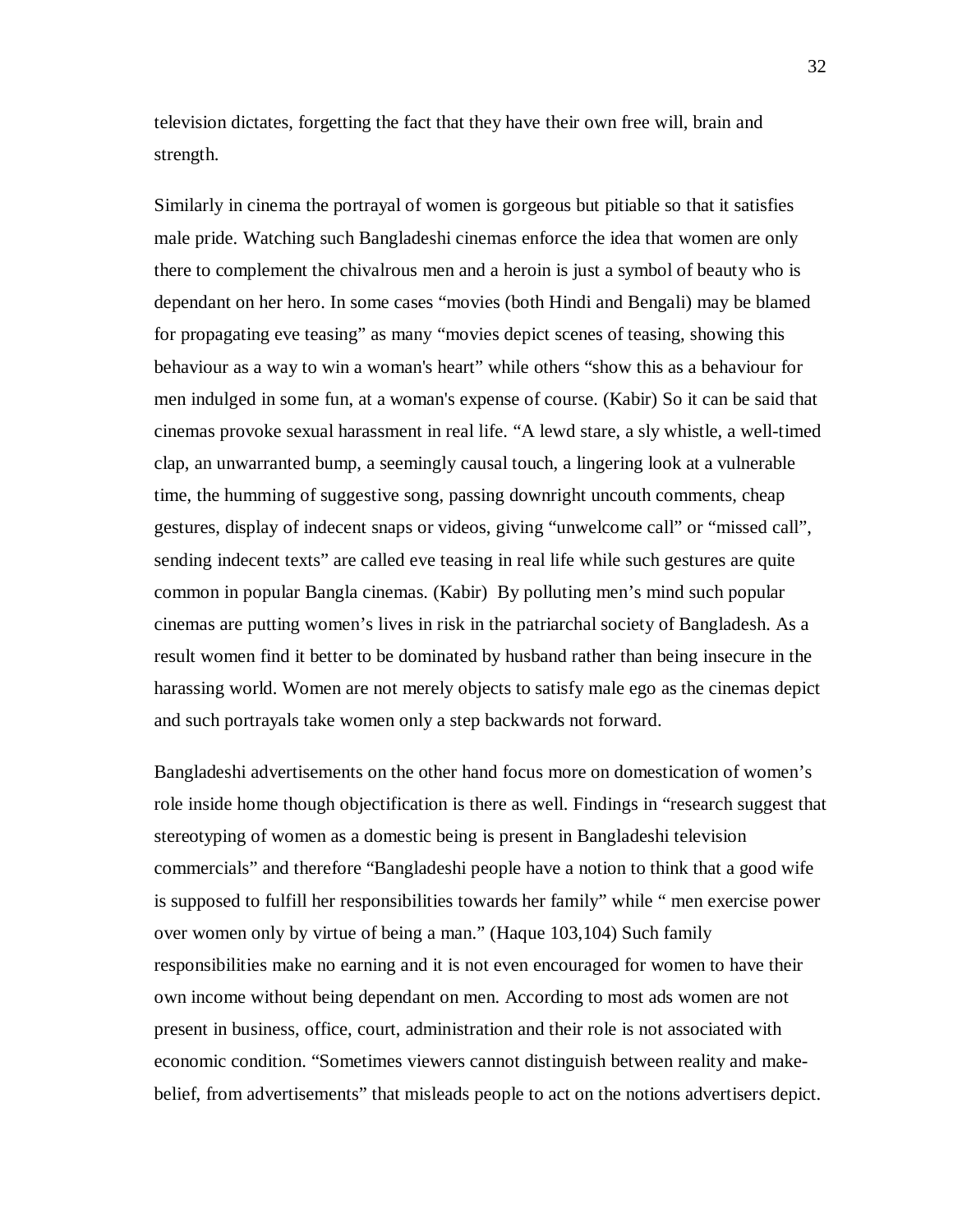(Haque 87) Advertisements almost eliminate the millions of women who are actually working out of home both in rural and urban areas. Society takes such portrayal as universal and ads help as evidence to nurture girls to encourage in works that please men rather than encouraging being independent.

In the internet we see an impact that women are taking media portrayal as important and trying to represent their image in a way that can be admired as good-looking. Research "has shown that women's self-objectification increases when they encounter objectifying information in the media" and "objectifying content from different media cumulates in its impact on self-objectification, but affects self-objectification independently from each other." (Vries 1487) In social media it is visible that ladies like to view themselves as beautiful being and people admire that with flood of likes or comments that is not seen in case of less attractive people. Such behavior pushes women to put more and more effort to look gorgeous that can lead to having eating disorder or using more cosmetic products which could make them as stunning as the men desire. Online games also encourage women's objectification as in more than 80% games for girls "the norm is for characters to be depicted as sex objects who wear skimpy clothing, conform to an idealized body type, and are visions of beauty." (Dill 859) Overall, it is always encouraged to work on women's body neglecting their mind.

In all sorts of electronic visual media we see the dominance of male ideology to view women as male-pleaser. In most cases media "usually use male interest focus narration which identify the audience with the male point of view and subject the women to judgment." (Begum 239) Women are not given any decision-making character which is not the entire truth or reflection of the society. In Bangladesh women do take part in education, labour force, agriculture, farming, banking, politics, judiciary, business, medical profession, even in media. Yet most of the media depiction keeps women isolated and like to eliminate them from economic force. Improvement is taking place but so slowly that it seems difficult if women would really be able to overcome their bodily identity and would be encouraged for a career.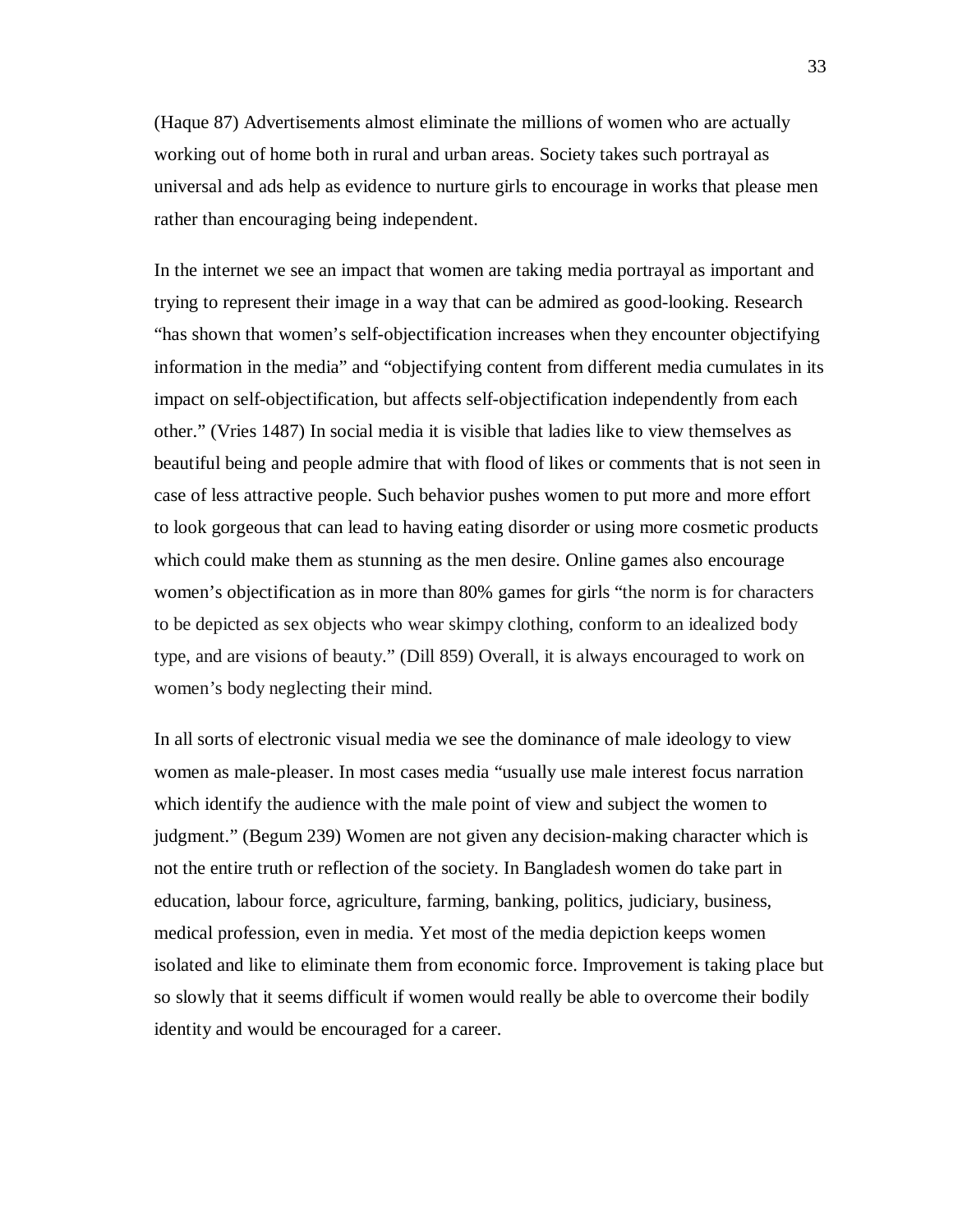#### **Works Cited**

- Ahmed, Mustag. ''বাংলাদেশে টেলিভিশনের প্রাইম-টাইম বিজ্ঞাপনে নারীর রূপায়ণ .'' *গণমাধ্যম ও* জনসমাজ (*Mass Media and Society*). Shrabon Prokashoni. Dhaka. March 2002. Book.
- Ahmed, A. (2012). Women and soap-operas: Popularity, portrayal, and perception. International Journal of Scientific and Research Publications, 2, 1-6
- "Bangla New Movie 2014 Hero The Superstar Shakib Khan HD." *Youtube*. 25 Jul, 2014. Web. 08 Oct, 2014
- Barnett, Emma. "Why sexy 'selfies' are more harmful than lads' mags." The Telegraph 19 Aug 2013. Web. 1 Nov 2014 <http://www.telegraph.co.uk/women/womenslife/10251845/Why-sexy-girl-pictures-online-are-more-harmful-than-lads-mags.html>
- Barnum, Anthony Justin and Anna M. Zajicek. "An Intersectional Analysis of Visual Media: A Case of Diesel Advertisements." *Allen Press*, Social Thought & Research, Vol. 29, Globalization (2008) Web. 15 Sep, 2014 <http://www.jstor.org/stable/23250065> .Accessed: 16/09/2014 12:04
- "BBC Bangla News." *Weekly Interview*. Ed. Sabir Mustafa. BBC Dhaka. BBC, 10 Aug, 2011. Radio. Web. 2o Sep, 2014 [<http://www.bbc.co.uk/bengali/multimedia/2011/08/110810\\_mrkbiginthumayunahmed.s](http://www.bbc.co.uk/bengali/multimedia/2011/08/110810_mrkbiginthumayunahmed.shtml) [html>](http://www.bbc.co.uk/bengali/multimedia/2011/08/110810_mrkbiginthumayunahmed.shtml)
- Begum, Anwara. Magical Shadows: Women in the Bangladeshi Media. Bangladesh: A H Development, 2008. Print.
- Berger, John. *Ways of Seeing*. London: Penguin Books, 2008. Print
- Dill, Karen E. and Kathryn P. Thill "Video Game Characters and the Socialization of Gender Roles: Young People's Perceptions Mirror Sexist Media Depictions" Springer Science and Business Media. 17 Oct, 2007. (Web)
- Feroze, Towheed. "Pakhi' dress, three deaths, and a divorce" op-ed published: 00:41 august 18,  $2014 \gg$  updated : 17:05 august 18, 2014 DhakaTribune [http://www.dhakatribune.com/op-ed/2014/aug/18/%E2%80%98pakhi%E2%80%99](http://www.dhakatribune.com/op-ed/2014/aug/18/%E2%80%98pakhi%E2%80%99-dress-three-deaths-and-divorce) [dress-three-deaths-and-divorce](http://www.dhakatribune.com/op-ed/2014/aug/18/%E2%80%98pakhi%E2%80%99-dress-three-deaths-and-divorce)
- Datta, Sangeeta. "Globalisation and Representations of Women in Indian Cinema." *Social Scientist*, Vol. 28, No. 3/4 (Mar. - Apr., 2000), pp. 71-82. Web. 16 Oct, 2014 <http://www.jstor.org/stable/3518191>
- Gascoigne, Bamber. "History of Painting". *HistoryWorld*. From 2001, ongoing. Web. 2 Sep. 2014 [http://www.historyworld.net](http://www.historyworld.net/)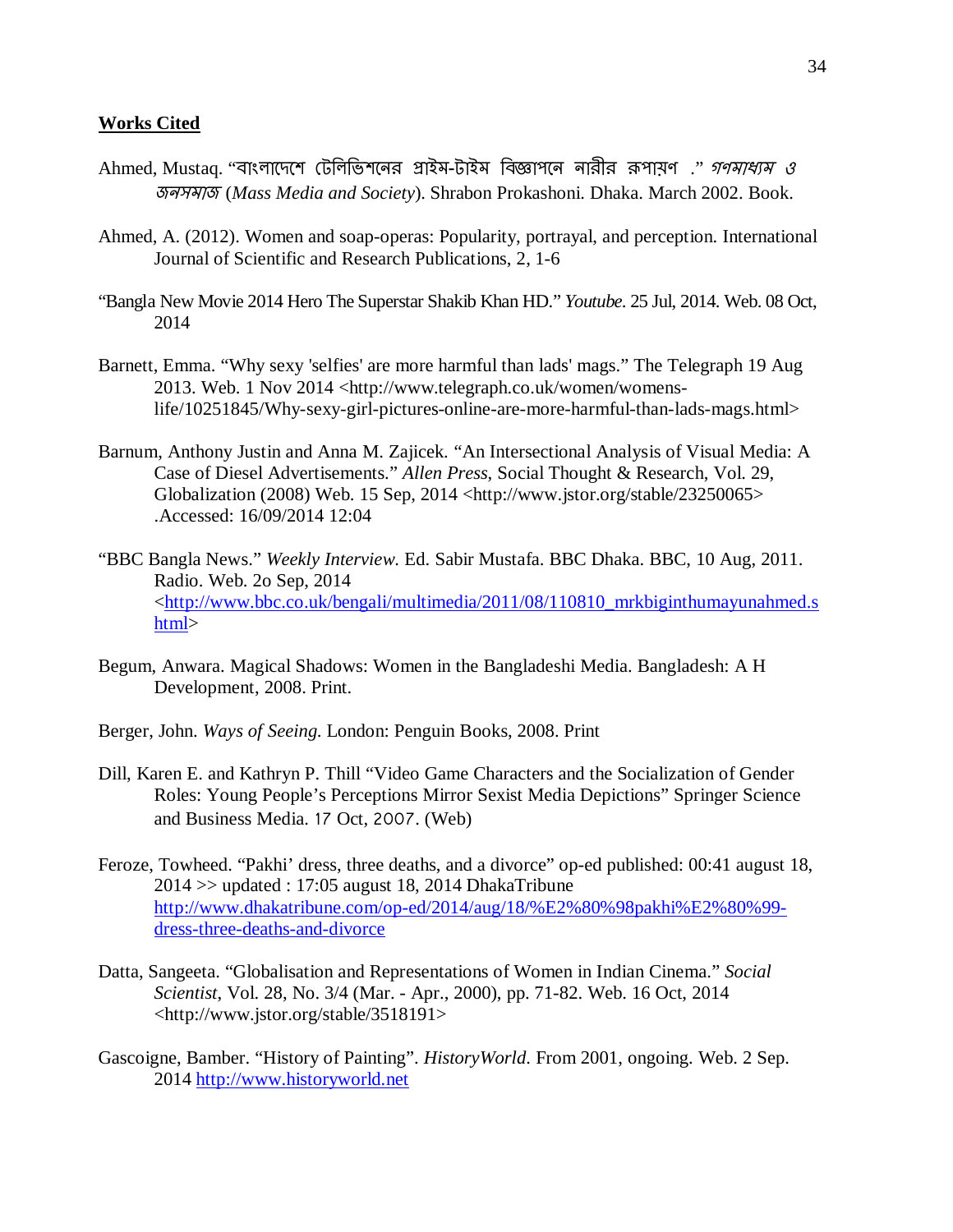- Islam, Atikul. "Hindigenization of Bangladeshi Culture through the Penetration of Satellite TV: Paradigm of Modernization vs. Dependency Theory." *iiste.org*, Department of Sociology, University of Dhaka, Bangladesh. New Media and Mass Communication Vol.18, 2013.ISSN 2224-3275 (Online)
- Kabir, Md. Anwarul. "Eve teasing: Combat the scoundrel." *The Daily Star*, Op-Ed. 22 May, 2010. Web. 25 Nov, 2014. <http://archive.thedailystar.net/newDesign/newsdetails.php?nid=139481>
- Lauzen, Martha M. (2012). "It's a man's (celluloid) world: On-screen representations of female characters in the top 100 films of 2013. *Women's Media Center*. 15 Aug, 2012. Web. 28 Sep, 2014. <http://www.womensmediacenter.com/articles/c/martha-lauzen.>
- Mirzoeff, Nicholas. *An Introduction to Visual Culture*. London: Routledge, 2001. Print
- Mohammad Zahidul Islam. "Movie review: *Rajotto*." *The Daily Star*. March 15, 2014. Web. <http://www.thedailystar.net/movie-review-15410>
- "Most Welcome (2012) Official Theatrical Trailer [1080p Blu-ray]" Monsoon Films. 4 Mar, 2013. Web. 26 Oct, 2014 *<http://www.youtube.com/watch?v=WYMji6uJVVY*>
- "Most Welcome 2 Theatrical Trailer মোপ্ট ওয়েলকাম ২ (Ananta Jalil & Barsha) Full HD Video." Monsoon Films. 21 Jul, 2014. Youtube
- Mulvey, Laura. "Visual Pleasure and Narrative Cinema (1975)" *Screen* 16.3 Autumn 1975
- "My name Is khan (2013) Full Trailer HD shakib Khan." *Youtube*. 16 Aug, 2013. Web. 08 Oct, 2014
- "Rajotto Bangla Full Movie By Shakib Khan & Boby (2014) HD." Youtube. 5 May, 2014. Web. 08 Oct, 2014
- Shamim, Ekramul Haque. Kaler Kantho. editorial. "েহাঁচট েখল েডইিল েসাপ" 4 March, 2010
- Shaon, Ashif Islam. "Teenager attempts suicide for Indian actor Dev." *Dhaka Tribune*, 15 Oct, 2014. Web. 24 Oct, 2014 <http://www.dhakatribune.com/bangladesh/2014/oct/15/teenager-attempts-suicideindian-actor-dev#sthash.TBwNxTIt.dpuf>
- Spigel, Lynn. "The Domestic Economy of Television Viewing in Postwar America" *Critical Studies in Mass Communication*, v6 n4 p337-54 Dec 1989Journal Articles; Reports - Research
- TV Watch. "Disappointment: On Gulshan Avenue." *Star Weekend Magazine* Volume 7 Issue 38. September 19, 2008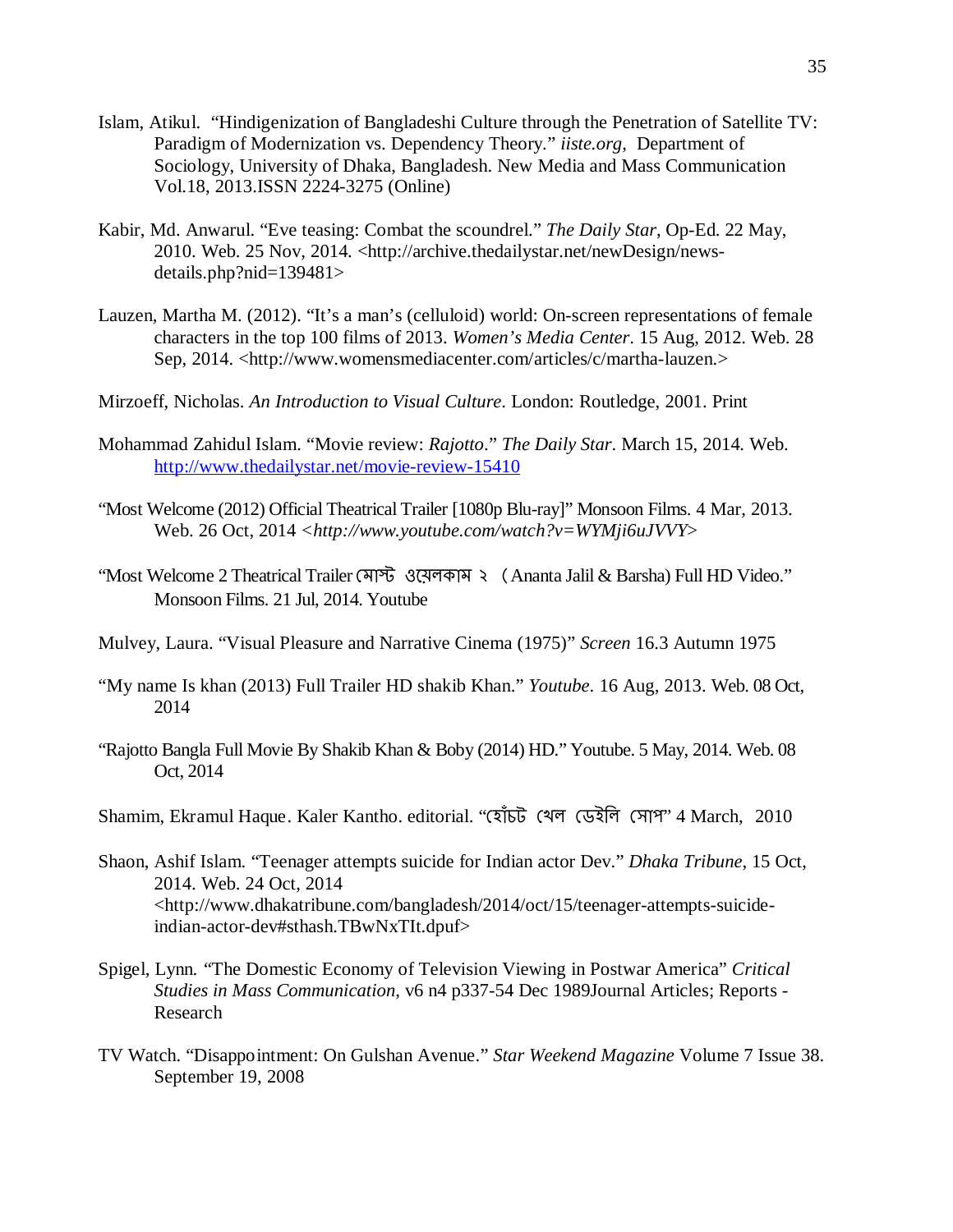- Vries, Dian A. de and Jochen Peter "Women on display: The effect of portraying the self online on women's self-objectification" The Netherlands: Amsterdam School of Communication Research (ASCoR), University of Amsterdam. 2013 (Web)
- Yasmin, Shegufta. "Contemporary Bangladeshi Commercial Cinema: A Perspective from Young Generation of Bangladesh." ASA University Review, Vol. 5 No. 1, January–June, 2011

"চিত্র নায়িকা পপি'র সাথে সেক্স স্ক্যান্ডালের খবরে ফেঁসে যাচ্ছেন দেশের এক শীর্ষ নেতা."  $\,$  Jononeta.com.  $\,17\,\, \mathrm{Nov}, \,2014.$ 

(Web) [http://jononeta.com/%E0%A6%9A%E0%A6%BF%E0%A6%8F-](http://jononeta.com/%E0%A6%9A%E0%A6%BF%E0%A6%8F-%E0%A6%A8%E0%A6%BE%E0%A6%AF%E0%A6%BC%E0%A6%BF%E0%A6%95%E0%A6%BE-%E0%A6%AA%E0%A6%AA%E0%A6%BF%E0%A6%B0-%E0%A6%B8%E0%A6%BE%E0%A6%A5%E0%A7%87-%E0%A6%B8%E0%A7%87-2/) [%E0%A6%A8%E0%A6%BE%E0%A6%AF%E0%A6%BC%E0%A6%BF%E0%A6%9](http://jononeta.com/%E0%A6%9A%E0%A6%BF%E0%A6%8F-%E0%A6%A8%E0%A6%BE%E0%A6%AF%E0%A6%BC%E0%A6%BF%E0%A6%95%E0%A6%BE-%E0%A6%AA%E0%A6%AA%E0%A6%BF%E0%A6%B0-%E0%A6%B8%E0%A6%BE%E0%A6%A5%E0%A7%87-%E0%A6%B8%E0%A7%87-2/) [5%E0%A6%BE-%E0%A6%AA%E0%A6%AA%E0%A6%BF%E0%A6%B0-](http://jononeta.com/%E0%A6%9A%E0%A6%BF%E0%A6%8F-%E0%A6%A8%E0%A6%BE%E0%A6%AF%E0%A6%BC%E0%A6%BF%E0%A6%95%E0%A6%BE-%E0%A6%AA%E0%A6%AA%E0%A6%BF%E0%A6%B0-%E0%A6%B8%E0%A6%BE%E0%A6%A5%E0%A7%87-%E0%A6%B8%E0%A7%87-2/) [%E0%A6%B8%E0%A6%BE%E0%A6%A5%E0%A7%87-](http://jononeta.com/%E0%A6%9A%E0%A6%BF%E0%A6%8F-%E0%A6%A8%E0%A6%BE%E0%A6%AF%E0%A6%BC%E0%A6%BF%E0%A6%95%E0%A6%BE-%E0%A6%AA%E0%A6%AA%E0%A6%BF%E0%A6%B0-%E0%A6%B8%E0%A6%BE%E0%A6%A5%E0%A7%87-%E0%A6%B8%E0%A7%87-2/) [%E0%A6%B8%E0%A7%87-2/](http://jononeta.com/%E0%A6%9A%E0%A6%BF%E0%A6%8F-%E0%A6%A8%E0%A6%BE%E0%A6%AF%E0%A6%BC%E0%A6%BF%E0%A6%95%E0%A6%BE-%E0%A6%AA%E0%A6%AA%E0%A6%BF%E0%A6%B0-%E0%A6%B8%E0%A6%BE%E0%A6%A5%E0%A7%87-%E0%A6%B8%E0%A7%87-2/)

"প্রেমিকের বিরুদ্ধে শ্লীলতাহানীর অভিযোগ." The Daily Ittefaq. 15 Jun, 2014 <http://archive.ittefaq.com.bd/index.php?ref=MjBfMDZfMTVfMTRfMV85XzFfMTM3 ODky>

"মদ্যপ অবস্থায় যুবতী মেয়ের সাথে অশ্লীলতায় বাবা."  ${\rm bdmail}24{\rm .}$ net.  $22$   ${\rm Nov}, 2014$  ( ${\rm Web}$ ) <http://www.bdmail24.net/bn/article/27645/#sthash.NMbcwLFI.dpuf>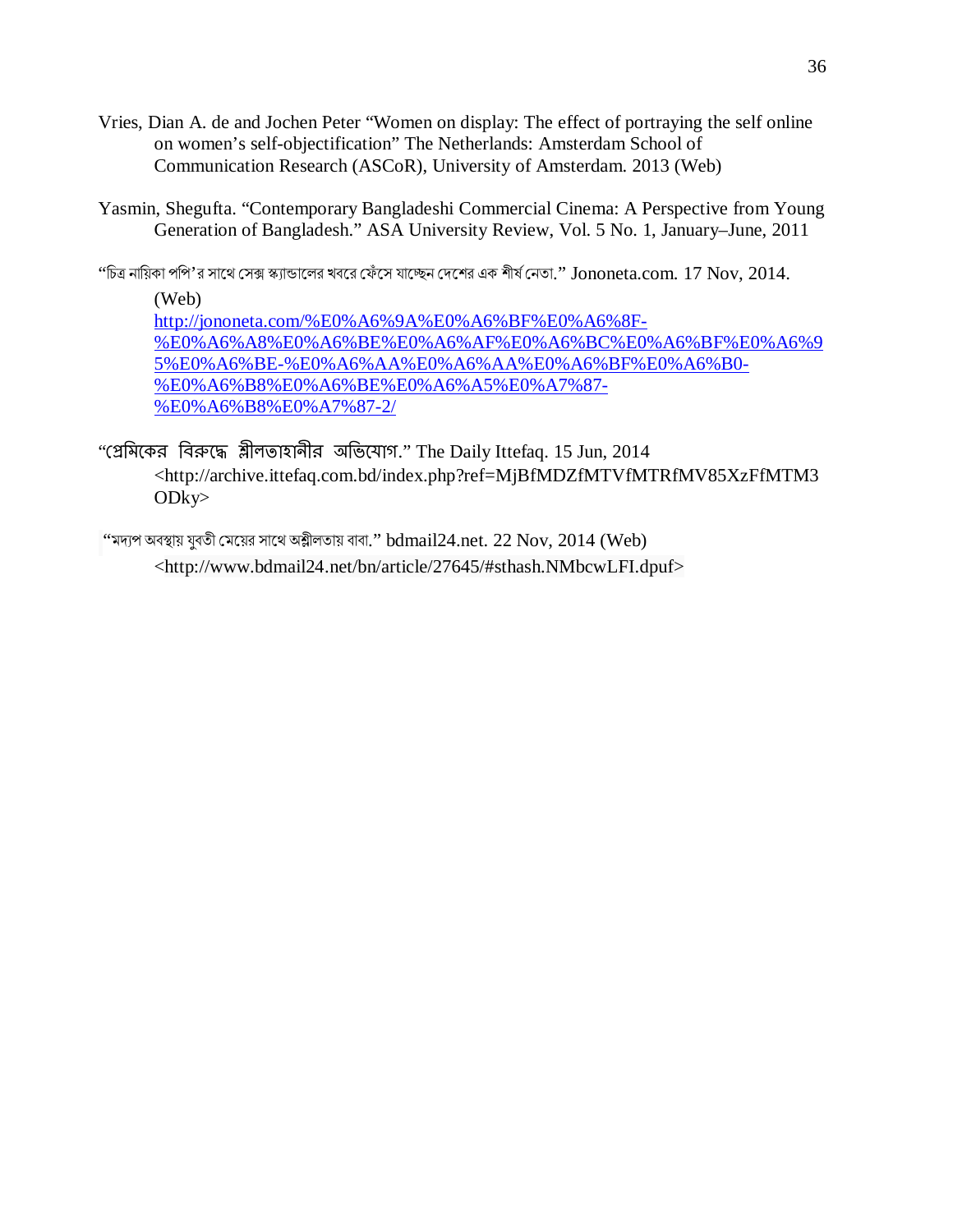## **Apendix 1**

Excerpt of writer Humayun Ahmed's interview from BBC Bengali Service বিবিসিঃ আপনার নাটক কোথাও কেউ নেই –তে বাকের ভাইয়ের মৃত্যু ঠেকাতে মানুষ যখন প্রতিবাদ শুরু করল মানুষের আবেগের দিকে তাকিয়ে একবারও কি বাকের ভাইকে বাচিয়ে রাখতে ইচ্ছে হয়েছিল?

হুমায়ূন আহমেদঃ এই নাটকের ২টি ভার্সন ছিল শেষে। একটি হচ্ছে বাকের ভাইয়ের ফাঁসি হয়েছি আরেকটি হচ্ছে বাকের ভাইমের ফাঁসি হয়নি। বাকের ভাইমের ফাঁসি হয়নি আমার খুব গ্রিয় ভার্সন ছিল। কিন্ধু বিটিভি শেষ পর্যন্ত ঠিক করে যেটায ফাঁসি হযেছে ঐটাই প্রচার করার।

বিবিসিঃ কাল্পনিক চরিত্র বাকের ভাইমের সাথে সাধারণ মানুষের এমন একাত্ততা, এনিয়ে আপনি কি ভাবিছেলন?

হুমায়ূল আহমেদঃ আমি থুবই অবাক হচ্চ্িলাম । কত রকম মানুষের ফাঁসি হয়ে যায়, মানুষ মারা যায় রাস্তার পাশে, নির্দোষ মানুষকে ফাঁসিতে ঝুলিয়ে দেয়। এটা নিয়ে কারো কোন মাথা ব্যথা নেই। এটা একটা চরিত্র, একটা কাল্পনিক চরিত্র। তার ফাঁসি হচ্ছে এটা নিয়ে যে এতো মাতামাতি এটা আমাকে খুব বড রকমের ধাক্কা দিমেছিল এই টুকু বলতে পারি । শুধু তাই নয়। মৃত্যুতে শেষ হয়ে যায়নি। তারপর শুরু হল কুলখাি। আজ অমুক জায়গায় বােকর ভাইেয়র কুলখাি। কাল অমুক জায়গায় বােকর ভাইেয়র কুলখানি। পরশুদিন বাকের ভাইয়ের জন্য মিলাদ মাহফিল। আমি এই রকম বিস্ময়কর ঘটনা ভবিষ্যতে েদখব তা মেন হয় না।